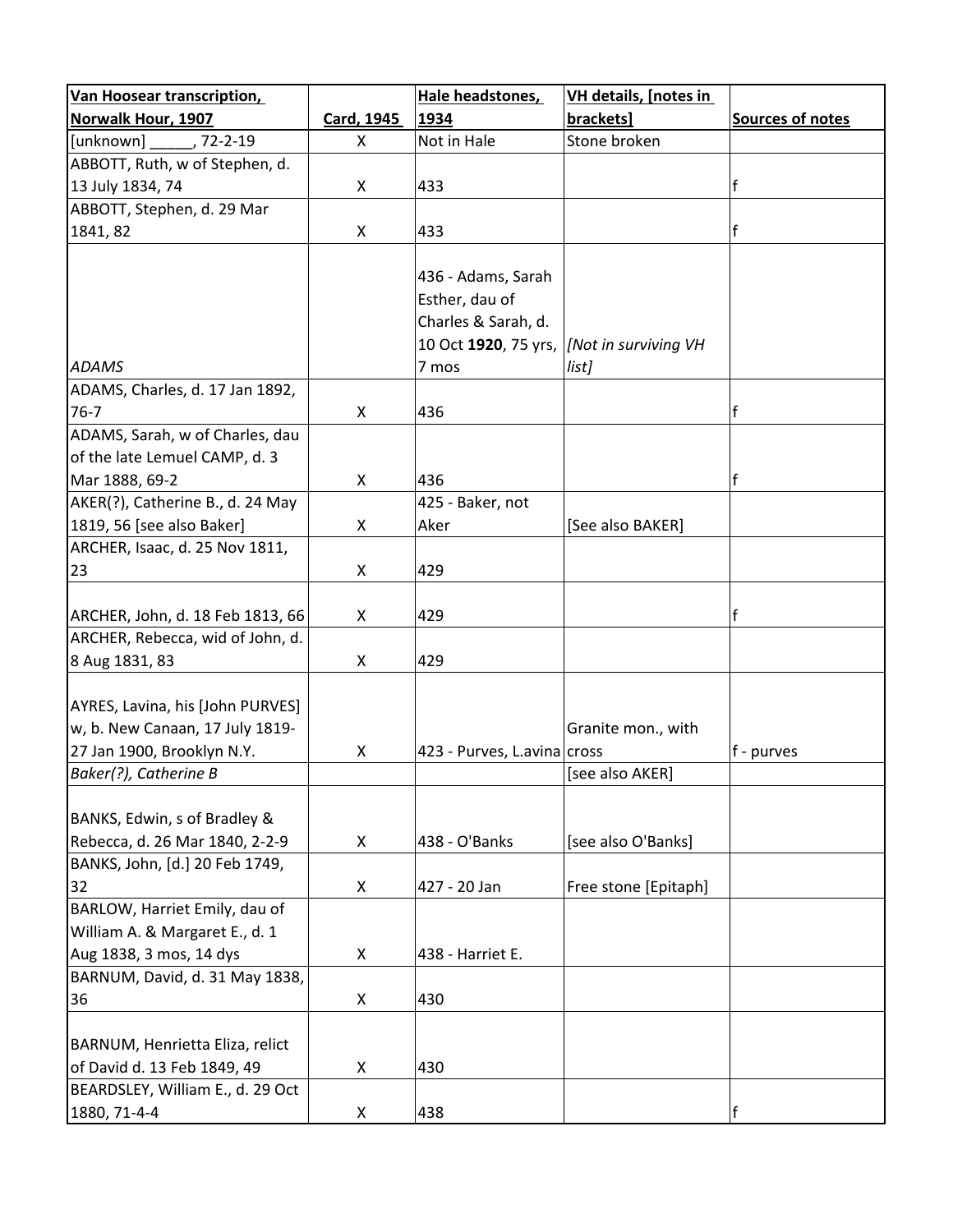| <b>Van Hoosear transcription,</b> |                | Hale headstones,     | VH details, [notes in   |                  |
|-----------------------------------|----------------|----------------------|-------------------------|------------------|
| <b>Norwalk Hour, 1907</b>         | Card, 1945     | 1934                 | brackets]               | Sources of notes |
| BEATY, James, d. 18 Sept 1841     |                |                      |                         |                  |
| (or 4), 85                        | X              | 428 - 1811           |                         |                  |
|                                   |                |                      |                         |                  |
| BEERS, Charles, s of Nathan &     |                |                      |                         |                  |
| Esther, d. 27 July 1845, 28-11-21 | X              | 427                  |                         |                  |
| BEERS, Esther, dau of Nathan &    |                | 427 - Elizabeth, dau |                         |                  |
| Esther, d. 27 June1845, 87-2      | $X - 37 - 2$   | of; 2 Aug            |                         |                  |
| BEERS, Esther, w of James, d. 1   |                |                      |                         |                  |
| May 1858, 67-9-27                 | X              | 428                  |                         |                  |
| BEERS, James, d. 13 Apr 1870, 75- |                |                      |                         |                  |
| $8 - 9$                           | X              | 428                  |                         |                  |
| BEERS, Nathan, d. 15 Jan 1852,    |                |                      |                         |                  |
| 67                                | X.             | 427 - Stone broken   |                         |                  |
| BEERS, Nathan, s of Nathan &      |                |                      |                         |                  |
| Esther, d. 6 Nov. 1840, 26-6      | X              | 427                  |                         |                  |
|                                   |                |                      |                         |                  |
|                                   | Belden,        |                      | Vault - Belden,         |                  |
|                                   | Charles, M.D., |                      | Charles, M.D., s of     |                  |
| <b>BELDEN</b>                     | s of Isaac     |                      | Isaac                   | Card             |
|                                   | Belden,        |                      |                         |                  |
|                                   | Henry, s of    |                      | Vault - Henry, s of     |                  |
| <b>BELDEN</b>                     | Isaac          |                      | Isaac                   | Card             |
|                                   |                |                      |                         |                  |
| <b>BELDEN</b>                     | Belden, Isaac  |                      | Vault - Belden, Isaac   | Card             |
|                                   | Belden,        |                      |                         |                  |
|                                   | Oliver, s of   |                      | Vault - Belden, Oliver, |                  |
| <b>BELDEN</b>                     | Isaac          |                      | s of Isaac              | Card             |
|                                   | Belden,        |                      |                         |                  |
|                                   | William, s of  |                      | Vault - Belden,         |                  |
| <b>BELDEN</b>                     | Isaac          |                      | William, s of Isaac     | Card             |
|                                   |                | 432 - Belden,        |                         |                  |
|                                   |                | Amelia, dau of       |                         |                  |
|                                   |                | Henry & Esther, d.   | [Not in surviving VH    |                  |
| <b>BELDEN</b>                     |                | 25 Dec. 1870         | list]                   |                  |
|                                   |                |                      | [bro of Isaac - in      |                  |
| BELDEN, Henry, d. 21 Oct 1830     | X              | 432 - 1836           | Belden vault?]          | f / Card         |
| BELDEN, John, d. 25 Feb. 1774,    |                |                      | [Not in surviving VH    |                  |
| 75                                |                | 426                  | list]                   |                  |
|                                   |                |                      |                         |                  |
| BELDEN, Joseph LeGrand, inf s of  |                |                      |                         |                  |
| George E. & Louisa H., d. 28 Apr  |                |                      |                         |                  |
| 1863, 9 mos, 19 dys.; Sarah       |                | 435 - Joseph L.,     |                         |                  |
| Cornwell & Richard Arthur, ch of  |                | Sarah C. & Richard   |                         |                  |
| George F. & Louise H.             | X              | А.                   |                         |                  |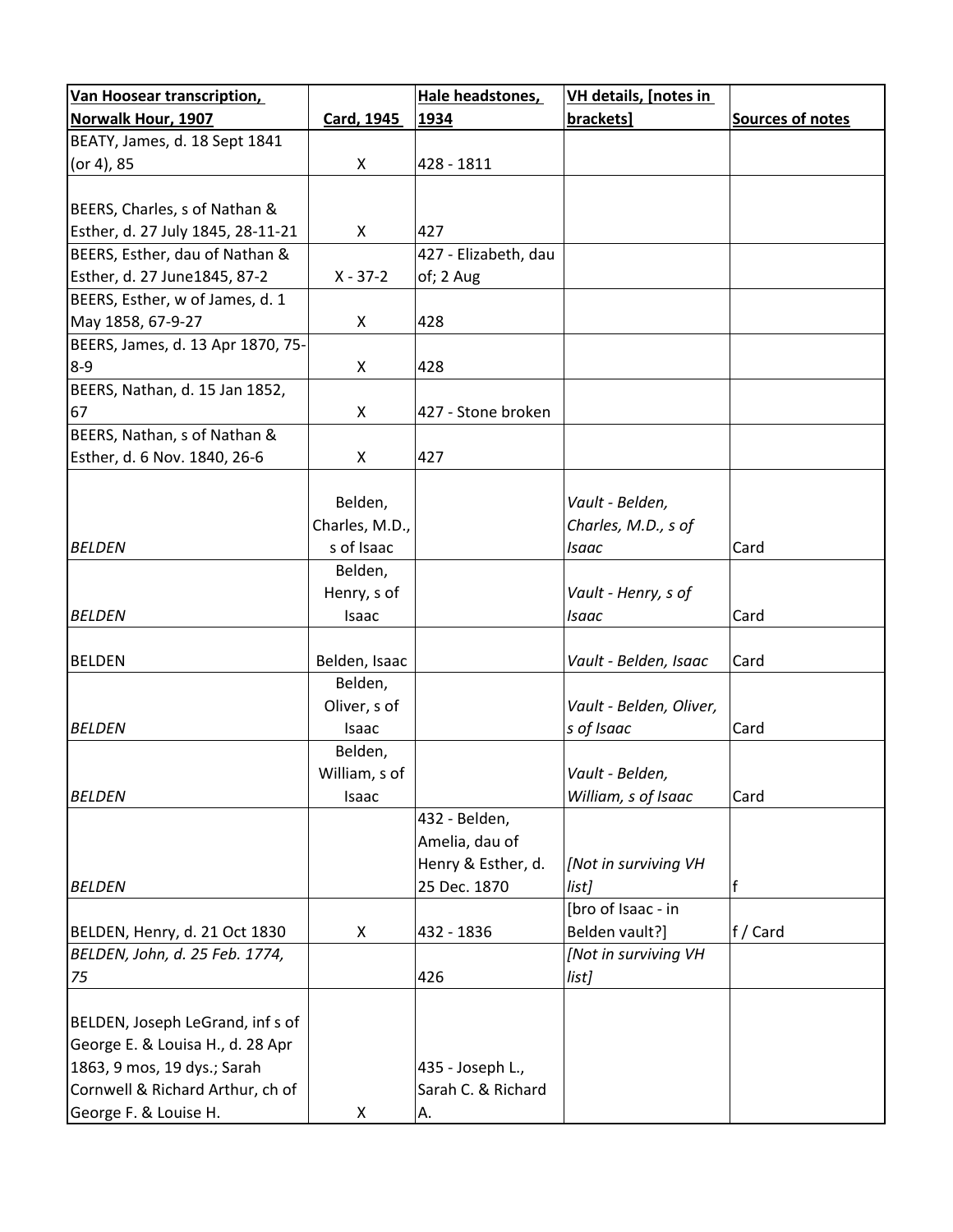| Van Hoosear transcription,        |               | Hale headstones,      | <b>VH details, [notes in</b> |                  |
|-----------------------------------|---------------|-----------------------|------------------------------|------------------|
| <b>Norwalk Hour, 1907</b>         | Card, 1945    | 1934                  | brackets]                    | Sources of notes |
| BELDEN, Margaret, d. 16 Dec       |               |                       |                              |                  |
| 1875, dau of Henry & Esther       |               | 432                   |                              | f                |
|                                   |               |                       |                              |                  |
|                                   |               |                       |                              |                  |
|                                   | Betts, Eliza, |                       |                              |                  |
|                                   | dau of        |                       |                              |                  |
|                                   | Thaddeus, d.  |                       |                              |                  |
| <b>BETTS</b>                      | ca. 16 yrs.   |                       | Tomb, granite mon.           |                  |
|                                   |               |                       |                              |                  |
|                                   |               |                       |                              |                  |
|                                   | Betts, Sally, |                       |                              |                  |
|                                   | dau of        |                       |                              |                  |
|                                   | Thaddeus, ae  |                       |                              |                  |
| <b>BETTS</b>                      | ca. 13 mos.   |                       | Tomb, granite mon.           |                  |
| BETTS, Louisa Augusta, his [Jacob |               |                       |                              |                  |
| SMITH] w, 4 Aug 1811-8 Jan        |               |                       |                              |                  |
| 1880                              | X             | 422                   | Granite mon.                 | f - smith        |
|                                   |               | 428 - Beaty, Capt.    |                              |                  |
| BETTY, James, d. 23 July 1819, 70 | X             | James                 |                              |                  |
|                                   |               |                       |                              |                  |
|                                   |               | 425 - Birdsey,        | [See St. John, G.B.,         |                  |
| <b>BIRDSEY</b>                    |               | Gould,<br>1832        | Hale 422]                    |                  |
|                                   |               |                       |                              |                  |
|                                   |               |                       | BFV - Bishop, Julia          |                  |
|                                   |               |                       | Ann, dau of George           |                  |
|                                   |               |                       | G., 29 May 1850-9            |                  |
| <b>BISHOP</b>                     |               | Not in Hale           | Dec 1850                     |                  |
|                                   |               |                       |                              |                  |
|                                   |               | 435 - Bishop,         |                              |                  |
|                                   |               | Harriet Josephine,    | BFV - Bishop, Harriet,       |                  |
|                                   |               | dau of George O. &    | dau of George G., 12         |                  |
|                                   |               | Julia A., d. 29 Sept. | Oct 1828-29 Sept             |                  |
| <b>BISHOP</b>                     |               | 1829, 11 mos.         | 1829                         | f                |
|                                   |               |                       |                              |                  |
|                                   |               |                       | BFV - Bishop,                |                  |
|                                   |               |                       | Benjamin, d. 4 March         |                  |
| <b>BISHOP</b>                     |               |                       | 1854, 78-4-26                |                  |
|                                   |               |                       |                              |                  |
|                                   |               |                       | <b>BFV</b> - Bishop, Mary    |                  |
|                                   |               |                       | Camp, w of Benjamin          |                  |
|                                   |               |                       | B., d. 21 Nov 1846, 71-      |                  |
| <b>BISHOP</b>                     |               |                       | $1 - 11$                     |                  |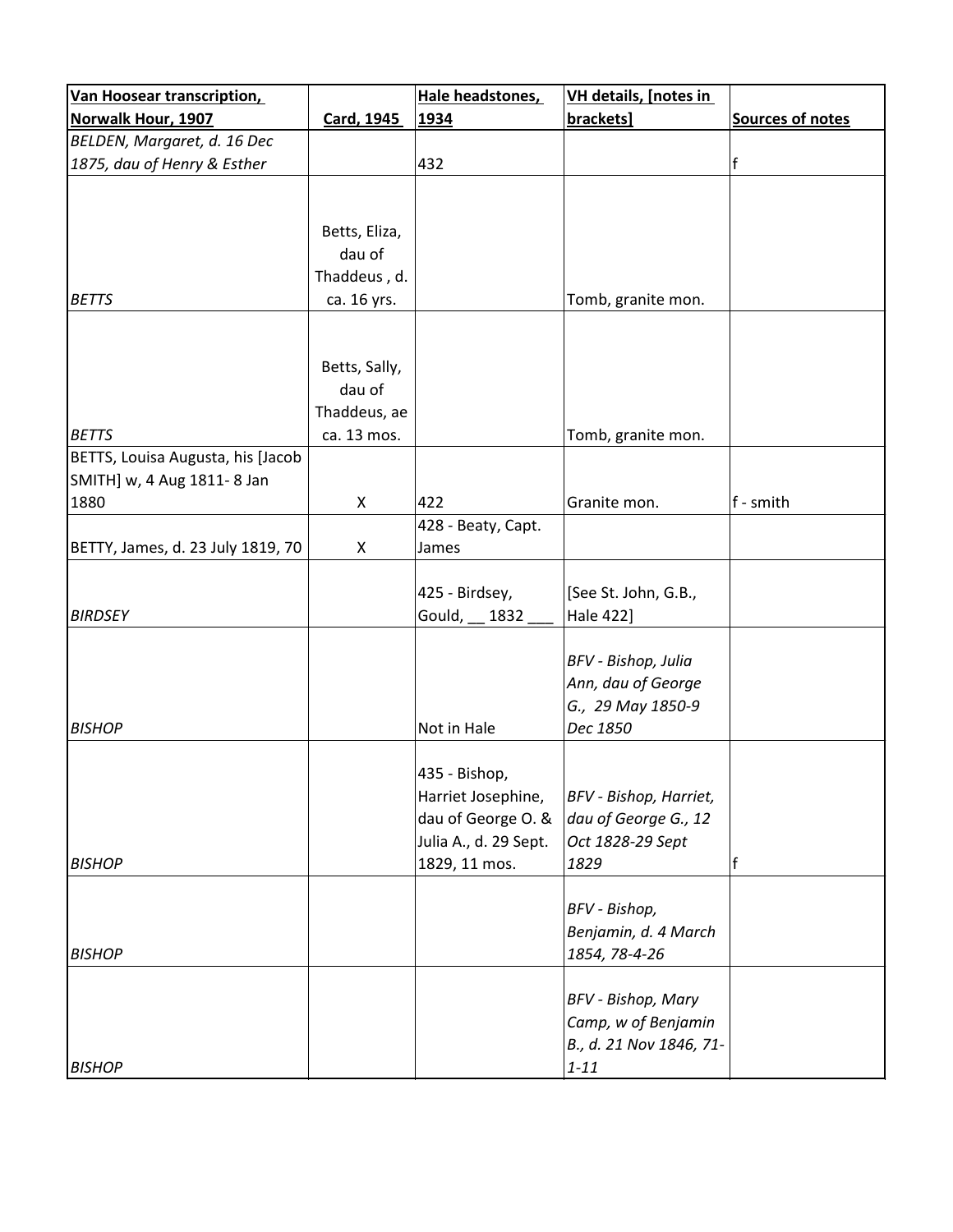| <b>Van Hoosear transcription,</b> |            | Hale headstones,   | <b>VH details, [notes in</b> |                  |
|-----------------------------------|------------|--------------------|------------------------------|------------------|
| Norwalk Hour, 1907                | Card, 1945 | 1934               | brackets]                    | Sources of notes |
|                                   |            |                    |                              |                  |
|                                   |            |                    | BFV - Bishop, Julia Ann      |                  |
|                                   |            |                    | Taylor, w of George          |                  |
|                                   |            |                    | G., 20 Oct 1807-6            |                  |
| <b>BISHOP</b>                     |            |                    | June 1850                    |                  |
|                                   |            |                    |                              |                  |
|                                   |            |                    | BFV - Bishop, Ora A.C.,      |                  |
|                                   |            |                    | 2d w of George G., 3         |                  |
| <b>BISHOP</b>                     |            |                    | Feb 1824-24 Apr 1885         |                  |
|                                   |            |                    |                              |                  |
|                                   |            |                    | BFV - Bishop, George         |                  |
|                                   |            |                    | Marcus, s of George          |                  |
|                                   |            |                    | G., 5 May 1831-21            |                  |
| <b>BISHOP</b>                     |            |                    | Mar 1849                     |                  |
|                                   |            |                    |                              |                  |
|                                   |            |                    | Smith, Annie Norris,         |                  |
|                                   |            |                    | 1st w of Wm. F.              |                  |
| <b>BISHOP</b>                     |            |                    | Bishop, d. 6 Dec 1871        |                  |
|                                   |            |                    |                              |                  |
|                                   |            |                    | BFV - Bishop, Edward         |                  |
| BISHOP, Edward C., d. 28 Aug      |            |                    | Gould, s of George G.,       |                  |
| 1870, 32, Act'g Asst. Paymaster,  |            | 435 - Edward G.,   | 14 Sep 1838-29 Aug           |                  |
| <b>U.S.N.</b>                     | X          | Civil War          | 1870                         | f                |
|                                   |            |                    |                              |                  |
|                                   |            |                    | Family vault of George       |                  |
|                                   |            |                    | C. Bishop - Marble           |                  |
|                                   |            |                    | tablet. Bishop, George       |                  |
|                                   |            |                    | G., d. 10 Aug 1888, 85-      |                  |
| BISHOP, George C.                 | Χ          | 435                | $5 - 25$                     |                  |
| BISHOP, Isaac C., s of Benjamin & |            |                    |                              |                  |
| Mary, d. 22 Mar 1822, 1           |            |                    |                              |                  |
| [unreadable]-10-26                | X          | 425                |                              |                  |
| BISHOP, Olive[r] S., d. 13 Aug    |            |                    |                              |                  |
| 1863, 23, Corp., Co. C, 27th Reg. |            |                    | [Bishop Family               |                  |
| Conn. Vols.                       | X          | 435                | Vault=BFV]                   | f                |
| BLADE, Mary Yates STAATS, 12      |            |                    |                              |                  |
| June 1852-18 Feb 1901             | X          | 434                |                              | f                |
| BLOSSOM, Anna, his [Frank Betts   |            |                    |                              |                  |
| SMITH] w, 1843-1881               | X          | 422                | Granite mon.                 | f - smith        |
|                                   |            |                    |                              |                  |
| BOALT, David, d. 3 Aug 1808,68    | Χ          | 436                |                              | f                |
|                                   |            |                    |                              |                  |
| BOALT, Sarah, [d.] 20 Dec 1855    | Χ          | 436 - Stone broken |                              |                  |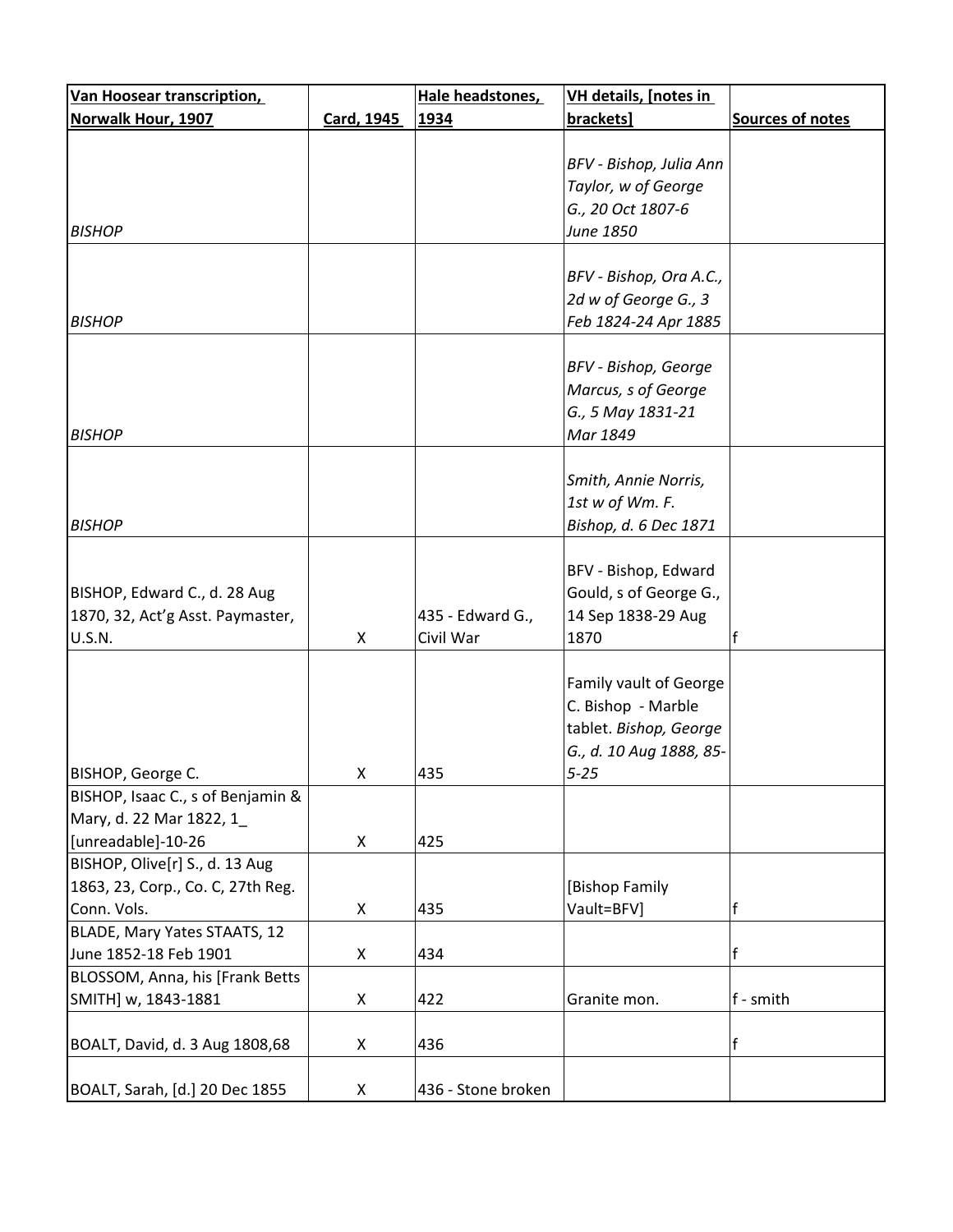| <b>Van Hoosear transcription,</b> |            | Hale headstones,      | <b>VH details, [notes in</b> |                  |
|-----------------------------------|------------|-----------------------|------------------------------|------------------|
| <b>Norwalk Hour, 1907</b>         | Card, 1945 | 1934                  | brackets]                    | Sources of notes |
|                                   |            |                       |                              |                  |
|                                   |            |                       | Near the crest of a          |                  |
|                                   |            |                       | headstone setting by         |                  |
| BOALTO, David, 25 Dec 1766-5      |            | 436 - Boalt, David;   | the above in a circle        |                  |
| Mar 1849 [surname in              |            | d. 25 Dec 1766 -      | are these letters:           |                  |
| parentheses]                      | X          | stone broken          | T.K.S.H.T.W.S.S.             |                  |
| BONAHTON, Hannah, w of            |            | 428 - Boughton; 11    |                              |                  |
| Stephen, d. 14 Apr 1824, 38       | X          | Apr, 58 yrs           |                              |                  |
|                                   |            |                       |                              |                  |
| BONE, Josephine, dau of John &    |            |                       |                              |                  |
| Matilda, d. 24 Apr 1847, 3 mos.   | X          | 428                   |                              |                  |
|                                   |            | 435 - Brook, Sarah    |                              |                  |
|                                   |            | Cornwall, w of        |                              |                  |
|                                   |            | Charles C., d. 15 Dec |                              |                  |
|                                   |            | 1848, 25 yrs, 4 mos,  | [Not in surviving VH         |                  |
| <b>BROOK</b>                      |            | 12 dys                | list]                        |                  |
|                                   |            | 435 - Brooks,         |                              |                  |
|                                   |            | Charles C., d. 25     |                              |                  |
|                                   |            | April 1887, 87 yrs, 3 | [Not in surviving VH         |                  |
| <b>BROOKS</b>                     |            | mos, 10 dys           | list]                        | f                |
| BROOKS, Eli, s of Mr Lemuel &     |            |                       |                              |                  |
| Mrs Hannah, d. 14 Feb 1786, 27-   |            |                       |                              |                  |
| $6 - 22$                          | X          | 432                   |                              | f                |
| BROOKS, Henry, 7 Mar 1706, 27,    |            |                       |                              |                  |
| 22 dys                            | X          | 432 - 1796            |                              |                  |
| BROOKS, Lemuel, d. 27 Oct 1815,   |            | 432 - Brooks, E.,     |                              |                  |
| 73                                | X          | 1815                  |                              |                  |
| BROWNE, Hannah, dau of            |            |                       |                              |                  |
| Barzillai & Caroline, d. 12 Oct   |            |                       |                              |                  |
| 1850, 4-9                         | X          | 429                   |                              |                  |
|                                   |            |                       |                              |                  |
| BRUSH, Mary, 1770                 | X          | 427 - Stone broken    | Slate mon.                   |                  |
| BRYAN, Ann P., d. 18 Apr 1869,    |            |                       |                              |                  |
| 92                                | X          | 425                   |                              | $\mathsf{f}$     |
| BRYAN, Maud, d. 23 Mar 1879,      |            |                       |                              |                  |
| 95                                | X          | 425 - Maria           |                              | $\mathbf{f}$     |
|                                   |            |                       |                              |                  |
| BRYAN, Sophia, d. 7 Nov 1882, 96  | $X - 98$   | 425                   |                              |                  |
| BRYANT, George, s of William &    |            |                       |                              |                  |
| Lorinda, d. 3 Mar 1812, 10 mos,   |            |                       |                              |                  |
| 24 dys                            | X          | 437 - 10 yrs          |                              |                  |
|                                   |            |                       |                              |                  |
| BURR, David, d. 21 Nov 1835, 66   | X          | 434                   |                              |                  |
| BURRETT, Eliza, w of William M.,  |            |                       |                              |                  |
| d. 23 Dec 1840, 29-4              | X          | 425 - William W.      |                              |                  |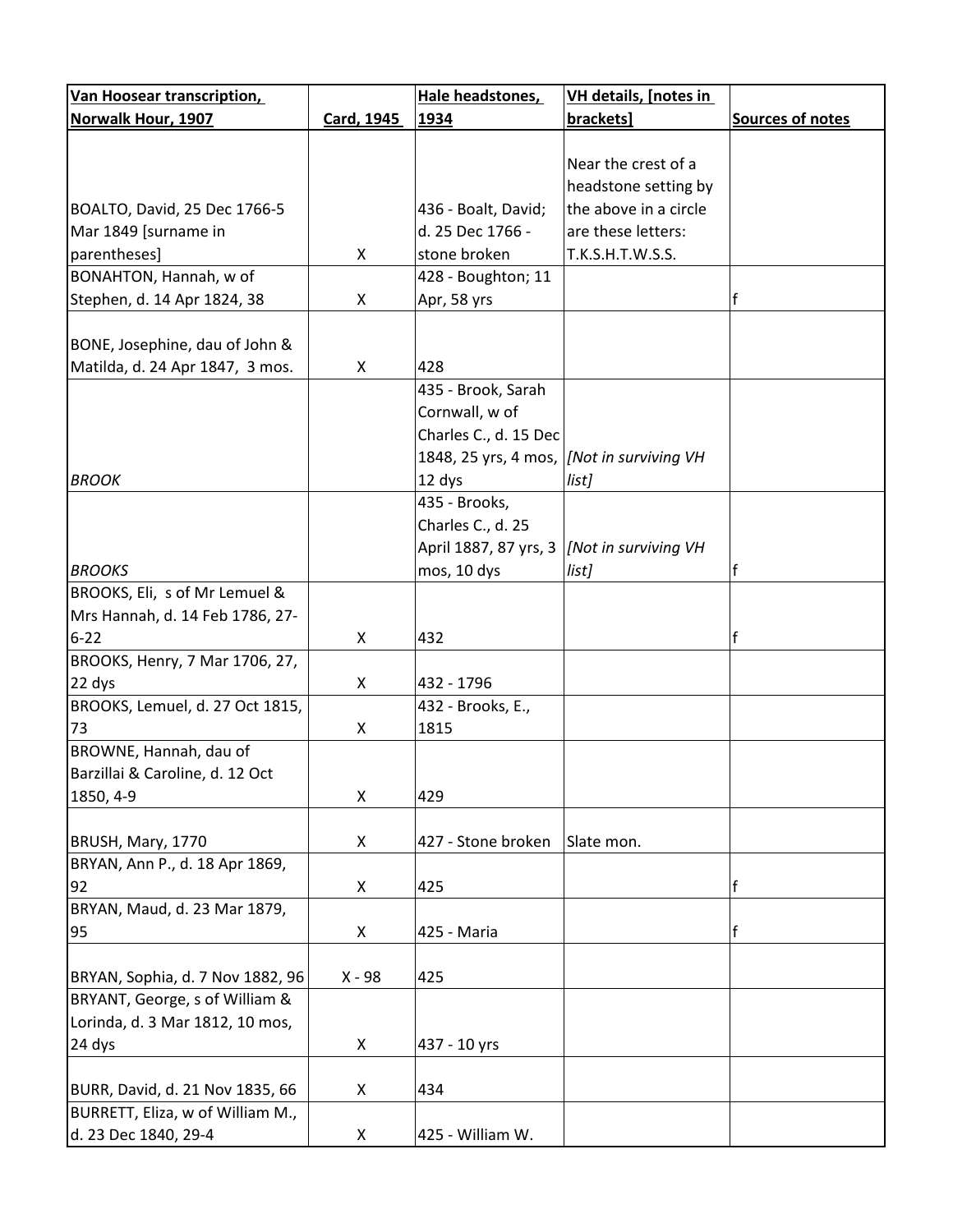| <b>Van Hoosear transcription,</b> |            | Hale headstones,     | <b>VH details, [notes in</b> |                  |
|-----------------------------------|------------|----------------------|------------------------------|------------------|
| Norwalk Hour, 1907                | Card, 1945 | 1934                 | brackets]                    | Sources of notes |
| CAMP, Abraham A., s of Samuel     |            |                      |                              |                  |
| J. & Esther, d. 16 May 1802, 9    |            | 427 - 1yr, 9mos, 24  |                              |                  |
| mos, 24 dys                       | X          | dys                  | Double slate mon.            |                  |
| CAMP, Abraham St. John, d. 27     |            |                      |                              |                  |
| Mar 1867, 49-2-15                 | X          | 438                  |                              | f                |
| CAMP, Abraham, 4 Nov 1787-27      |            |                      |                              |                  |
| Jan 1856                          | X          | 438                  |                              | f                |
| CAMP, Abraham, Lieut., d. 12      |            |                      |                              |                  |
| June 1770, 34                     | X          | 427                  | Slate mon.                   | f                |
| CAMP, Ann, Mrs., w of Jonathan,   |            |                      |                              |                  |
| d. 5 Nov 1749, 39                 | X          | 424                  | Freestone mon.               | f                |
| CAMP, Ann, wid of Richard, d. 24  |            |                      |                              |                  |
| Apr 1830, 80                      | X          | 428                  |                              | f                |
| CAMP, Anna, 27 Jan 1785-14        |            |                      |                              |                  |
| May 1853                          | X          | 431                  |                              | f                |
| CAMP, Benjamin, s of Samuel       |            |                      |                              |                  |
| R.P. & Frances E., d. West Troy,  |            |                      |                              |                  |
| N.Y. 5 Feb 1880, 27-9-29          | X          | 423 - no place name  |                              | f                |
|                                   |            |                      |                              |                  |
| CAMP, Celina, w of John           |            | 437 - Partrick,      |                              |                  |
| PARTRICK, d. 25 May 1878, 75-2    | X          | Colina Camp          |                              | f - patrick      |
|                                   |            |                      |                              |                  |
| CAMP, Frances E., w of Samuel     |            | 423 - Frances        |                              |                  |
| R.P., d. 16 Mar 1853, 29-6-8      | X          | Elizabeth            |                              | f                |
| CAMP, Hanah B., d. 12 Sept 1902,  |            |                      |                              |                  |
| $74 - 2 - 2$                      | X          | 438 - Hannah         |                              | f                |
| CAMP, Hannah, d. 21 Mar 1831,     |            |                      |                              |                  |
| 51                                | X          | 431                  |                              | f                |
|                                   |            |                      |                              |                  |
| CAMP, Hannah, w of Jonathan &     |            |                      |                              |                  |
| dau of Esaias BOUTON, 16 May      |            |                      |                              |                  |
| 1767-15 Dec 1842                  | X          | 426 - No dau of      |                              | f                |
|                                   |            |                      |                              |                  |
| CAMP, Isaac, d. 26 Mar 1813, 71   | X          | $424 - 74$           | [Epitaph]                    | f                |
| CAMP, Jacob B., d. 20 May 1822,   |            |                      |                              |                  |
| 29th yr.                          | X          | 425 - 28 yrs         |                              | $\mathbf{f}$     |
| CAMP, Jonathan, 20 Feb 1768-31    |            | 426                  |                              | f                |
| <b>July 1852</b>                  | X          |                      |                              |                  |
| CAMP, Jonathan, Capt., d. 20 Aug  |            | 428 - No date, stone |                              |                  |
| 1768                              | X          | buried               | Slate, broken                |                  |
| CAMP, Jonothan, d. 16, Nov        |            |                      |                              | $\mathsf{f}$     |
| 1807, 74th yr                     | X          | 435 - Jonathan       |                              |                  |
| CAMP, Joseph, s of Samuel J. &    |            |                      |                              |                  |
| Esther, d. 26 Aug 1800, 4 wks, 4  |            |                      |                              |                  |
| dys                               | X          | 427                  |                              |                  |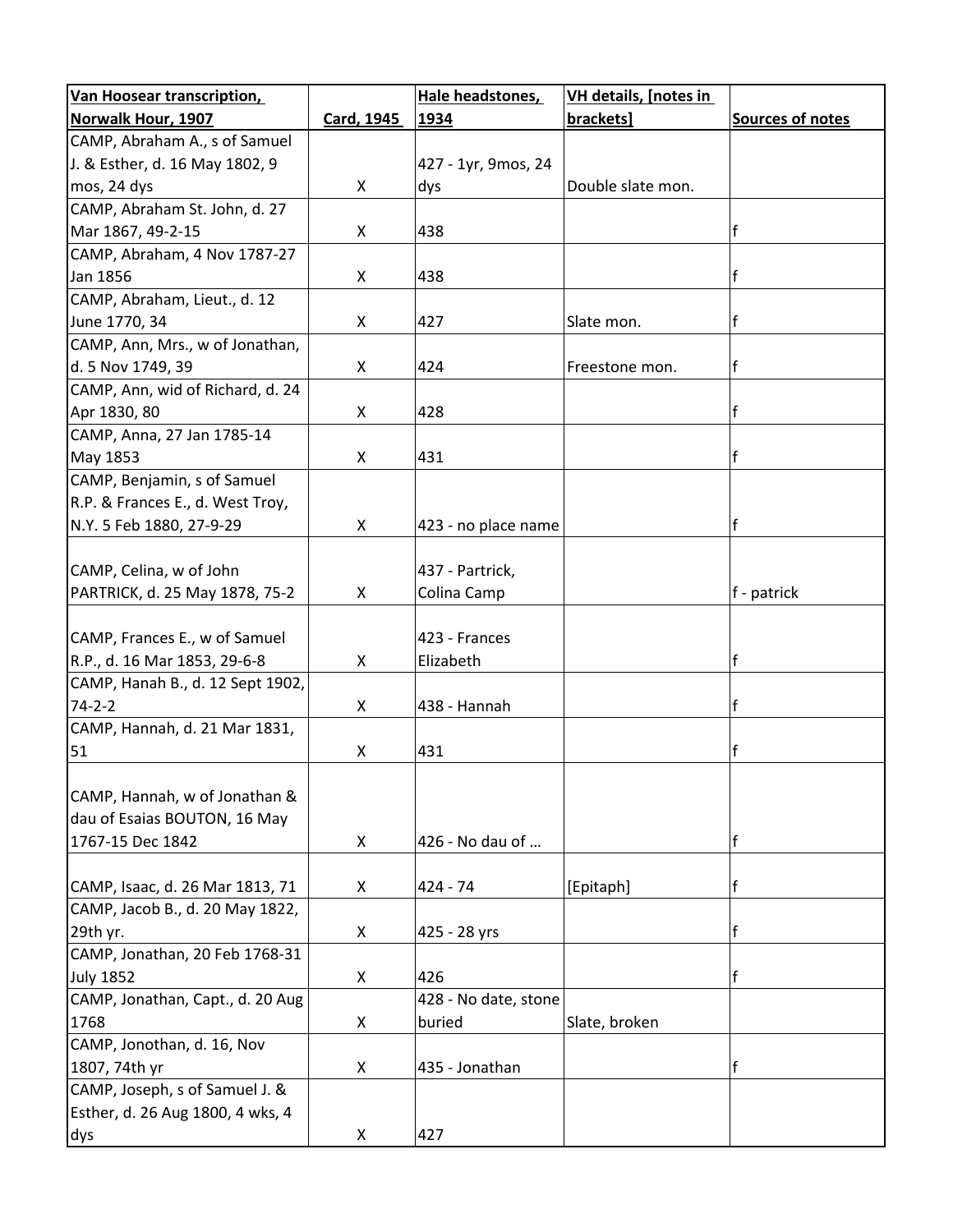| <b>Van Hoosear transcription,</b>  |            | Hale headstones,     | VH details, [notes in |                  |
|------------------------------------|------------|----------------------|-----------------------|------------------|
| Norwalk Hour, 1907                 | Card, 1945 | 1934                 | brackets]             | Sources of notes |
| CAMP, Julia Susannah, dau of       |            |                      |                       |                  |
| Lemuel & Polly, d. 5 Apr 1881, 65- |            |                      |                       |                  |
| 8                                  | X          | 436                  |                       |                  |
| CAMP, Lemuel, d. 9 Mar 1864, 70-   |            | 436 - 70 yrs, 10     |                       |                  |
| $-23$                              | X          | mos, 23 dys          |                       |                  |
| CAMP, Margaret, dau of Richard     |            |                      |                       |                  |
| & Elizabeth, 22 May 1810-4 Jan     |            |                      |                       |                  |
| 1891                               | X          | 423                  | Marble mon.           |                  |
|                                    |            |                      |                       |                  |
| CAMP, Mary Ann, dau of Lemuel      |            |                      |                       |                  |
| & Polly, d. 13 Oct 1878, 61-5-11   | X          | 436                  |                       |                  |
| CAMP, Mary E., 9 Jan 1825-18       |            |                      |                       |                  |
| July 1851, 26-6-9                  | X          | 438                  | [Epitaph]             |                  |
| CAMP, Mary, dau of Jonathan &      |            | 428 - Mary Esther; 5 |                       |                  |
| Hannah, d. 15 Apr 1821, 22         | X          | Apr, 23 yrs          |                       |                  |
| CAMP, Mary, relect of Jonothon,    |            |                      |                       |                  |
| d. 25 Jan 1812, 79                 | X          | 436 - w of Jonathan  |                       |                  |
| CAMP, Mary, w of Abraham, d.       |            |                      |                       |                  |
| 13 Oct 1847, 58-4-5                | X          | 438                  |                       |                  |
| CAMP, Rachel L., d. 26 Jan 1827,   |            |                      |                       |                  |
| 22 [duplicate entry]               | X          | 425                  |                       |                  |
|                                    |            |                      |                       |                  |
| CAMP, Rachel, d. 26 Jan 1827, 22   | X          | 425                  |                       |                  |
|                                    |            |                      |                       |                  |
| CAMP, Rhoda, d. 11 Aug 1829, 82    | X          | 425                  |                       | f                |
| CAMP, Richard, 30 Nov 1775-29      |            |                      |                       |                  |
| Mar 1857                           | X          | 423                  | Marble mon.           |                  |
| CAMP, Richard, d. 23 Sept 1813,    |            | 428 - Rev. War       |                       |                  |
| 72                                 | X          | $ $ marker           | Rev. soldier          | $\mathsf{f}$     |
| CAMP, Samuel R.P., d. 22 Jan       |            |                      |                       |                  |
| 1892, 70-25 dys                    | X          | 423                  |                       | f                |
| CAMP, Sarah Elizabeth, eldest      |            |                      |                       |                  |
| dau of Richard & Elizabeth, d. 3   |            |                      |                       |                  |
| Nov. 1892, 84                      | X          | 423                  | Marble mon.           |                  |
| CAMP, Seth K., d. 20 June 1812,    |            |                      |                       |                  |
| 29                                 | X          | 424                  | [Epitaph]             | f                |
|                                    |            |                      |                       |                  |
| CAMP, Stephen W., s of Jonathan    |            |                      |                       |                  |
| & Hannah, d. 8 Sept 1812, 5-7      | X          | 428                  |                       | f                |
| CAMP, Stephen William, s of        |            |                      |                       |                  |
| Jonathan & Mary C., d. 20 Nov      |            |                      |                       |                  |
| 1831, 5-3 dys                      | X          | 437 - Stephen W.     |                       | f                |
| CAMP, Stephen, d. 9 Nov 1806,      |            |                      |                       |                  |
| 37                                 | X          | 428 - 9 May; no age  |                       |                  |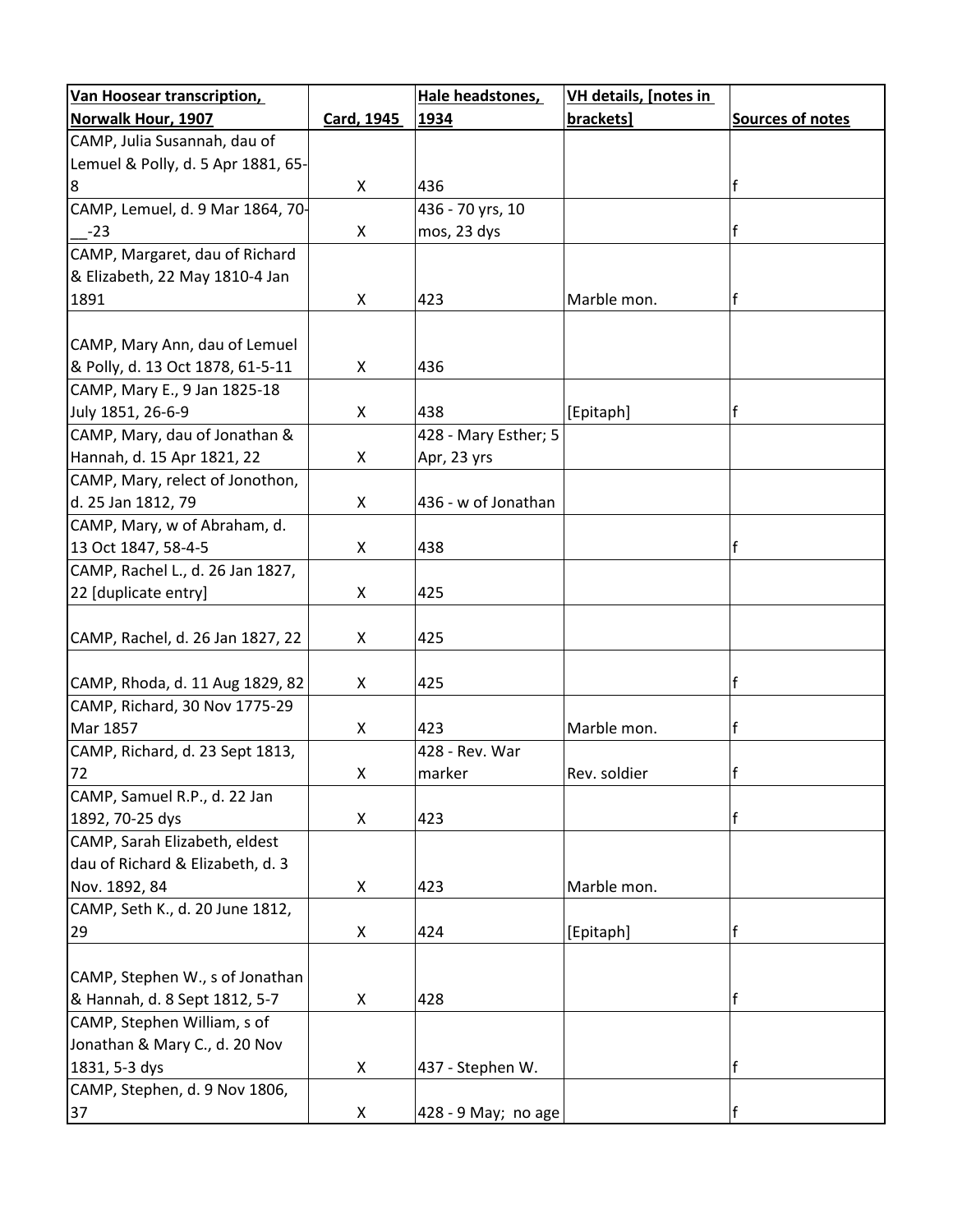| <b>Van Hoosear transcription,</b> |               | Hale headstones,    | VH details, [notes in  |                         |
|-----------------------------------|---------------|---------------------|------------------------|-------------------------|
| Norwalk Hour, 1907                | Card, 1945    | 1934                | brackets]              | <b>Sources of notes</b> |
| CAMP, Thomas L., d. 16 July       |               |                     |                        |                         |
| 1819, 44                          | X             | 428                 |                        | $\mathsf f$             |
|                                   |               |                     |                        |                         |
| CAMP, William, s of Jonathan &    |               | 428 - Mary, dau of, |                        |                         |
| Hannah, d. 20 Nov 1800, 4-3-20    | X             | not William         | Free stone             |                         |
|                                   |               |                     |                        |                         |
| CAMP, William, s of Jonathan &    |               |                     |                        |                         |
| Hannah, d. 8 Oct 1802, 3-3-11     | X             | 428                 |                        | $\mathbf{f}$            |
|                                   |               |                     |                        |                         |
|                                   | Cannon,       |                     |                        |                         |
|                                   | Esther Perry, |                     |                        |                         |
| <b>CANNON</b>                     | w of John     |                     | Tomb, granite mon.     |                         |
|                                   | Cannon,       |                     |                        |                         |
|                                   | George, of    |                     |                        |                         |
| <b>CANNON</b>                     | Wilton        |                     | Tomb, granite mon.     |                         |
|                                   |               |                     |                        |                         |
|                                   |               |                     |                        |                         |
|                                   | Cannon, John, |                     |                        |                         |
| <b>CANNON</b>                     | Commodore     |                     | Tomb, granite mon.     |                         |
|                                   |               |                     |                        |                         |
| <b>CANNON</b>                     |               | 431                 | Tomb, granite mon.     |                         |
|                                   |               | 433 - Carter,       |                        |                         |
|                                   |               | Phinies, d. 31 July | [Not in surviving VH   |                         |
| <b>CARTER</b>                     |               | 1803, 24 yrs        | list]                  |                         |
| CARVER, Amos, d. 3 July 1803,     |               |                     |                        |                         |
| 25th yr                           | X             | Not in Hale         |                        |                         |
|                                   |               |                     | Granite mon. Church    |                         |
| <b>CHURCH</b>                     | X             | 428                 | Vault [CV]             |                         |
|                                   |               |                     |                        |                         |
|                                   |               |                     | Church, Ebenezer, 1    |                         |
| <b>CHURCH</b>                     |               |                     | Feb 1718-2 Feb 1799    | Church, Sherman W.      |
|                                   |               |                     |                        |                         |
|                                   |               |                     | Church, Josiah, s of   |                         |
|                                   |               |                     | Ebenezer, 12 Jan 1767- |                         |
| <b>CHURCH</b>                     |               |                     | 21 Dec 1832            | Church, Sherman W.      |
|                                   |               |                     |                        |                         |
|                                   |               |                     | Church, John, s of     |                         |
|                                   |               |                     | Ebenezer, 12 Jan 1769- |                         |
| <b>CHURCH</b>                     |               |                     | 29 Mar 1839            | Church, Sherman W.      |
|                                   |               |                     |                        |                         |
|                                   |               |                     | Church, Elizabeth, dau |                         |
|                                   |               |                     | of Ebenezer, 10 Oct    |                         |
| <b>CHURCH</b>                     |               |                     | 1770-8 Oct 1824        | Church, Sherman W.      |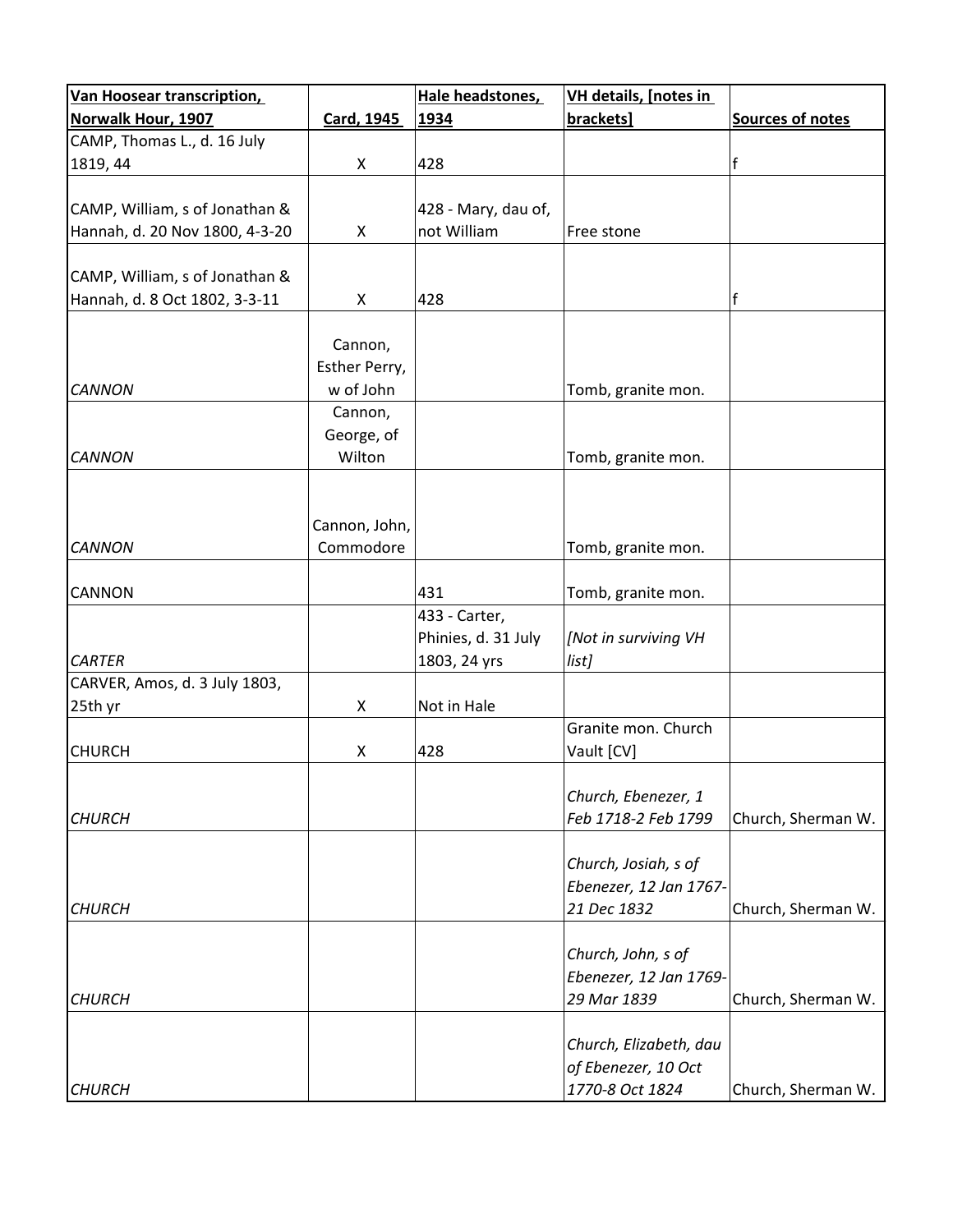| <b>Van Hoosear transcription,</b> |            | Hale headstones, | VH details, [notes in  |                    |
|-----------------------------------|------------|------------------|------------------------|--------------------|
| Norwalk Hour, 1907                | Card, 1945 | 1934             | brackets]              | Sources of notes   |
|                                   |            |                  |                        |                    |
|                                   |            |                  | Church, Esther, dau of |                    |
|                                   |            |                  | Ebenezer, 23 Mar       |                    |
| <b>CHURCH</b>                     |            |                  | 1762- Oct 1828         | Church, Sherman W. |
|                                   |            |                  |                        |                    |
|                                   |            |                  | Church, Isaac, s of    |                    |
|                                   |            |                  | Ebenezer, 3 May 1773-  |                    |
| <b>CHURCH</b>                     |            |                  | 9 Apr 1844             | Church, Sherman W. |
|                                   |            |                  | Church, Esther         |                    |
|                                   |            |                  | Marvin, w of Isaac, 12 |                    |
|                                   |            |                  | June 1770-28 Mar       |                    |
| <b>CHURCH</b>                     |            |                  | 1859                   | Church, Sherman W. |
|                                   |            |                  |                        |                    |
|                                   |            |                  |                        |                    |
|                                   |            |                  | Church, Ebenezer, s of |                    |
|                                   |            |                  | Isaac & Esther, 1 Oct  |                    |
| <b>CHURCH</b>                     |            |                  | 1800-8 Nov 1853        | Church, Sherman W. |
|                                   |            |                  |                        |                    |
|                                   |            |                  | Church, Esther, dau of |                    |
|                                   |            |                  | Isaac & Esther, 9 June |                    |
| <b>CHURCH</b>                     |            |                  | 1802-1 July 1824       | Church, Sherman W. |
|                                   |            |                  |                        |                    |
|                                   |            |                  | Church, Eliza, dau of  |                    |
|                                   |            |                  | Isaac & Esther, 8 June |                    |
| <b>CHURCH</b>                     |            |                  | 1810-31 Dec 1811       | Church, Sherman W. |
|                                   |            |                  |                        |                    |
|                                   |            |                  | Church, Josiah, s of   |                    |
|                                   |            |                  | Isaac & Esther, 5 Jan  |                    |
| <b>CHURCH</b>                     |            |                  | 1808-20 Dec 1809       | Church, Sherman W. |
|                                   |            |                  |                        |                    |
|                                   |            |                  |                        |                    |
|                                   |            |                  | Church, Ebenezer 2nd,  |                    |
|                                   |            |                  | s of Ebenezer, 31 July |                    |
| <b>CHURCH</b>                     |            |                  | 1758-28 May 184        | Church, Sherman W. |
|                                   |            |                  |                        |                    |
|                                   |            |                  | Church, Anna Maria,    |                    |
|                                   |            |                  | dau of Ebenezer 2nd,   |                    |
|                                   |            |                  | 22 Aug 1819-25 Dec     |                    |
|                                   |            |                  |                        |                    |
| <b>CHURCH</b>                     |            |                  | 182_                   | Church, Sherman W. |
|                                   |            |                  |                        |                    |
|                                   |            |                  | Church, George         |                    |
|                                   |            |                  | Josiah, s of Ebenezer  |                    |
|                                   |            |                  | 2nd, 20 Apr 1825-June  |                    |
| <b>CHURCH</b>                     |            |                  | 1852                   | Church, Sherman W. |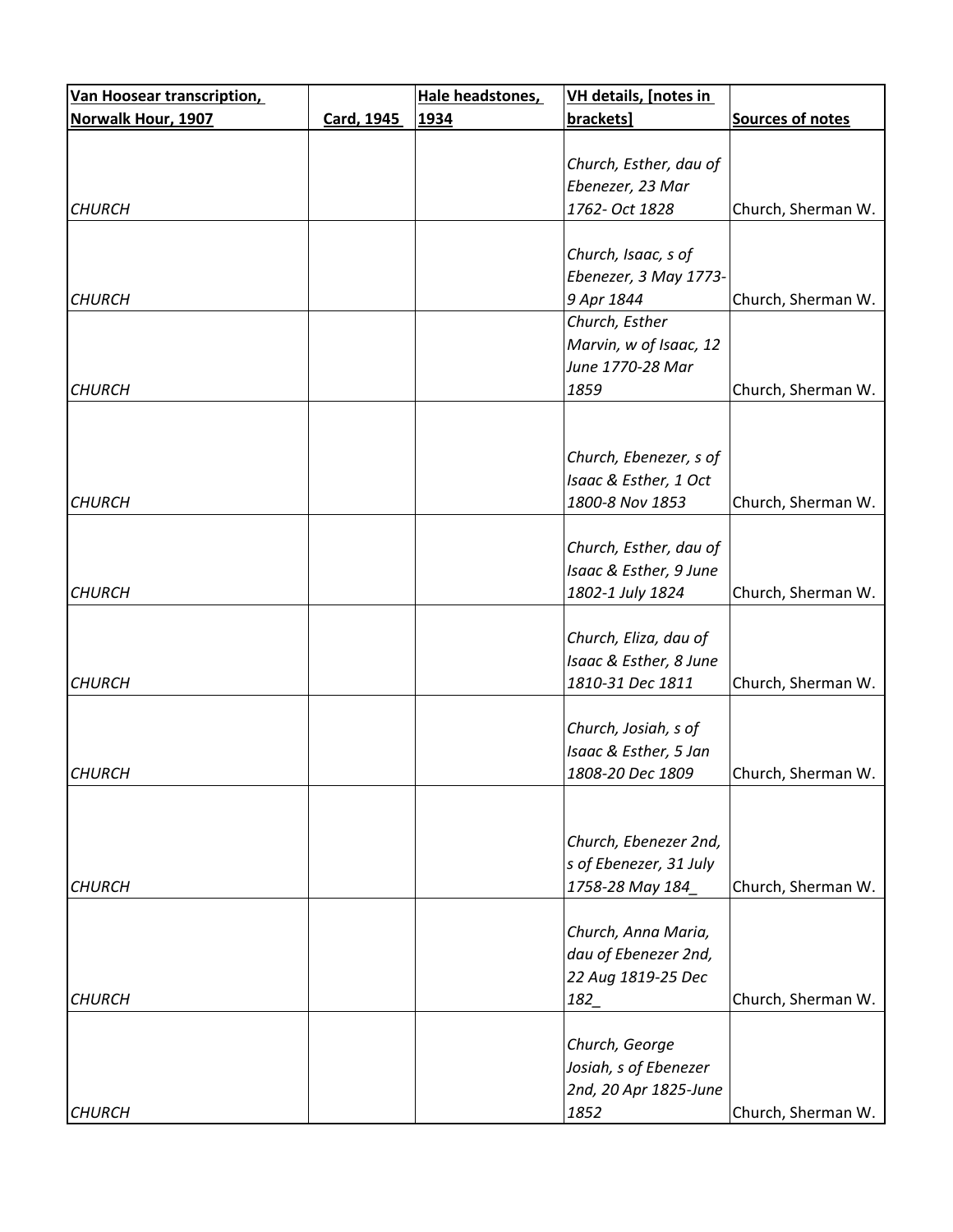| <b>Van Hoosear transcription,</b> |            | Hale headstones, | <b>VH details, [notes in</b> |                    |
|-----------------------------------|------------|------------------|------------------------------|--------------------|
| <b>Norwalk Hour, 1907</b>         | Card, 1945 | 1934             | brackets]                    | Sources of notes   |
|                                   |            |                  |                              |                    |
|                                   |            |                  | Church, Frances              |                    |
|                                   |            |                  | Amelia, dau of               |                    |
|                                   |            |                  | Ebenezer 2nd, 6 Dec          |                    |
| <b>CHURCH</b>                     |            |                  | 1821-June 1855               | Church, Sherman W. |
|                                   |            |                  |                              |                    |
|                                   |            |                  | Church, James R., s of       |                    |
|                                   |            |                  | Ebenezer 2nd, 12 Nov         |                    |
| <b>CHURCH</b>                     |            |                  | 1815-3 Feb 1866              | Church, Sherman W. |
|                                   |            |                  | Church, Sarah, dau of        |                    |
|                                   |            |                  | Ebenezer, 15 Oct 1756-       |                    |
| <b>CHURCH</b>                     |            |                  | 23 Feb 1835                  | Church, Sherman W. |
|                                   |            |                  |                              |                    |
|                                   |            |                  | Church, Polly Hoyt           |                    |
|                                   |            |                  | Gregory, w of                |                    |
|                                   |            |                  | Ebenezer 2nd, 1 June         |                    |
| <b>CHURCH</b>                     |            |                  | 1788-13 July 187_            |                    |
|                                   |            |                  |                              |                    |
|                                   |            |                  | Church, Isabella T.,         |                    |
|                                   |            |                  | dau of William, 8 Apr        |                    |
| <b>CHURCH</b>                     |            |                  | 1849-6 Dec 1880              | Church, Sherman W. |
|                                   |            |                  | Church, Elizabeth            |                    |
|                                   |            |                  | Disbrow, w of                |                    |
|                                   |            |                  | William, 24 Oct 1824-        |                    |
| <b>CHURCH</b>                     |            |                  | 12 Oct 1891                  | Church, Sherman W. |
|                                   |            |                  |                              |                    |
|                                   |            |                  | Church, Mary E., dau         |                    |
|                                   |            |                  | of Ebenezer 2nd, 1 Jan       |                    |
| <b>CHURCH</b>                     |            |                  | 1811-11 June 189             | Church, Sherman W. |
|                                   |            |                  |                              |                    |
|                                   |            |                  | Church, William, s of        |                    |
|                                   |            |                  | Ebenezer 2nd, 11 Nov         |                    |
| <b>CHURCH</b>                     |            |                  | 1812-28 May 1896             | Church, Sherman W. |
|                                   |            |                  | Church, William              |                    |
|                                   |            |                  | Francis, s of William,       |                    |
|                                   |            |                  | 19 Feb 1843-13 Feb           |                    |
| <b>CHURCH</b>                     |            |                  | 1903                         | Church, Sherman W. |
|                                   |            |                  |                              |                    |
|                                   |            |                  | Church, Ebenezer             |                    |
|                                   |            |                  | James, s of William, 7       |                    |
| <b>CHURCH</b>                     |            |                  | Apr 1857-3 Mar 191           | Church, Sherman W. |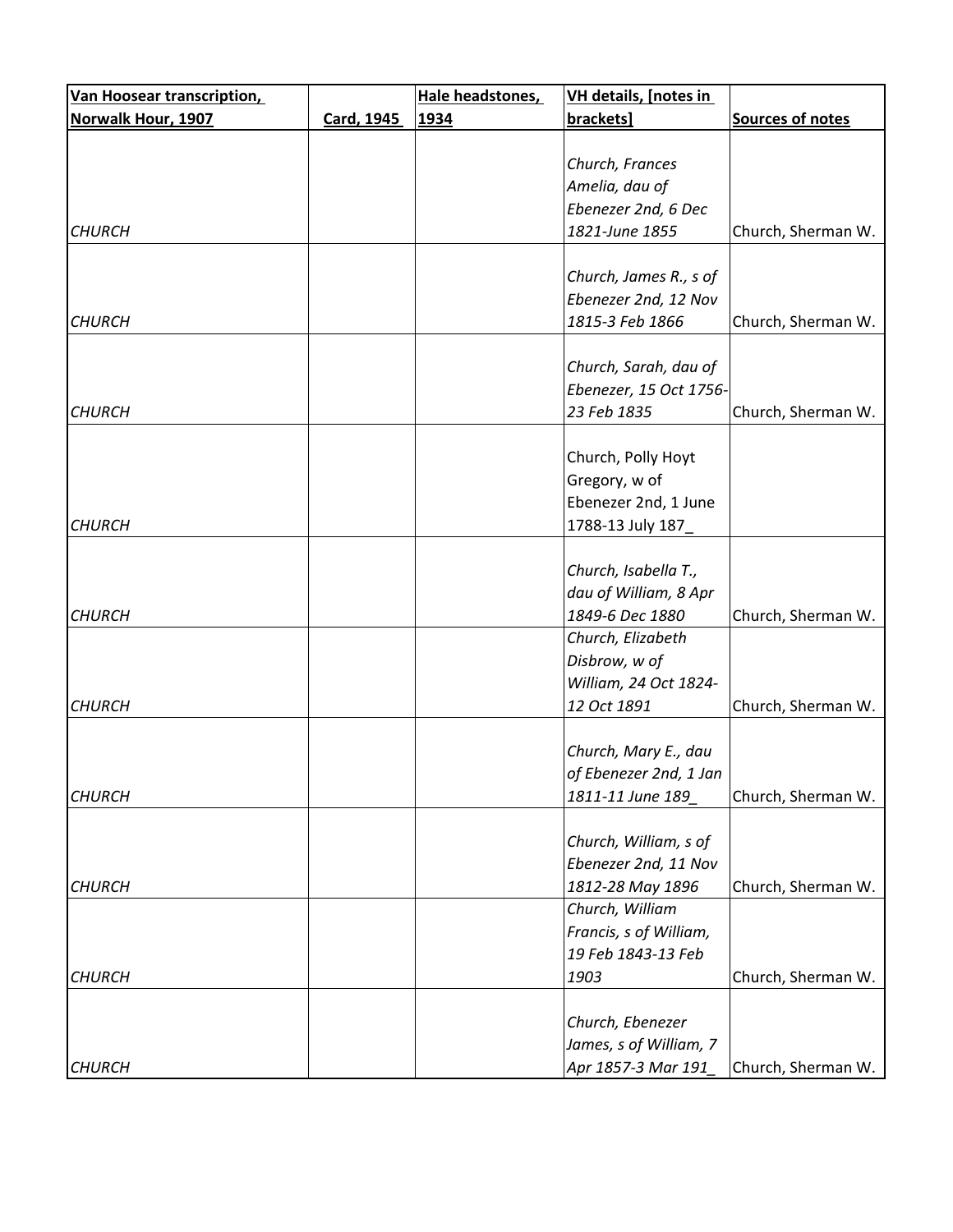| <b>Van Hoosear transcription,</b> |            | Hale headstones,                           | VH details, [notes in    |                    |
|-----------------------------------|------------|--------------------------------------------|--------------------------|--------------------|
| Norwalk Hour, 1907                | Card, 1945 | 1934                                       | brackets]                | Sources of notes   |
|                                   |            |                                            | Church, Charles          |                    |
|                                   |            |                                            | Edward, s of William,    |                    |
|                                   |            |                                            | 21 Sept 1847-27 Dec      |                    |
| <b>CHURCH</b>                     |            |                                            | 1927                     | Church, Sherman W. |
|                                   |            |                                            | Church, Lillian A., w of |                    |
|                                   |            |                                            | Ebenezer James, 24       |                    |
|                                   |            |                                            | Feb 1869-18 Mar          |                    |
| <b>CHURCH</b>                     |            |                                            | 1956                     | Church, Sherman W. |
|                                   |            |                                            |                          |                    |
| CHURCH, Ruth, w of Charles N.     |            |                                            |                          |                    |
| CLOCK, d. 29 Aug. 1853, 36th yr   | X          | 423 - 35 yrs                               |                          | f                  |
| CHURCH, Susannah, Mrs.            | X          | 428                                        | Free stone               |                    |
| CLARK, Emily A.                   | X          | Not in Hale                                |                          |                    |
| CLARK, Harriet P., w of Thomas S. |            |                                            |                          |                    |
| & dau of Ira & Phebe FORD, d. 8   |            |                                            |                          |                    |
| June 1829, 22, interred at Troy   |            |                                            |                          |                    |
| N.Y.                              | X          | 424                                        | Marble mon.              | f                  |
| CLINTON, Abigail, w of Ebenezer,  |            |                                            |                          |                    |
| d. 18 Dec 1827, 42                | X          | 430 - Eben                                 |                          | f                  |
| CLINTON, Ebenezer, d. 4 July      |            |                                            |                          |                    |
| 1832, 46-7-28                     | X          | 430 - Eben                                 |                          |                    |
| CLINTON, Levi, d. 12 Nov 1835,    |            |                                            |                          |                    |
| 22-10-24                          | X          | Not in Hale                                |                          |                    |
| CLOCK, Charles N., d, 29 Aug      |            |                                            |                          |                    |
| 1895, 85th yr                     | X          | 423 - 84 yrs                               |                          |                    |
| COLEY, Samuel, d. 22 May 1848,    |            |                                            |                          |                    |
| 63                                | X          | 429                                        |                          |                    |
| COLEY, Sanford, 11 Oct 1812-20    |            |                                            |                          |                    |
| Aug 1857                          |            | 424                                        | Marble mon.              |                    |
| COLLINS, Charles W., d. 3 June    |            |                                            |                          |                    |
| 1827, 30                          | X          | 430                                        |                          |                    |
| COLLINS, Deborah, , w of Samuel,  |            |                                            |                          |                    |
| d. 21 Aug 1837, 61                | X          | 430 - Dorinda                              |                          |                    |
| COLLINS, Samuel, d. 24 Oct 1817,  |            |                                            |                          |                    |
| 51                                | X          | 430                                        |                          |                    |
|                                   |            | 433 - Cornwall,                            |                          |                    |
|                                   |            | Lucinda, w of                              |                          |                    |
|                                   |            | William, 6 Feb 1793- [Not in surviving VH  |                          |                    |
| <b>CORNWALL</b>                   |            | 1 Dec 1872                                 | list]                    |                    |
|                                   |            |                                            |                          |                    |
|                                   |            | 435 - Cornwall,                            |                          |                    |
|                                   |            | John, d. 4 Jan 1864,  [Not in surviving VH |                          |                    |
| <b>CORNWALL</b>                   |            | 52 yrs, 1 mo, 21 dys   list]               |                          |                    |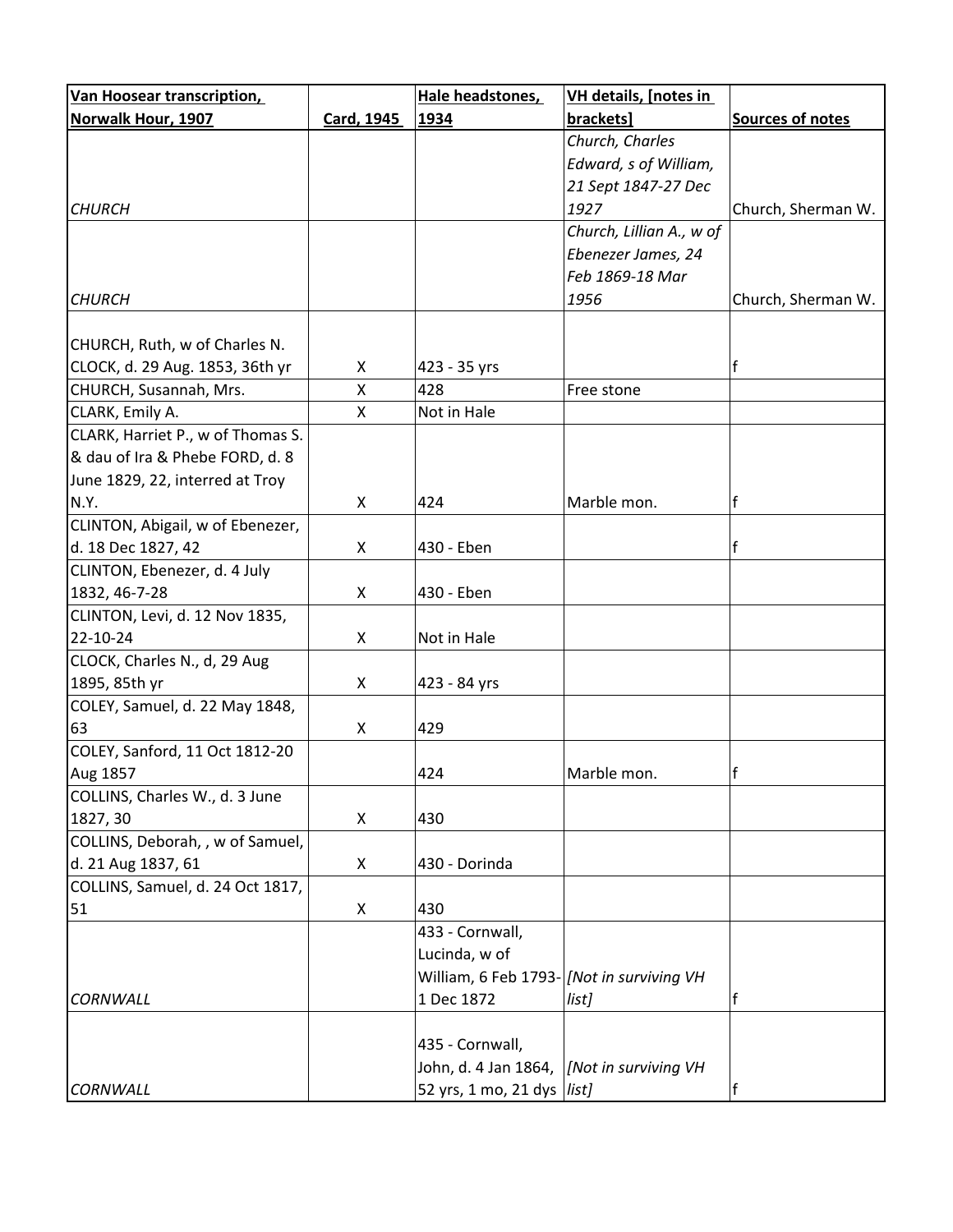| <b>Van Hoosear transcription,</b>  |            | Hale headstones,                  | VH details, [notes in   |                         |
|------------------------------------|------------|-----------------------------------|-------------------------|-------------------------|
| <b>Norwalk Hour, 1907</b>          | Card, 1945 | 1934                              | brackets]               | <b>Sources of notes</b> |
|                                    |            | 435 - Cornwall,                   |                         |                         |
|                                    |            | Robert, d. 17 Jan                 |                         |                         |
|                                    |            | 1856, 24 yrs, 9 mos,              | [Not in surviving VH    |                         |
| CORNWALL                           |            | 29 dys                            | list]                   |                         |
| CORNWALL, William, d. 16 Sept      |            |                                   |                         |                         |
| 1832, 48, 12 dys                   | X          | 433                               | Stone broken            | f                       |
|                                    |            |                                   |                         |                         |
| CRAW, Charles R., s of Martin &    |            |                                   |                         |                         |
| Laura A., d. 18 Apr 1826, 4-9 dys  | X          | 425 - Charles F.                  |                         |                         |
| CROPPER, Susan, w of Frederick,    |            |                                   |                         |                         |
| d. 7 May 1835, 25                  | X          | 430                               |                         |                         |
| CURTIS, Eliza, 29 May -2 Feb       |            |                                   | [b. year missing in Van |                         |
| 1882                               | X          | 422 - 29 May 1805                 | Hoosear]                |                         |
| CURTIS, Huldah, w of Jesse, d. 15  |            |                                   |                         |                         |
| Nov 1836, 56-8 dys                 | X          | 422                               | [epitaph]               |                         |
| CURTIS, Jesse, d. 22 Dec 1837, 59- |            |                                   |                         |                         |
| 11                                 | X          | 422                               |                         | f                       |
| CURTIS, John L., son of Jesse &    |            |                                   |                         |                         |
| Huldah, d. 27 Dec 1830, 27-10      |            |                                   |                         |                         |
| dys                                | X          | 422                               |                         | f                       |
| DASKAM, C. F., 2nd Comp.           |            |                                   |                         |                         |
| Battery                            | X          | 429 - G.F.; Civil War             |                         |                         |
| DASKAM, Edward, 1 Jan 1843-12      |            |                                   |                         |                         |
| Feb 1844, 1-1-27, ch of William &  |            |                                   |                         |                         |
| Ruah Daskam                        | X          | 436 - 13 Feb, no age Marble mon.  |                         |                         |
|                                    |            |                                   |                         |                         |
| DASKAM, Harriet F., 1829-1896      | X          | 429 - H.F.D.; no date             |                         |                         |
| DASKAM, Martha S., 17 Nov 1827-    |            |                                   |                         |                         |
| 13 Feb 1844, 7-2-28, ch of         |            | 436 - d. 10 Feb                   |                         |                         |
| William & Ruah Daskam              | X          | 1841, 2 mos, 28 dys   Marble mon. |                         |                         |
| DASKAM, Martha, 5 June 1822-       |            |                                   |                         |                         |
| 29 Sept 1823, 1-3-26, ch of        |            | 436 - d. 29 June                  |                         |                         |
| William & Ruah Daskam              | X          | 1822                              | Marble mon.             |                         |
| DASKAM, Mary Louise, dau of        |            |                                   |                         |                         |
| William & Ruah, d. 10 Mar 1869,    |            |                                   |                         |                         |
| 36-22 dys                          | X          | 429                               |                         | f                       |
| DASKAM, Ruah, w of William, d.     |            |                                   |                         |                         |
| 24 June 1871, 72                   | X          | 429                               |                         | f                       |
| DASKAM, William M., 16 Apr         |            |                                   |                         |                         |
| 1820-21 Aug. 1821, 1-4, ch of      |            |                                   |                         |                         |
| William & Ruah Daskam              | X          | 436 - William H.                  | Marble mon.             |                         |
| DASKAM, William, d. 26 Feb         |            |                                   |                         |                         |
| 1864, 71st yr                      | X          | 429 - 70 yrs                      |                         | $\mathsf{f}$            |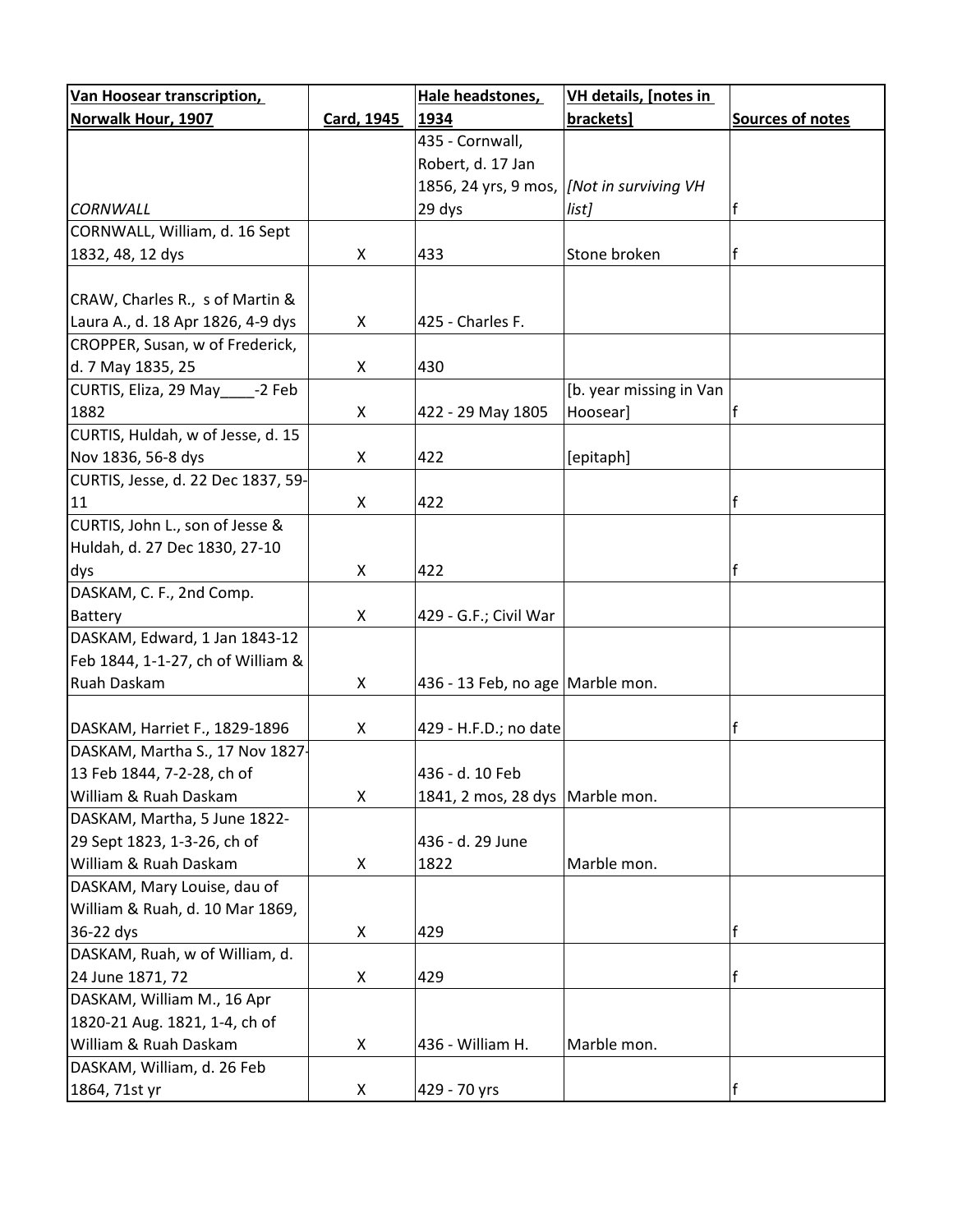| <b>Van Hoosear transcription,</b>  |            | Hale headstones,      | <b>VH details, [notes in</b> |                  |
|------------------------------------|------------|-----------------------|------------------------------|------------------|
| Norwalk Hour, 1907                 | Card, 1945 | 1934                  | brackets]                    | Sources of notes |
|                                    |            |                       |                              |                  |
| DINWELL, William, d. 21 Jan        |            |                       |                              |                  |
| 1840, 5; Henry Francis, d. 5 Nov,  |            | 438 - Dinnell,        |                              |                  |
| 3-11; ch of Frederick & Cyntha     | X          | Frederick & Matilda   | [Epitaph]                    |                  |
| FAIRCHILD, Samuel G., d. 22 Dec    |            |                       |                              |                  |
| 1828, 26-4-20                      | X          | 434                   |                              |                  |
|                                    |            |                       |                              |                  |
| FAYERWEATHER, Hanford, s of        |            |                       |                              |                  |
| Joseph & Mehitable, d. 7 Feb       |            |                       |                              |                  |
| 1800, 19th yr, of smallpox         | X          | Not in Hale           |                              |                  |
| FAYERWEATHER, Mary, w of           |            |                       |                              |                  |
| Hanford, d. 31 Oct 1827            | X          | 438 - 1897            |                              |                  |
| FINCH, Mary Esther, dau of         |            |                       |                              |                  |
| Dimon & Lucy, d. 7 July 1832, 9    |            |                       |                              |                  |
| mos, 28 dys                        | X          | 433 - Demon           |                              |                  |
|                                    |            | 435 - Finney,         |                              |                  |
|                                    |            | Adelaide, dau of      |                              |                  |
|                                    |            | James & Harriet, d.   |                              |                  |
|                                    |            | 6 Feb 1847, 1 yr, 8   | [Not in surviving VH         |                  |
| <b>FINNEY</b>                      |            |                       |                              |                  |
|                                    |            | mos, 18 dys           | list]                        |                  |
|                                    |            |                       |                              |                  |
|                                    |            | 435 - Finney, Harriet |                              |                  |
|                                    |            | Street, w of James,   |                              |                  |
|                                    |            | d. 1 Aug 1874, 66     | [Not in surviving VH         |                  |
| <b>FINNEY</b>                      |            | yrs, 2 mos, 23 dys    | list]                        |                  |
|                                    |            | 435 - Finney, James,  |                              |                  |
|                                    |            | 9 July 1810-31        | [Not in surviving VH         |                  |
| <b>FINNEY</b>                      |            | <b>March 1887</b>     | list]                        | f                |
|                                    |            |                       |                              |                  |
|                                    |            | 435 - Finney, Julius, |                              |                  |
|                                    |            | d. 2 Oct 1866, 28     | [Not in surviving VH         |                  |
| <b>FINNEY</b>                      |            | yrs,7 mos, 3 dys      | list]                        |                  |
| FINNEY, Charles E., d. 12 Mar      |            |                       |                              |                  |
| 1852, 26-5-19                      | X          | 425                   |                              |                  |
| FINNEY, Charles, d. 13 Dec. 1846,  |            |                       |                              |                  |
| 46-10 dys                          | X          | 425                   |                              | f                |
| FINNEY, Joseph, s of James &       |            |                       |                              |                  |
| Harriet, d. 3 Feb 1812, 7          | X          | Not in Hale           |                              |                  |
| FINNEY, Nancy, w of Charles, d. 1  |            |                       |                              |                  |
| May 1830, 28-1-16                  | X          | 425                   |                              | f                |
| FINNEY, Rufus F., d. 15 Jan 18     |            |                       |                              |                  |
| [unreadable], 57-6 dys             | X          | 425 - 1885            |                              | f                |
| FORD, Ira, d. 10 Sept 1858, 74-11- |            |                       |                              |                  |
| 16                                 | X          | 424                   | Marble mon.                  | f                |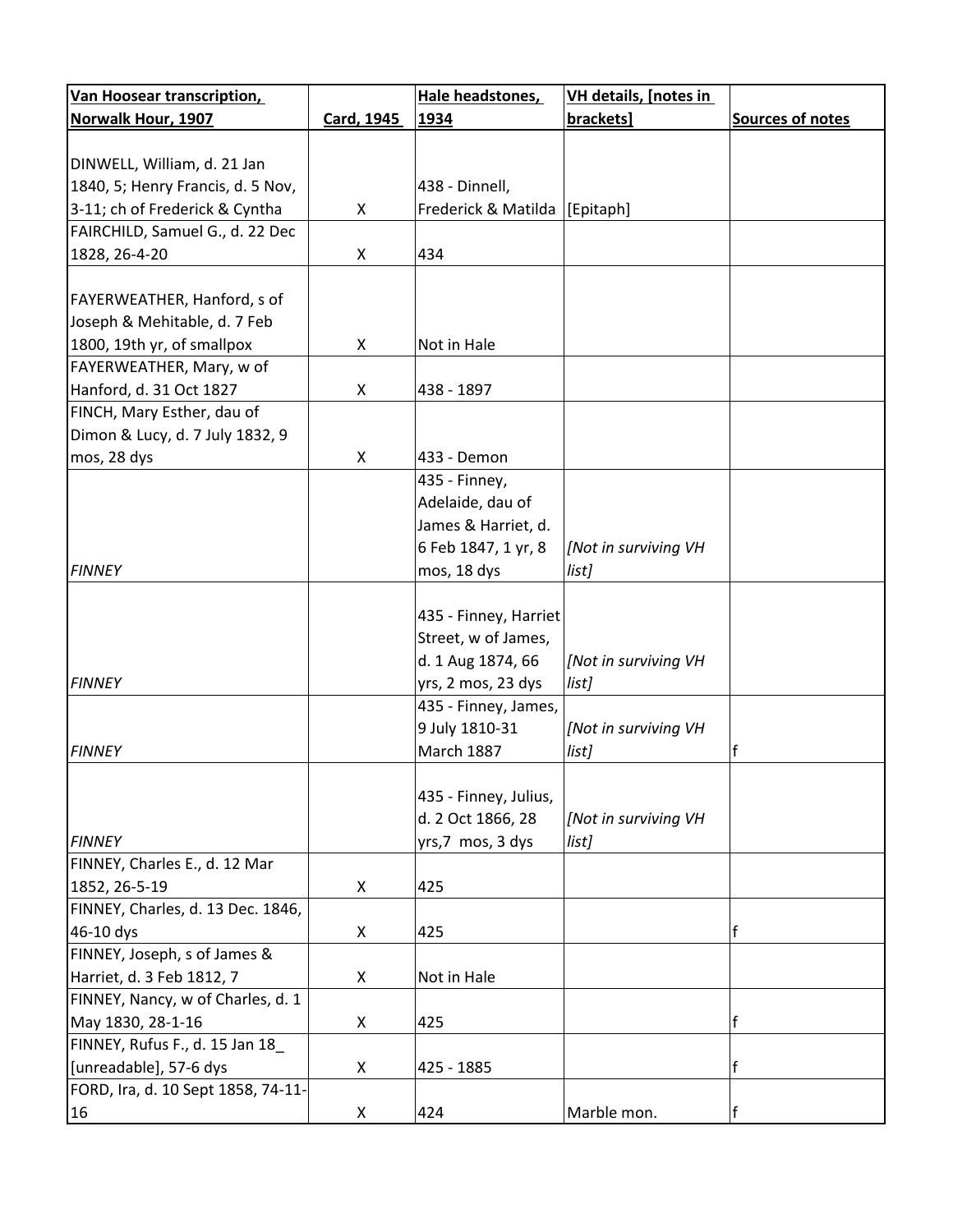| <b>Van Hoosear transcription,</b>   |            | Hale headstones,     | <b>VH details, [notes in</b> |                         |
|-------------------------------------|------------|----------------------|------------------------------|-------------------------|
| Norwalk Hour, 1907                  | Card, 1945 | 1934                 | brackets]                    | <b>Sources of notes</b> |
| FORD, Phebe, w of Ira, d. 10 Sept   |            |                      |                              |                         |
| 1865, 77-6                          | X          | 424                  | Marble mon.                  | $\mathsf{f}$            |
| FORD, Samuel B., d. 25 Sept         |            |                      |                              |                         |
| 1852, 40, at Sacramento Cal.        | X          | 424                  | Marble mon.                  | f                       |
| GALE, John William, d. 29 Oct       |            | 429 - Gale, John     |                              |                         |
| 1819, 38-6                          | X          | Willett              |                              |                         |
| GIBBONS, Caroline, w of Charles     |            |                      |                              |                         |
| R., d. 2 Oct 1834, 30               | X          | 436                  |                              |                         |
| GIBBONS, Charles R., 17 Oct         |            |                      |                              |                         |
| 1806, Bath, Eng.-12 Jan 1849        | X          | 436                  |                              | f                       |
|                                     |            |                      |                              |                         |
| GIBBONS, Charles R., s of Charles   |            |                      |                              |                         |
| R. & Caroline, 11 Oct. 1832-6 Dec   |            |                      |                              |                         |
| 1841, Boston Mass.                  | X          | 436                  |                              |                         |
|                                     |            |                      |                              |                         |
| GIBBONS, Charlotte, w of Charles    |            |                      |                              |                         |
| R., and dau of the late Samuel      |            |                      |                              |                         |
| WHITNEY of the British province     |            |                      |                              |                         |
| of New Brunswick, 21 July 1806-3    |            |                      |                              |                         |
| Mar 1864                            | X          | 436                  |                              | f                       |
|                                     |            |                      |                              |                         |
| GLOVER, Betsey, w of Lemerel, d.    |            |                      |                              |                         |
| 25 Jan 1812, 23-9                   | X          | 435 - Lemuel         |                              |                         |
|                                     |            |                      |                              |                         |
| GLOVER, Lemerel, d. 6 May 1817,     |            |                      |                              |                         |
| 26; also Rufus J. Glover, d. 18 Dec |            |                      |                              |                         |
| 1839, at Apalachacola Fla. &        |            | 435 - Lemuel, 36     | This tablet erected by       |                         |
| interred at place, 22-2-19; John,   |            | yrs; No John         | his mother, Susan            |                         |
| d. _ Oct, 91st yr                   | X          | [Glover]             | Glover                       |                         |
| GORHAM, Mary Ann, w of              |            |                      |                              |                         |
| Samuel & dau of William &           |            |                      |                              |                         |
| Lucinda CORNWALL, d. 1 Dec          |            | 433 - 7 Apr 1836, 19 |                              |                         |
| 1872                                | X          | yrs                  | Stone broken                 |                         |
| GRIGOR, Sarah Mrs., 27 July 1766-   |            |                      |                              |                         |
| 6 Apr 1855                          | X          | 425                  | Brownstone mon               | lf                      |
| GUION, Catherine, w of C.           |            |                      |                              |                         |
| Thomas CORNWALL, 11 Feb 1835-       |            | 424 - Cornwall,      |                              |                         |
| 23 Sept 1903                        | X          | Catherine Guion      | Marble mon.                  | f                       |
| GUION, Martha, w of Albert H.       |            |                      |                              |                         |
| WILCOXSON, 30 Aug 1839-26 July      |            | 424 - Wilcoxson,     |                              |                         |
| 1872                                | X          | Martha Guion         | Marble mon.                  | f - wilcoxson           |
|                                     |            | 435 - Haight,        |                              |                         |
|                                     |            | Elizabeth C., d. 30  |                              |                         |
|                                     |            | Aug 1890, 74 yrs, 9  | [Not in surviving VH         |                         |
| <b>HAIGHT</b>                       |            | mos                  | list]                        |                         |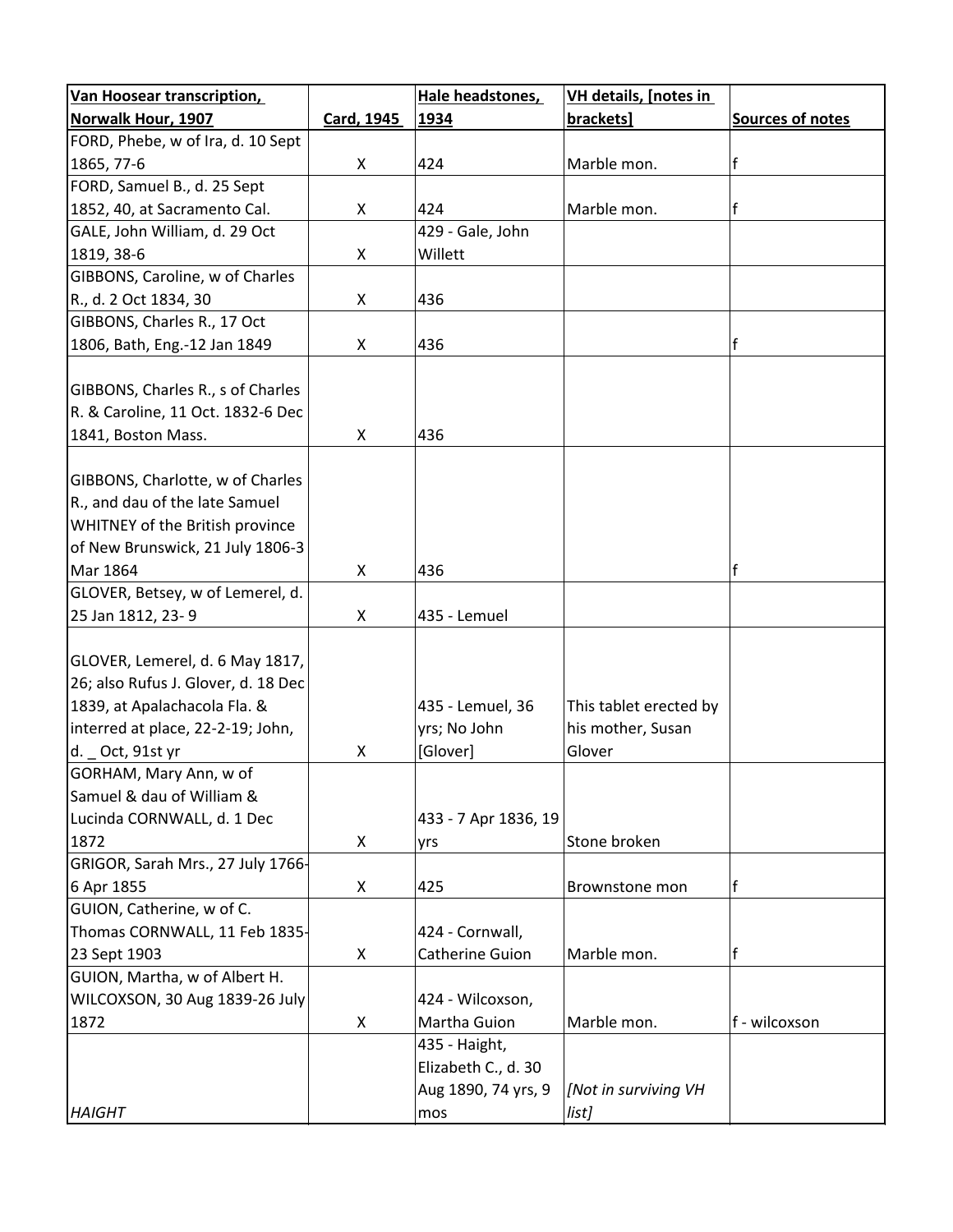| <b>Van Hoosear transcription,</b>                            |             | Hale headstones,     | <b>VH details, [notes in</b> |                         |
|--------------------------------------------------------------|-------------|----------------------|------------------------------|-------------------------|
| Norwalk Hour, 1907                                           | Card, 1945  | 1934                 | brackets]                    | <b>Sources of notes</b> |
|                                                              |             |                      |                              |                         |
|                                                              |             | 435 - Haight,        |                              |                         |
|                                                              |             | Elizabeth M., dau of |                              |                         |
|                                                              |             | William & Elizabeth, |                              |                         |
|                                                              |             | d. 2 Nov 1866, 27    | [Not in surviving VH         |                         |
| <b>HAIGHT</b>                                                |             | yrs, 10 mos          | list]                        |                         |
|                                                              |             |                      |                              |                         |
|                                                              |             | 435 - Haight,        |                              |                         |
|                                                              |             | Thomas M., s of      |                              |                         |
|                                                              |             | William & Elizabeth, |                              |                         |
|                                                              |             | d. 10 Dec 1866, 19   | [Not in surviving VH         |                         |
| <b>HAIGHT</b>                                                |             | yrs, 3 mos, 19 dys   | list]                        |                         |
|                                                              |             | 435 - Haight,        |                              |                         |
|                                                              |             | William, d. 26 Apr   |                              |                         |
|                                                              |             | 1877, 61 yrs, 2 mos, | [Not in surviving VH         |                         |
| <b>HAIGHT</b>                                                |             | 21 dys               | list]                        |                         |
| HAIGHT, Sarah Matilda, dau of                                |             |                      |                              |                         |
| Wm D. & Elizabeth, d. 1 Nov                                  |             |                      |                              |                         |
| 1845, 3-9-18                                                 | X           | 434 - William        |                              |                         |
|                                                              |             |                      | This stone sits as           |                         |
|                                                              |             | 429 - Hall, Betty;   | placed up beside the         |                         |
| HALE, Betsey, d. 3 Sept 1849                                 | X           | 1819; stone broken   | church                       |                         |
|                                                              |             |                      |                              |                         |
| HALL, Hannah, d. 15 Feb 1815, 73                             | X           | 424                  |                              | f                       |
| HAMBERG, William C., inf s of                                |             |                      |                              |                         |
| William G. & Mary A., 6 Sept -8                              |             |                      |                              |                         |
| Sept, 1871                                                   | X - Hambery | Not in Hale          |                              |                         |
| HANAN, John, d. 30 July 1829, 2-                             |             |                      |                              |                         |
| 1                                                            | X           | 425                  |                              |                         |
| HANFORD, Charlotte, dau of<br>Theodore B. & Molly, d. 25 May |             |                      |                              |                         |
| 1804, 13 mos, 15 dys                                         | X           | 432 - Theophilus     | Freestone                    | f                       |
| HANFORD, Mercy, Mrs., w of Mr.                               |             |                      |                              |                         |
| Thomas Jr., d. 20 June 1769, 20th                            |             |                      |                              |                         |
| yr                                                           | X           | 432 - 19 yrs         | Slate broken                 | f                       |
| HANFORD, Ruah, w of Nathan,                                  |             |                      |                              |                         |
| dau of Paul & Sarah TAYLOR, d.                               |             |                      |                              |                         |
| 25 Jan 1804, 23d yr                                          | X           | 433 - Rauh           |                              | $\mathsf{f}$            |
| HANFORD, Theopolis R., d. 7 June                             |             |                      |                              |                         |
| 1804, 31                                                     | X           | 432 - Theophilus     |                              | f                       |
| HANON, David St John, d. 8 Mar                               |             |                      |                              |                         |
| 1847, 19-2-2                                                 | X           | 435 - Hanan          | Our Brother                  | $\mathsf{f}$            |
|                                                              |             |                      |                              |                         |
| HARTLAND, Maria, his [William                                |             | 423 - Mead, Maria    | Marble slab. Family          |                         |
| Cooper MEAD], w, d. 9 Apr 1875                               | X           | Hartland             | tomb                         |                         |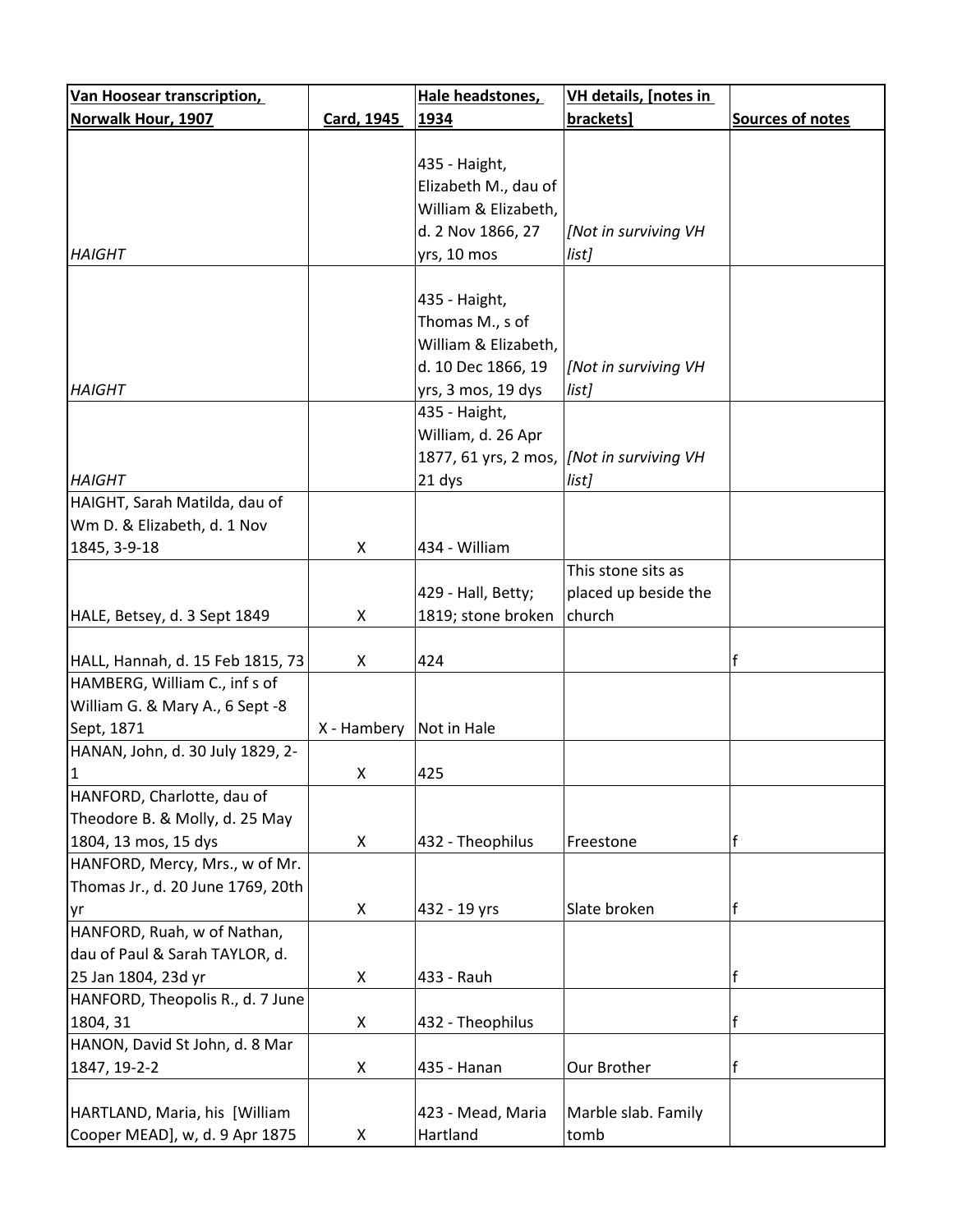| Van Hoosear transcription,         |                   | Hale headstones,                       | <b>VH details, [notes in</b> |                         |
|------------------------------------|-------------------|----------------------------------------|------------------------------|-------------------------|
| <b>Norwalk Hour, 1907</b>          | <b>Card, 1945</b> | 1934                                   | brackets]                    | <b>Sources of notes</b> |
| HASKETT, Eliza, w of Ignatius      |                   |                                        |                              |                         |
| <b>NOWOTNY &amp; Haddock</b>       |                   |                                        |                              |                         |
| WHITLOCK, 19 Sept 1806-17 June     |                   |                                        |                              |                         |
| 1878                               | X                 | 431                                    | Granite mon.                 |                         |
| HAWKINS, Julia B., w of LeGrand    |                   |                                        |                              |                         |
| [SMITH], 30 Aug 1828-23 Aug        |                   | 426 - Julia B.                         |                              |                         |
| 1882 at Paris                      | X                 | Hawkins Smith                          | Marble mon.                  | f - smith               |
| HAYES, Nathaniel, d. 8 Sept 1748,  |                   |                                        |                              |                         |
| 42                                 | X                 | 427 - 41 yrs                           | Free stone                   |                         |
| HITCHCOCK, Rebecca, w of Mr.       |                   |                                        |                              |                         |
| Joseph H., d. 15 May 1750, 57th    |                   | 428 - Mrs. Rebecca,                    |                              |                         |
| yr                                 | X                 | 56 yrs                                 | Freestone mon.               |                         |
| HOYT, Asa, d. 14 Apr, 1806, 7-     |                   |                                        |                              |                         |
| 11                                 | X                 | 424 - 61 yrs                           | Rev. soldier marker          | f                       |
| HOYT, Charles, son of James A.,    |                   |                                        |                              |                         |
| 14 Dec 1835-8 Dec 1862             | X                 | 426                                    | [BFV]                        | f                       |
| HOYT, Charlotte Frances, 25 Mar    |                   |                                        |                              |                         |
| 1838-23 Nov 1859                   | X                 | 426                                    | [BFV]                        |                         |
| HOYT, Eletheal, w of Stephen, d.   |                   | 429 - Eletheah;                        |                              |                         |
| 8 Nov 1825, 64                     | X                 | 1828                                   |                              |                         |
|                                    |                   |                                        |                              |                         |
| HOYT, Esther, w of Henry           |                   |                                        |                              |                         |
| BELDEN, d. 17 July 1830; their ch  |                   |                                        |                              |                         |
| John Goold, d. 25 Dec 1870;        |                   | 432 - Belden, E.H.;                    |                              |                         |
| Margaret, d. 16 Dec 1878           |                   | J.G.B. d. 7 Aug                        | Scotch granite mon.          |                         |
| HOYT, Francis, s of Asa & Ruth, d. |                   | 424 - No date, stone                   |                              |                         |
| 18 Apr 1800                        | X                 | broken                                 |                              |                         |
|                                    |                   |                                        |                              |                         |
| HOYT, Goold                        | X                 | $ 432 -$ Hay, not Hoyt Sepulchre, 1803 |                              |                         |
|                                    |                   |                                        |                              |                         |
|                                    |                   |                                        |                              |                         |
|                                    |                   |                                        | Marble mon. Erected          |                         |
| HOYT, Goold, 16 Nov 1769-22        |                   |                                        | by the parishioners          |                         |
| July 1842, " entombed in the       |                   |                                        | to the memory of a           |                         |
| city of New York"                  | X                 | 431                                    | liberal benefactor           |                         |
|                                    |                   |                                        |                              |                         |
| HOYT, James A., d. 23 Aug 1876,    |                   |                                        | Belden vault [BFV]-          |                         |
| 68                                 | X                 | 426                                    | Hoyt, James Alexander  f     |                         |
|                                    |                   |                                        |                              |                         |
| HOYT, James Moody, 25 Jan 1789-    |                   |                                        | Marble slab. Family          |                         |
| 5 Aug 1854                         | X                 | 423                                    | tomb, 1854                   |                         |
|                                    |                   |                                        |                              |                         |
| HOYT, Jane Ann, dau of Stephen     |                   |                                        |                              |                         |
| & Elethea, d. 20 Dec 1849, 17-6-7  | X                 | 429 - 1819; Eletha                     |                              |                         |
|                                    |                   |                                        |                              |                         |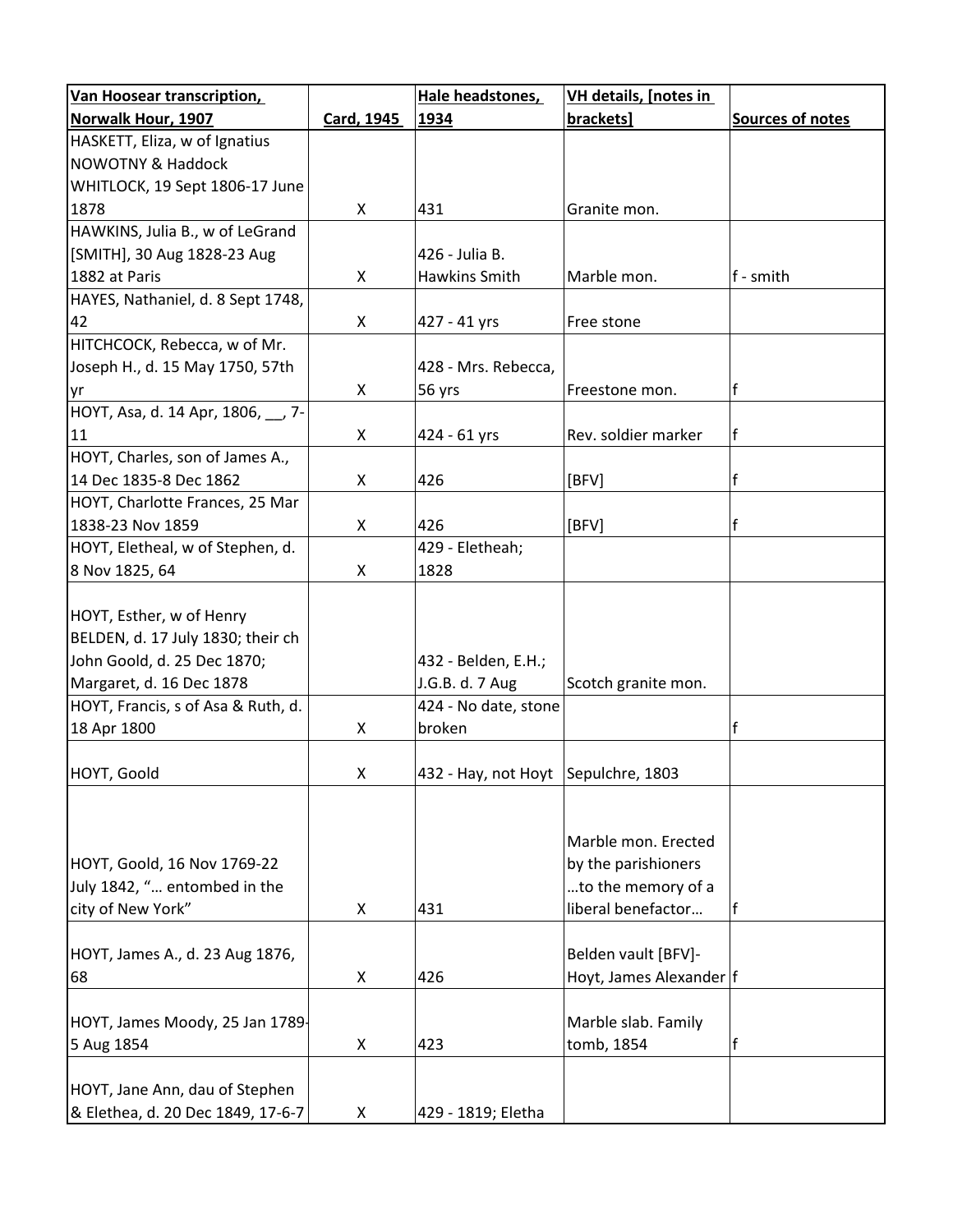| <b>Van Hoosear transcription,</b> |              | Hale headstones,                | VH details, [notes in             |                  |
|-----------------------------------|--------------|---------------------------------|-----------------------------------|------------------|
| <b>Norwalk Hour, 1907</b>         | Card, 1945   | 1934                            | brackets]                         | Sources of notes |
| HOYT, Julia Ann, dau of Stephen   |              |                                 |                                   |                  |
| & Elethea, d. 10 Apr 1812, 11-5-  |              |                                 |                                   |                  |
| 11                                | X            | 429 - Eletha                    |                                   |                  |
| HOYT, Mary, d. 1 Oct. 1828, 73    | $\mathsf{X}$ | 431                             |                                   |                  |
|                                   |              |                                 |                                   |                  |
| HOYT, Mary, w of James Moody,     |              |                                 | Marble slab. Family               |                  |
| 22 Mar 1792-6 Sept 1867           | X            | 423                             | tomb, 1854                        |                  |
| HOYT, Melanchon, d. 2 Nov         |              |                                 |                                   |                  |
| 1845, 75-1-17                     | X            | 434                             |                                   |                  |
| HOYT, Nancy, dau of Isaac &       |              |                                 |                                   |                  |
| Mary, d. 21 Dec 1795, 8-8         | X            | 434 - 1795                      | Freestone                         |                  |
| HOYT, Richard, , s of Isaac &     |              |                                 |                                   |                  |
| Mary, d. 26 Nov 1794, 16 mos      | X            | 434                             | Freestone                         |                  |
| HOYT, Ruth, Mrs., w of Mr. Asa,   |              |                                 |                                   |                  |
| d. 29 Apr 1821, 77-4-6            | X            | 424 - stone broken              |                                   |                  |
|                                   |              |                                 |                                   |                  |
| HOYT, Sally, dau of Mr. Isaac &   |              |                                 | Freestone with death              |                  |
| Mary, d. 2 Dec 1795, 15           | X            | 434 - 15 yrs. 9 mos             | face on its crest                 |                  |
| HOYT, Stephen, d. 4 Mar 1827,     |              |                                 |                                   |                  |
| $65 - 4 - 9$                      | X            | 429                             |                                   | f                |
| HUBBELL, Phebe, relict of         |              |                                 |                                   |                  |
| Thaddeus, d. 8 Dec 1807, 76       | X            | 430 - Hubbel, 75 yrs            |                                   |                  |
|                                   |              | 435 - Hunter,                   |                                   |                  |
|                                   |              | Lorinda, w of                   |                                   |                  |
|                                   |              | Charles B., 14 Dec              | [Not in surviving VH              |                  |
| <b>HUNTER</b>                     |              | 1811-30 July 1846               | list]                             |                  |
| HUNTER, Ann, dau of John B. &     |              |                                 |                                   |                  |
| Lorinda, d. 8 Jan 1840, 9 mos, 7  |              | 433 - John, not John            |                                   |                  |
| dys                               | X            | <b>B.</b>                       |                                   |                  |
| HUNTER, Joseph, d. 2 Nov 1824,    |              |                                 |                                   |                  |
| 38                                | X            | 431 - Keeler, Joseph Free stone |                                   |                  |
|                                   |              |                                 |                                   |                  |
|                                   |              | 425 - Hurd,                     |                                   |                  |
| <b>HURD</b>                       |              | Theodore, d. 27 Apr             | [See T.H. St. John -<br>Hale 422] |                  |
|                                   |              | , 3 yrs, 8 dys                  |                                   |                  |
| HURD, Hetty, d. 4 Nov 1880, 86    | X            | 423                             |                                   | $\mathsf{f}$     |
| HURD, Phebe, wid of Elnathan, d   |              |                                 |                                   |                  |
| 8 Oct 1839, 83-1-8                | X            | 425 - wife, not wid             |                                   |                  |
|                                   |              | 424 - Jane, w of                |                                   |                  |
| HYATT, John, d. 27 Apr 1827, 56   | X            | John                            |                                   |                  |
|                                   |              | 432 - Isaacs, Mary,             |                                   |                  |
|                                   |              | dau of Isaac &                  |                                   |                  |
|                                   |              | Mary, d. 23 Dec                 | [Not in surviving VH              |                  |
| <b>ISAACS</b>                     |              | 1761, 29 yrs                    | list]                             |                  |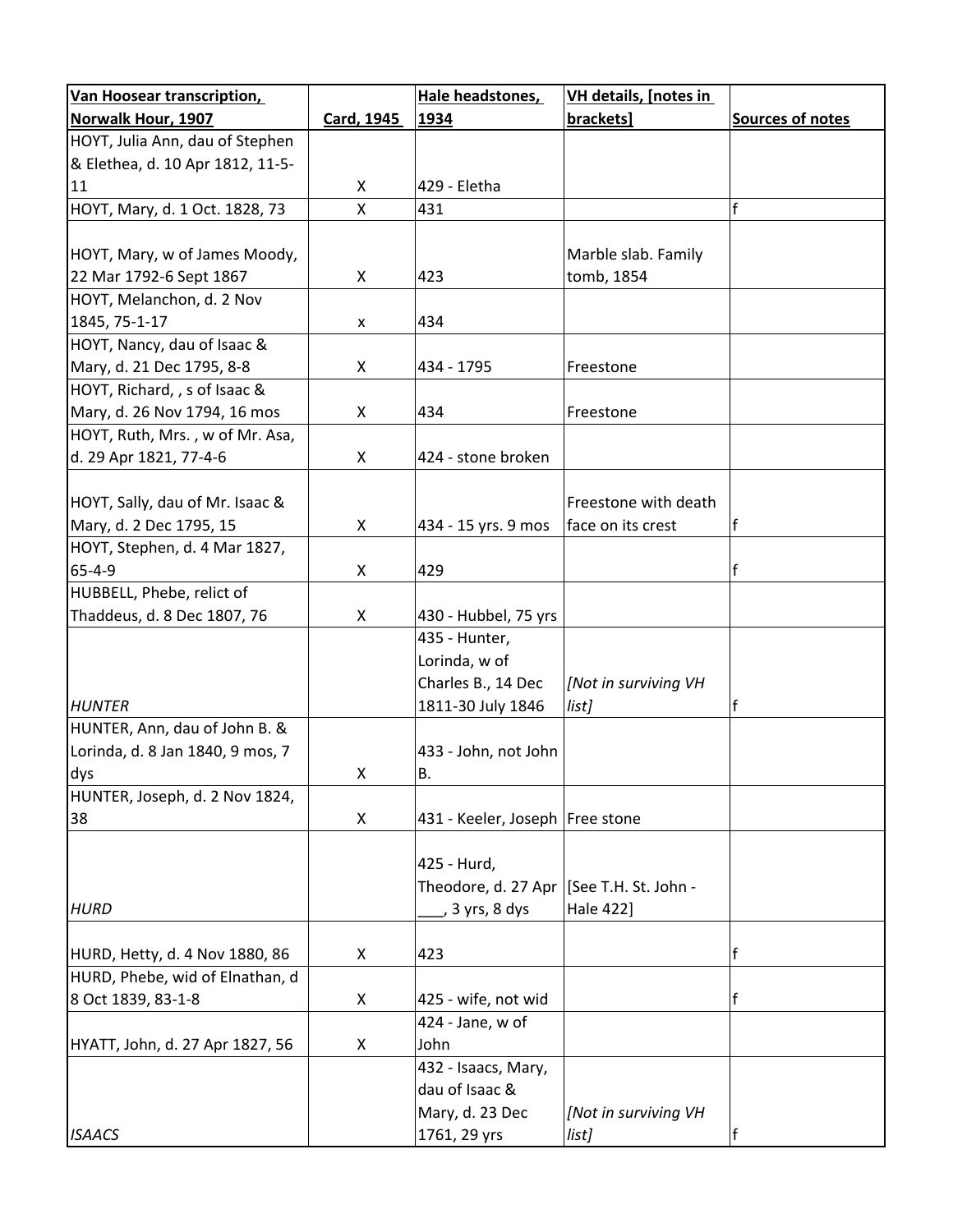| Norwalk Hour, 1907<br>brackets]<br><b>Sources of notes</b><br>Card, 1945<br>1934 |  |
|----------------------------------------------------------------------------------|--|
|                                                                                  |  |
|                                                                                  |  |
| 432 - Isaacs,                                                                    |  |
| Susannah, dau of                                                                 |  |
| Benjamin & Frances,                                                              |  |
| d. 13 Sept 1803, 1<br>[Not in surviving VH                                       |  |
| yr, 10 mos<br><b>ISAACS</b><br>list]                                             |  |
| ISAACS, _______, s of Mr. Ralph &                                                |  |
| Mrs. Mary, d. 27 Feb 1771, 45th<br>432 - 44 yrs; stone                           |  |
| X<br>broken<br>f<br>Slate mon.<br>yr                                             |  |
|                                                                                  |  |
| Marble monument<br>erected by children of                                        |  |
| Benjamin & Frances                                                               |  |
| 422 - b. 17 June; d.<br>Isaacs, also Benjamin<br>ISAACS, Benjamin, 17 July 1778- |  |
| Isaacs' family vault<br>22 July 1846<br>25 July<br>X                             |  |
| ISAACS, Capt. Benj., s of Mr.                                                    |  |
| Ralph & Mrs. Mary, d. 27 Nov                                                     |  |
| f<br>1775, 38th yr<br>X<br>432 - 38 yrs                                          |  |
| ISAACS, Frances, 6 Aug 1778-13                                                   |  |
| Sept 1846<br>Marble mon.<br>X<br>422 - 18 Sep                                    |  |
| ISAACS, Isaac, Mr., s of Ralph &                                                 |  |
| Mrs. Mary, d. 30 Dec 1761, 30th<br>432 - s of Isaac, 29                          |  |
| f<br>X<br>Slate<br>yr<br>yrs                                                     |  |
| ISAACS, Joseph B., s of Benjamin                                                 |  |
| & Frances, 13 Aug 1807-16 Nov<br>422 - 10 Aug; 1888,                             |  |
| 1828<br>X<br>not 1828<br>Marble mon                                              |  |
| ISAACS, Mrs. Mary, w of Ralph, d.                                                |  |
| 19 Jan 1770, 66th yr<br>X<br>432 - 66 yrs<br>Slate broken<br>f                   |  |
| f<br>X<br>ISAACS, Ralph, 1765<br>432 - 1763<br>Slate mon.                        |  |
| ISAACS, Samuel, Mr.<br>X<br>428<br>Slate mon.                                    |  |
| ISAACS, Susanna, w of Isaac S., d.                                               |  |
| 27 Sept 1802, 42<br>432 - Susannah<br>X                                          |  |
|                                                                                  |  |
| From thence his                                                                  |  |
| remains were                                                                     |  |
| removed and<br>ISBELL, Alonzo, d. 4 Feb 1853, 33,                                |  |
| at Carthagena, South America,<br>X<br>438<br>deposited in this place $ f $       |  |
|                                                                                  |  |
| 434 - James, Maria                                                               |  |
| Phillips Selleck, d. 3<br>[Not in surviving VH                                   |  |
| Oct. 1910, 95 yrs<br><b>JAMES</b><br>list]                                       |  |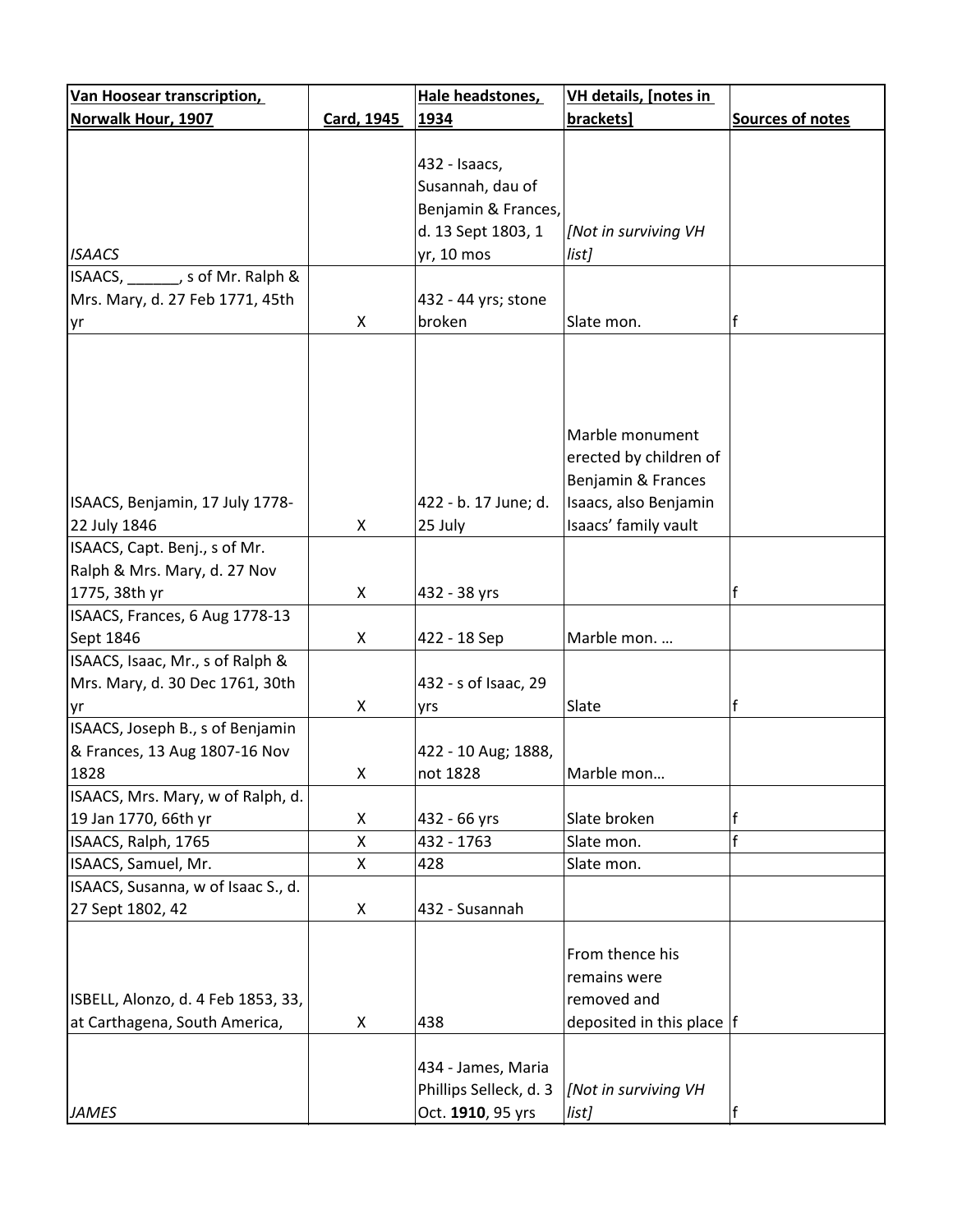| <b>Van Hoosear transcription,</b>  |                   | Hale headstones,                         | <b>VH details, [notes in</b> |                  |
|------------------------------------|-------------------|------------------------------------------|------------------------------|------------------|
| Norwalk Hour, 1907                 | <b>Card, 1945</b> | 1934                                     | brackets]                    | Sources of notes |
|                                    |                   | 435 - Janes, William                     |                              |                  |
|                                    |                   | H., s of Hewlett &                       |                              |                  |
|                                    |                   | Eliza, d. 12 Jan                         |                              |                  |
|                                    |                   | 1841, 9 yrs, 2 mos,                      | [Not in surviving VH         |                  |
| <b>JANES</b>                       |                   | 15 dys                                   | list]                        |                  |
| JAMES, Elizabeth, w of Jenny, dau  |                   |                                          |                              |                  |
| of Isaac & Rhoda CAMP, d. 4 July   |                   | 424 - Jeminy, not                        |                              |                  |
| 1804, 26                           | X                 | Jenny                                    |                              | f                |
|                                    |                   |                                          |                              |                  |
| JAMES, Rachel, d. 19 Jan 1827, 38  | X                 | 425                                      |                              | $\mathsf{f}$     |
| JAMES, William Kellogg, d. 13      |                   |                                          |                              |                  |
| Sept 1877, 77                      | X                 | 434                                      | Marble slab                  | $\mathsf{f}$     |
|                                    |                   | 435 - Janes, Eliza, d.                   |                              |                  |
|                                    |                   | 28 Aug 1891, 79 yrs, Mot in surviving VH |                              |                  |
| <b>JANES</b>                       |                   | 8 mos                                    | list]                        | f - Jones        |
|                                    |                   | 432 - Jarvis, Sarah,                     |                              |                  |
|                                    |                   | w of James, d. 7 Jan                     | [Not in surviving VH         |                  |
| <b>JARVIS</b>                      |                   | 1779, 19 yrs                             | list]                        |                  |
|                                    |                   |                                          |                              |                  |
| JARVIS, Abraham, s of Hezekiah     |                   |                                          |                              |                  |
| & Mary, d. 13 Dec 1776, 6          |                   | 427                                      |                              | f                |
| JARVIS, Albert, d. 21 Jan 1848, 9  |                   |                                          |                              |                  |
| mos, 12 dys                        | X                 | 423                                      | Granite mon.                 | lf               |
| JARVIS, Ann, w of Nathan, d. 21    |                   |                                          |                              |                  |
| July 1802, 64th yr                 | X                 | 433 - 63 yrs                             |                              |                  |
| JARVIS, Betsey, w of James, d. 29  |                   |                                          |                              |                  |
| May 1802, 26-1-6                   |                   | 433                                      |                              | f                |
| JARVIS, Esther Lucretia, his [Wm   |                   |                                          |                              |                  |
| ST JOHN] w, 4 Feb 1813-28 Aug      |                   |                                          | Granite mon.                 |                  |
| 1893                               | X                 | 426                                      | [Epitaph]                    |                  |
| JARVIS, Fred'k S., Capt., 25 Nov   |                   |                                          |                              |                  |
| 1803-27 Apr 1881; his w Nancy      |                   |                                          |                              |                  |
| Fitch TAYLOR, 1 Apr 1808-23 Nov    |                   | 423 - Civil War                          |                              |                  |
| 1892                               | X                 | marker                                   | Granite mon.                 | ff               |
|                                    |                   |                                          |                              |                  |
| JARVIS, Harriet L., dau of William |                   |                                          |                              |                  |
| & Sarah, d. 12 June 1844, 3 ys     | X                 | 423                                      |                              |                  |
|                                    |                   |                                          |                              |                  |
| JARVIS, Hezekiah                   | X                 | 436                                      | Family tomb, 1861            |                  |
|                                    |                   |                                          |                              |                  |
| JARVIS, Ichabod, d. 30 July 1801,  | X - St John,      |                                          |                              |                  |
| 16th yr                            | Ichabod           | 427 - 45 yrs                             | Freestone mon.               |                  |
|                                    |                   |                                          |                              |                  |
| JARVIS, James, s of Hezekiah &     |                   |                                          |                              |                  |
| Mary, d. 25 Nov 1777, 14 mos.      |                   | 427                                      |                              | $\mathsf{f}$     |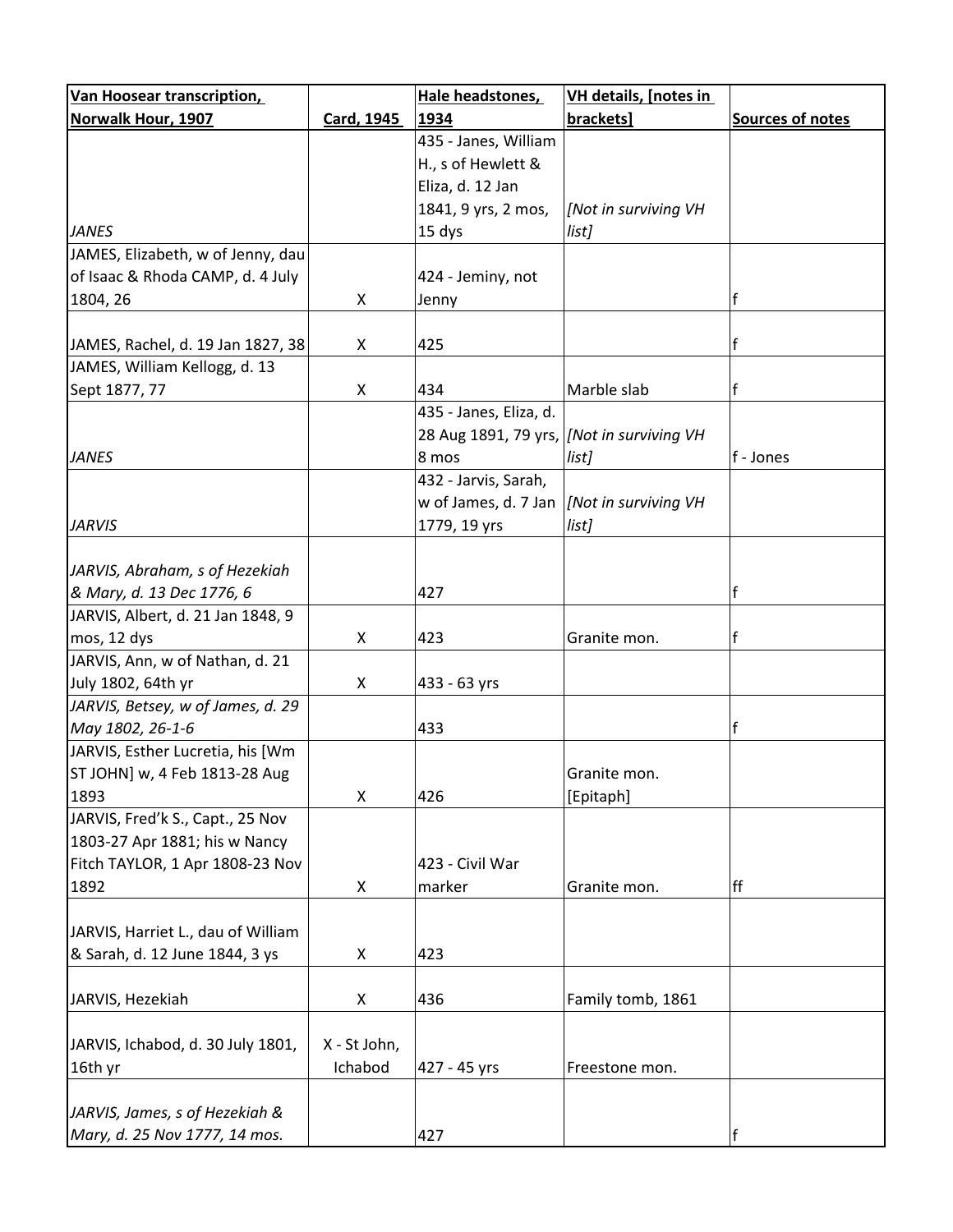| Van Hoosear transcription,         |                   | Hale headstones,                      | VH details, [notes in |                         |
|------------------------------------|-------------------|---------------------------------------|-----------------------|-------------------------|
| Norwalk Hour, 1907                 | <b>Card, 1945</b> | 1934                                  | brackets]             | <b>Sources of notes</b> |
| JARVIS, Mary, w of Hezekiah, d.    |                   |                                       |                       |                         |
| 25 Mar 1778, in 30th yr; also      |                   |                                       |                       |                         |
| Abraham & James, s of Hezekiah     |                   |                                       |                       |                         |
| & Mary; Abraham d. 13 Dec          |                   | 427 - 29 yrs;                         |                       |                         |
| 1776, 7th yr; James d. 23 Nov      |                   | Abraham, 6 yrs;                       |                       |                         |
| 1777, 4 mos                        | X                 | James, 14 mos                         | Free stone            | f                       |
| JARVIS, Nathan, d. 15 Apr 1820,    |                   |                                       |                       |                         |
| 84                                 | X                 | 433                                   |                       | f                       |
|                                    |                   |                                       |                       |                         |
|                                    |                   |                                       | Family tomb 1861;     |                         |
| JARVIS, Noah                       | X                 | Not in Hale                           | freestone mon.        |                         |
|                                    |                   |                                       |                       |                         |
| JARVIS, Polly, w of Melanchon B.,  |                   |                                       |                       |                         |
| d. 25 Aug 1801, 22-6               | X                 | 428                                   | Freestone mon.        |                         |
|                                    |                   |                                       |                       |                         |
| JARVIS, Samuel, Capt., d. 27 Sept  |                   |                                       |                       |                         |
| 1779, 81st yr; also Mrs. Naomi     |                   |                                       |                       |                         |
| his w, d. May 1756, 65th yr        | X                 | 423 - 80 yrs; 64 yrs                  |                       | ff                      |
|                                    |                   |                                       |                       |                         |
| JARVIS, William H., s of Nathan &  |                   |                                       |                       |                         |
| Betsey, d. 12 Aug 1813, 3-2        | X                 | Not in Hale                           |                       |                         |
| JARVIS, William O., d. 25 Mar      |                   |                                       |                       |                         |
| 1847, 30-4                         | X                 | 423                                   |                       | f?                      |
| JARVIS, William, d. 15 April 1795, |                   |                                       |                       |                         |
| 34, and three children the eldest  |                   | 432 - eldest 3 wks;                   |                       |                         |
| 10 weeks                           | X                 | Rev. War marker                       | Freestone             |                         |
|                                    |                   |                                       |                       |                         |
| JARVIS, William, s of John &       |                   |                                       | Free stone inscribed  |                         |
| Katherine, d. Mar 17 6             |                   | 424 - Stone broken, with death's head |                       |                         |
| (possibly 1786)                    | X                 | no surname                            | crest                 |                         |
| JENNINGS, Elizabeth, his [Isaac]   |                   |                                       |                       |                         |
| w, d. 18 July 1856, 82             | X                 | 437                                   |                       | f                       |
| JENNINGS, Isaac, d. 11 Oct 1844,   |                   |                                       |                       |                         |
| 72                                 | X                 | 436                                   |                       | $\mathsf{f}$            |
|                                    |                   |                                       |                       |                         |
| JENNINGS, Jacob, 5 Dec 1729-22     |                   |                                       |                       |                         |
| Mar 1817; ______, w of Jacob, 7    |                   | 436 - 1739; Grace A.                  |                       |                         |
| June 1744-24 Feb 1826              | X                 | Parker, w of                          | Freestone mon.        | ff                      |
| JENNINGS, Sallie, his [John        |                   |                                       |                       |                         |
| MCCLURE] w, 8 Feb 1784-30          |                   |                                       |                       |                         |
| Dec. 1869                          | X                 | 423                                   | Marble mon.           |                         |
|                                    |                   |                                       |                       |                         |
| JENNINGS, Seth, 8 July 1878-       |                   |                                       |                       |                         |
| 1795, at St. Thomas, West India    | X                 | 436                                   | Freestone mon.        | f                       |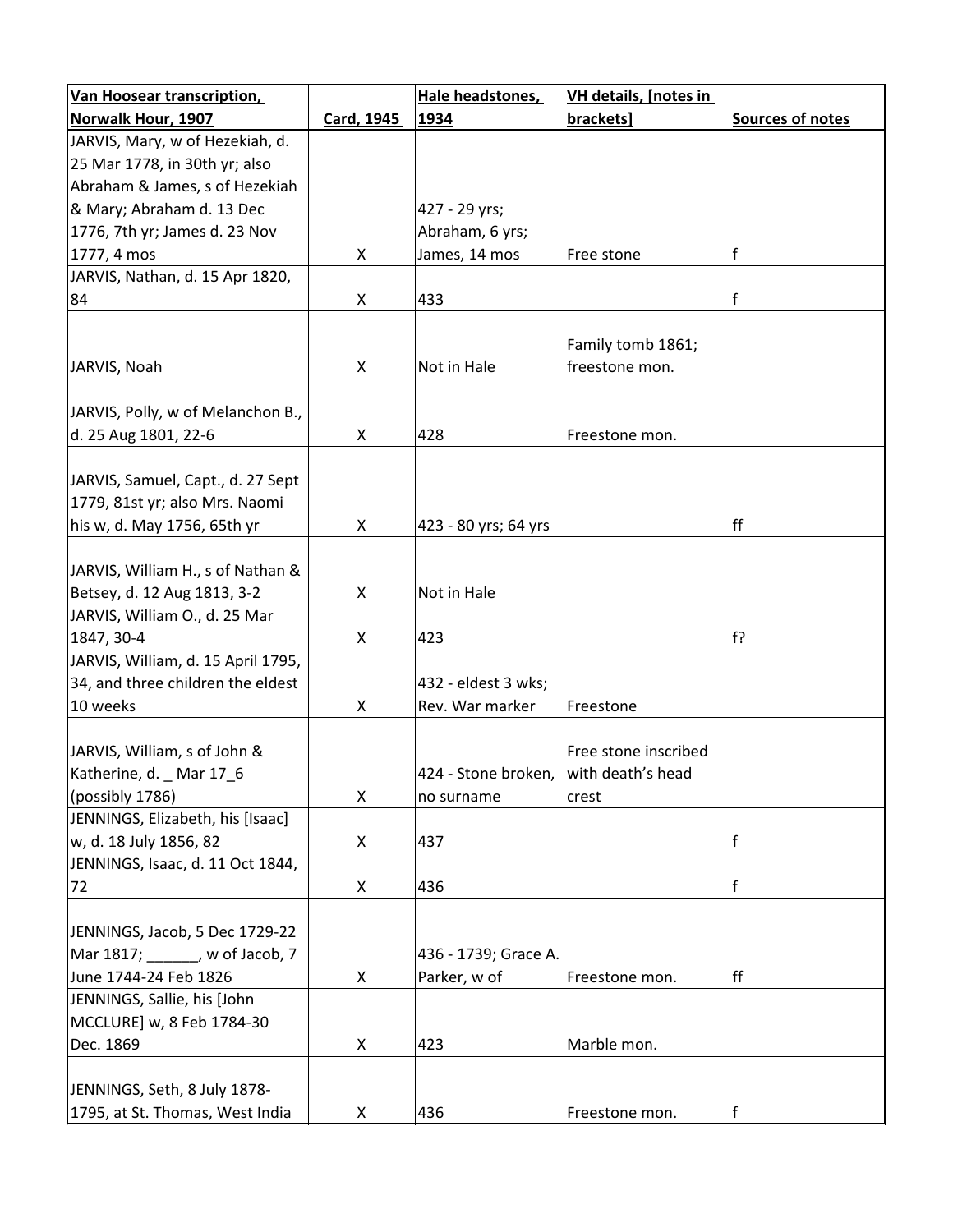| Van Hoosear transcription,       |                      | Hale headstones,     | <b>VH details, [notes in</b> |                  |
|----------------------------------|----------------------|----------------------|------------------------------|------------------|
| <b>Norwalk Hour, 1907</b>        | Card, 1945           | 1934                 | brackets]                    | Sources of notes |
|                                  |                      | 434 - Johnson, Jane, |                              |                  |
|                                  |                      | dau of William &     |                              |                  |
|                                  |                      | Jane, d. 17 Feb      | [Not in surviving VH         |                  |
| <b>JOHNSON</b>                   |                      | 1751, 4 yrs          | list]                        |                  |
|                                  |                      | 434 - Keeler,        |                              |                  |
|                                  |                      | Hannah, w of         |                              |                  |
|                                  |                      | Joseph, d. 21 Oct    | [Not in surviving VH         |                  |
| <b>KEELER</b>                    |                      | 1823, 34 yrs         | list]                        |                  |
| KEELER, Aaron, d. 30 July 1837,  |                      |                      |                              |                  |
| $72 - 2 - 17$                    | $X - Rev.$ Aaron 425 |                      |                              | $\mathsf{f}$     |
|                                  |                      |                      |                              |                  |
| KEELER, Ann Platt, dau of Joseph |                      |                      |                              |                  |
| & Hannah, d. 26 Sept 1819, 1-10  | X                    | 431                  | Free stone                   |                  |
| KEELER, Anna, w of Thomas, d. 2  |                      |                      |                              |                  |
| Feb 1800, 5th yr [sic]           | X                    | 431 - Anna           | Free stone                   |                  |
| KEELER, Erastus, s of Thomas &   |                      |                      |                              |                  |
| Ann, d.                          | X                    | Not in Hale          | Free stone                   |                  |
| KEELER, John P., s of John &     |                      |                      |                              |                  |
| Betsey, d. 24 Sept 1813, 6       | X                    | 428 - John R.        |                              | f                |
| KEELER, Maria, dau of Aaron &    |                      |                      |                              |                  |
| Mercy, d. 23 Oct 1815, 24        | X                    | 428                  |                              |                  |
| KEELER, Mercy, w of Aaron, d. 11 |                      |                      |                              |                  |
| Feb 1829, 69-8-26                | X                    | 425 - 14 Feb         | d. in this town.             |                  |
| KEELER, Rebecca, dau of Burr &   |                      |                      |                              |                  |
| Mary E., s. 24 May 1828, 1       | X                    | 437                  |                              |                  |
| KEELER, Thomas, d. 13 Jan. 1807, |                      |                      |                              |                  |
| 62                               | X                    | 431 - 61 yrs         | Free stone                   |                  |
| KELLOGG, Dideon, d. 10 Sept      |                      | 424 - Gideon  Sept   |                              |                  |
| 1771, 34th yr                    | X                    | $\ddotsc$            | Free stone                   |                  |
| KEMPER, Ann, w of Jackson        |                      |                      |                              |                  |
| Kemper, D.D., rector of this     |                      |                      |                              |                  |
| church, 16 Dec. 1803, at         |                      |                      |                              |                  |
| Philadelphia-15 May 1832         | X                    | 431                  | Marble mon. [Epitaph]  f     |                  |
| KNAPP, Elizabeth, dau of Samuel  |                      |                      |                              |                  |
| W. & Hannah, d. 19 Aug 1824, 5-  |                      |                      |                              |                  |
| 4                                | X                    | 429                  |                              |                  |
| KNAPP, Hannah, w of Samuel W.,   |                      |                      |                              |                  |
| d. 26 Oct 1836, 38               | X                    | 429                  |                              |                  |
| LALLY, James, d. 15 July 1878,   |                      |                      |                              |                  |
| 36th yr                          | X                    | 426 - 36 yrs         | [BFV]                        | f                |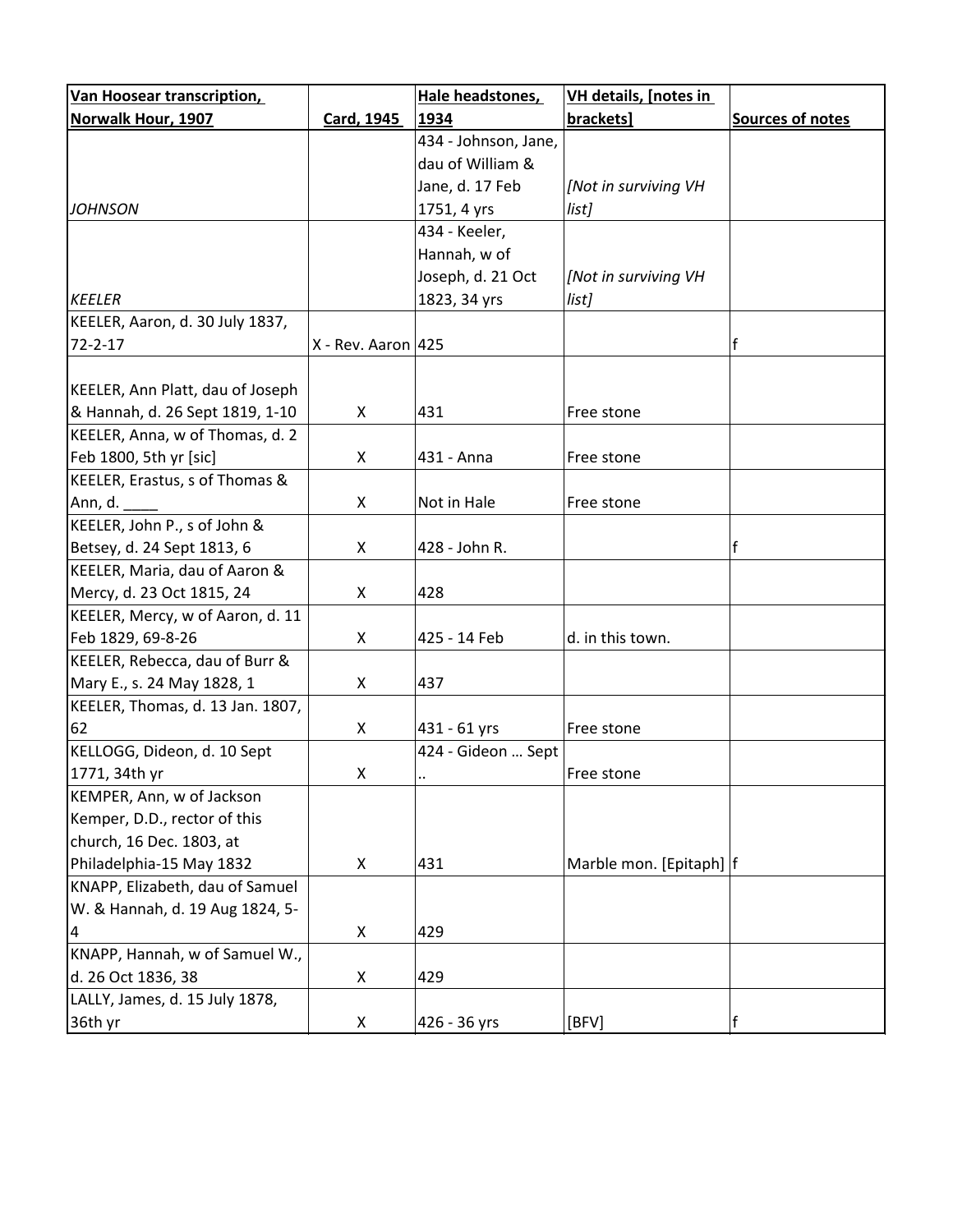| <b>Van Hoosear transcription,</b>  |            | Hale headstones,                        | <b>VH details, [notes in</b> |                  |
|------------------------------------|------------|-----------------------------------------|------------------------------|------------------|
| <b>Norwalk Hour, 1907</b>          | Card, 1945 | 1934                                    | brackets]                    | Sources of notes |
|                                    |            |                                         |                              |                  |
|                                    |            |                                         | Marble mon.                  |                  |
|                                    |            |                                         | Presented to St. Paul's      |                  |
|                                    |            |                                         | Church by S.F. & J.J.        |                  |
|                                    |            |                                         | Lambert, Wilton,             |                  |
| <b>LAMBERT</b>                     |            |                                         | M.D.C.C.C.X.L.I.I.           |                  |
| LANE, Sarah, w of E.T. Lane, d. 25 |            |                                         |                              |                  |
| Mar 1847, 40                       | X          | 434                                     |                              |                  |
| LANGAN, Thomas L., d. 10 Dec       |            |                                         |                              |                  |
| 1833, at N.Y., 42; b. at Burton,   |            |                                         |                              |                  |
| British province of New            |            |                                         | Erected by his afflicted     |                  |
| Brunswick.                         | X          | 436                                     | widow                        |                  |
| LEE, Azariah, d. 7 Jan 1851, 64-3- |            |                                         |                              |                  |
|                                    |            |                                         |                              |                  |
| 29                                 | X          | 425                                     |                              | f                |
| LEE, Lydia, his [Azariah] w d. 7   |            |                                         |                              |                  |
| Feb 1854, 77-8                     | X          | 425                                     |                              | f                |
|                                    |            | 427 - Leonard,                          |                              |                  |
|                                    |            | Charles J., 1823-                       | [Not in surviving VH         |                  |
| <b>LEONARD</b>                     |            | 1911                                    | list]                        |                  |
|                                    |            | 427 - Leonard,                          |                              |                  |
|                                    |            | Cordelia L., w of                       |                              |                  |
|                                    |            | Charles J., 1829-                       | [Not in surviving VH         |                  |
| <b>LEONARD</b>                     |            | 1917                                    | list]                        | f                |
|                                    |            |                                         |                              |                  |
| LEONARD, dau of Frank &            |            |                                         |                              |                  |
| Susie, d. 28 Nov 1874, 15 mos      | X          | 434 - Julie                             |                              |                  |
| LEONARD, Edward S., d 11 Apr       |            |                                         |                              |                  |
| 1871, 23-3-23                      | X          | 427                                     |                              | f                |
| LEONARD, Emily Susanna, only       |            |                                         |                              |                  |
| dau of Charles T. & Emily, d. 9    |            |                                         |                              |                  |
| Sept 1853, 1-2-20                  | X          | 427 - Charles J.                        |                              | f                |
| LINEBURGH, Jacob, d. 9 June        |            |                                         |                              |                  |
| 1839, 56                           | X          | 438 - Linburgh                          |                              |                  |
| LOBDELL, Harriet F., dau of        |            |                                         |                              |                  |
| Walter C. & Ualia, d. 22 Sept      |            | 429 - Walter C. &                       |                              |                  |
| 1841, 7 mos, 15 dys                | X          | Maria                                   |                              |                  |
|                                    |            | 431 - Lockwood,                         |                              |                  |
|                                    |            | George Cormi, 1866-[Not in surviving VH |                              |                  |
|                                    |            |                                         |                              |                  |
| <b>LOCKWOOD</b>                    |            | 1930                                    | list]                        |                  |
|                                    |            |                                         |                              |                  |
|                                    |            | 431 - Lockwood,                         | [Carmi Lockwood              |                  |
|                                    |            | Rafaelle Burroughs,                     | family tomb?] - [Not]        |                  |
| <b>LOCKWOOD</b>                    |            | 1863-                                   | in surviving VH list]        | f                |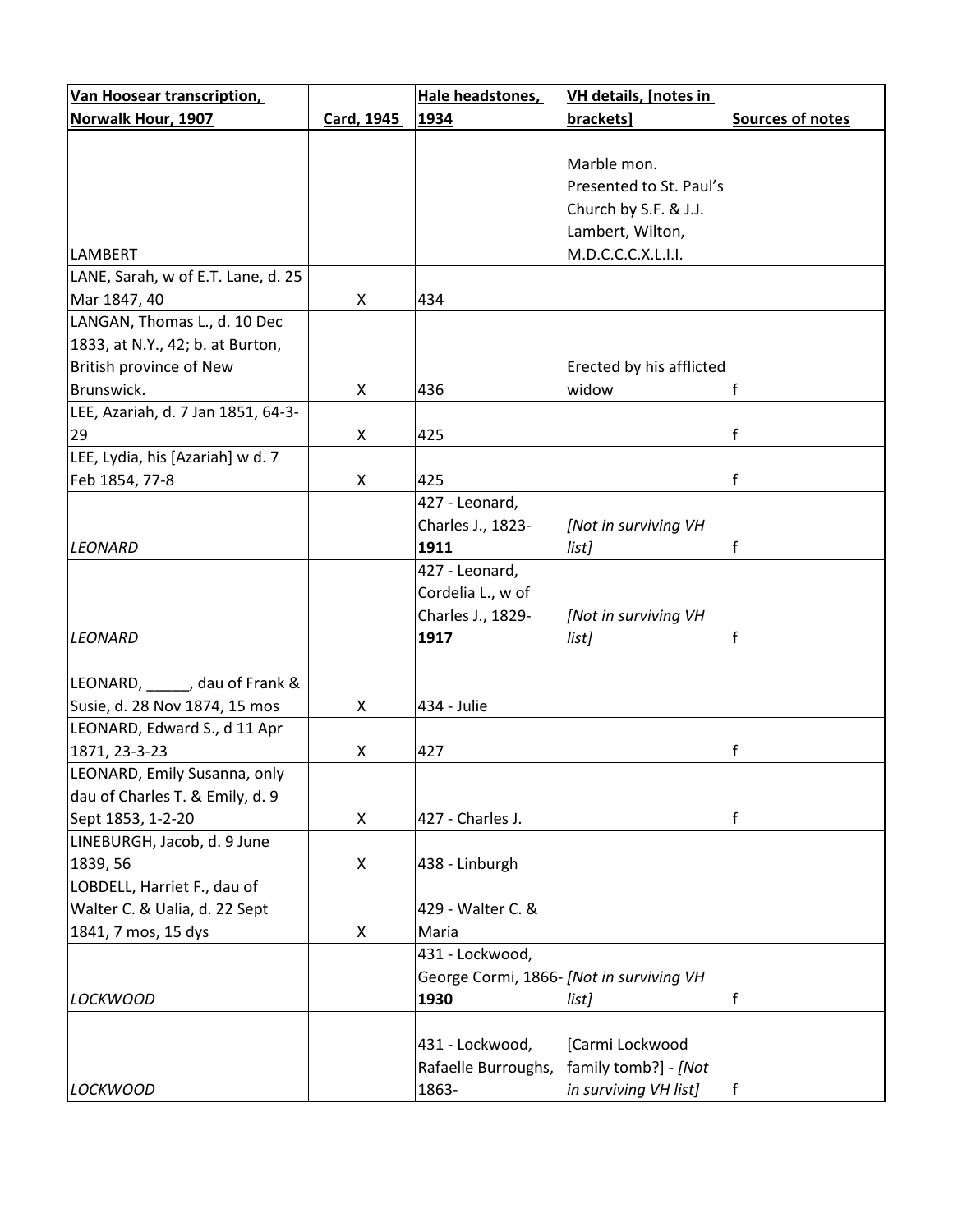| Van Hoosear transcription,         |            | Hale headstones,    | <b>VH details, [notes in</b> |                  |
|------------------------------------|------------|---------------------|------------------------------|------------------|
| Norwalk Hour, 1907                 | Card, 1945 | 1934                | brackets]                    | Sources of notes |
|                                    |            | 435 - Lockwood,     |                              |                  |
|                                    |            | Catherine J., w of  |                              |                  |
|                                    |            | Charles S., 24 July | [Not in surviving VH         |                  |
| <b>LOCKWOOD</b>                    |            | 1828-3 July 1828    | list]                        | f                |
|                                    |            | 431 - Lockwood,     |                              |                  |
|                                    |            | Annie L. Moore,     | [Not in surviving VH         |                  |
| <b>LOCKWOOD</b>                    |            | 1845-1881           | list]                        | f                |
|                                    |            |                     | Carmi Lockwood               |                  |
|                                    |            |                     | Family Tomb. Marble          |                  |
| LOCKWOOD, Carmi, 1803-1869         | X          | 431 - Cormi         | slab                         | f                |
|                                    |            |                     | Carmi Lockwood               |                  |
| LOCKWOOD, Charles J., 1835-        |            |                     | Family Tomb. Marble          |                  |
| 1857                               | X          | 431                 | slab                         |                  |
|                                    |            |                     | Carmi Lockwood               |                  |
| LOCKWOOD, Edward Keeler,           |            |                     | Family Tomb. Marble          |                  |
| 1828-1906                          | X          | 431                 | slab                         |                  |
|                                    |            |                     | Carmi Lockwood               |                  |
| LOCKWOOD, George C., 1831-         |            |                     | Family Tomb. Marble          |                  |
| 1866                               | X          | 431                 | slab                         |                  |
|                                    |            |                     | Carmi Lockwood               |                  |
| LOCKWOOD, Harriet S., 1831-        |            |                     | Family Tomb. Marble          |                  |
| 1887                               | X          | 431                 | slab                         |                  |
|                                    |            |                     | Carmi Lockwood               |                  |
|                                    |            |                     | Family Tomb. Marble          |                  |
| LOCKWOOD, Joanna, 1837-1843        | X          | 431                 | slab                         |                  |
| LOCKWOOD, John Jr., d. 26 Apr      |            |                     |                              |                  |
| 1816, 82                           | X          | 429                 |                              |                  |
|                                    |            |                     | Carmi Lockwood               |                  |
|                                    |            |                     | Family Tomb. Marble          |                  |
| LOCKWOOD, Laura, 1801-1876         | X          | 431                 | slab                         | f                |
|                                    |            |                     | Carmi Lockwood               |                  |
|                                    |            |                     | Family Tomb. Marble          |                  |
| LOCKWOOD, Maria, 1840-1852         | X          | 431                 | slab                         | f                |
|                                    |            |                     | Carmi Lockwood               |                  |
|                                    |            |                     | Family Tomb. Marble          |                  |
| LOCKWOOD, Mary D., 1869-1903       | X          | 431                 | slab                         |                  |
|                                    |            |                     |                              |                  |
| LYNES, Benjamin Isaacs, d. 24      |            |                     |                              |                  |
| Aug 1870, 43 [ch of S & E Lynes]   | X          | 422                 | Granite mon.                 | f                |
|                                    |            |                     |                              |                  |
| LYNES, Elizabeth H. (ISAACS), his  |            |                     | [Isaacs in brackets in       |                  |
| [Samuel] w, d. 5 Feb 1889, 83      | X          | 422 - No Isaacs     | VH]                          | f                |
|                                    |            |                     |                              |                  |
| LYNES, Frances Elizabeth, d. 22    |            |                     |                              |                  |
| June 1834, 2-2 [ch of S & E Lynes] | X          | 422                 | Granite mon.                 | f                |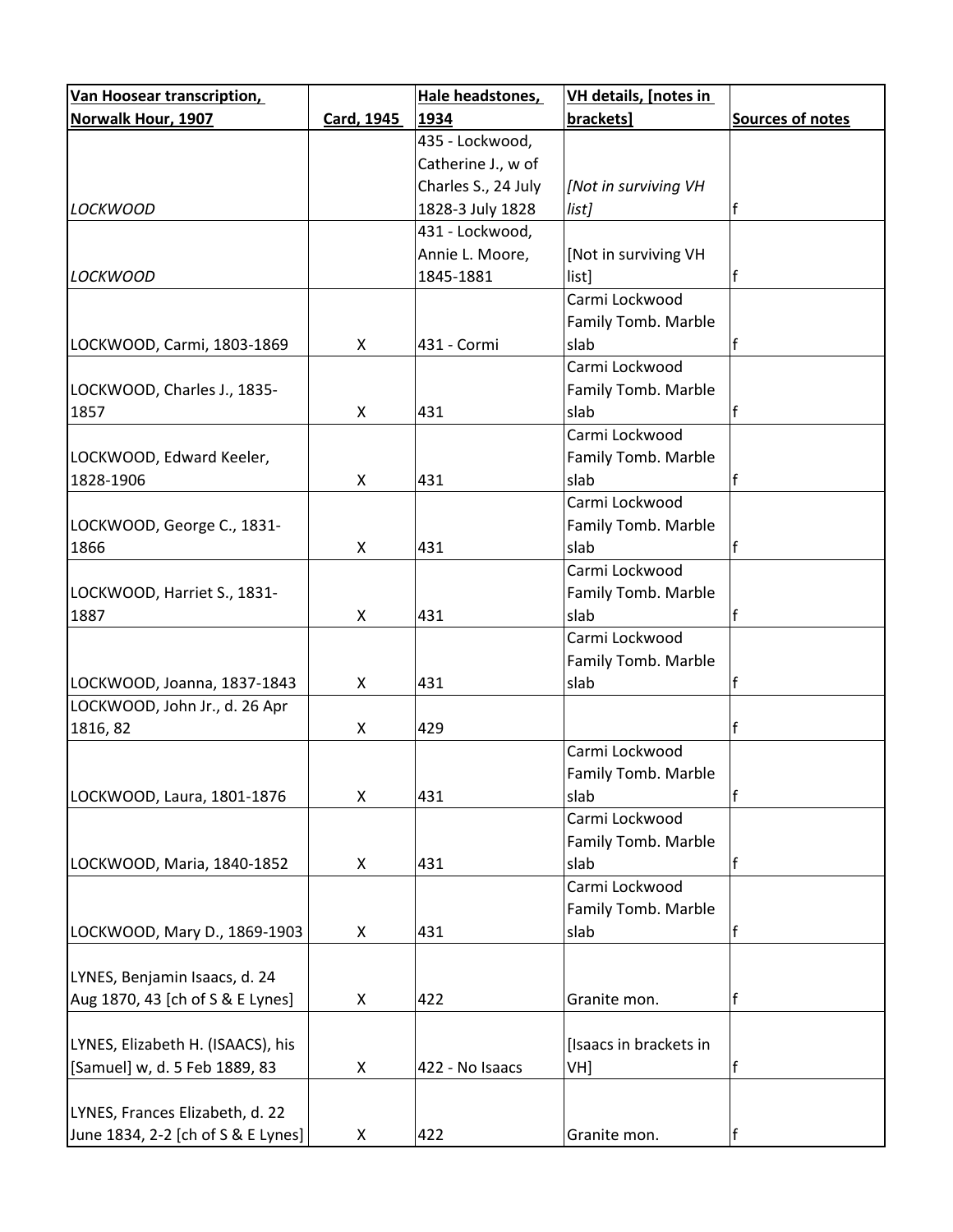| <b>Van Hoosear transcription,</b>                  |            | Hale headstones,                       | VH details, [notes in |                  |
|----------------------------------------------------|------------|----------------------------------------|-----------------------|------------------|
| Norwalk Hour, 1907                                 | Card, 1945 | 1934                                   | brackets]             | Sources of notes |
|                                                    |            |                                        |                       |                  |
| LYNES, Joseph Isaacs, d. 28 Nov                    |            |                                        |                       |                  |
| 1879, 50 [ch of S & E Lynes]                       | X          | 422                                    | Granite mon.          | f                |
| LYNES, Samuel, d. 19 Aug 1870,                     |            |                                        |                       |                  |
| 73                                                 | X          | 422                                    |                       | f                |
|                                                    |            |                                        |                       |                  |
| LYNES, Sarah Elizabeth, d. 6 May                   |            |                                        |                       |                  |
| 1838, 2-3 [ch of S & E Lynes]                      | X          | 422                                    | granite mon.          | f                |
| MARVIN, Hannah, d. 25 Mar                          |            |                                        |                       |                  |
| 1810, 36                                           | X          | 437                                    |                       |                  |
| MARVIN, Stephen, d. 5 Sep 1810,                    |            |                                        |                       |                  |
| 62                                                 | X          | 437 - 13 Sep                           |                       |                  |
|                                                    |            |                                        |                       |                  |
| MAYBURY, Ann, dau of William &                     |            |                                        |                       |                  |
| Lucy, d. 23 Aug 1840, 2-1-6                        | X          | $433 - 1 dy$                           |                       |                  |
| MAYBURY, Anna, w of William, d.                    |            |                                        |                       |                  |
| 30 Aug 1836, 31                                    | X          | 432                                    |                       |                  |
| MAYBURY, James Richard, s of                       |            |                                        |                       |                  |
| William & Anna, d. 10 Sept 1826,                   |            |                                        |                       |                  |
| 10 mos, 2 dys                                      | X          | 432 - James R.                         |                       |                  |
|                                                    |            |                                        |                       |                  |
| MAYBURY, Lucy, w of William, d.<br>12 Feb 1856, 61 | X          |                                        |                       | f                |
|                                                    |            | 433                                    |                       |                  |
| MAYBURY, William, d. 20 Dec                        |            |                                        |                       |                  |
| 1838, 48th yr                                      | X          | 433 - 47 yrs                           |                       |                  |
|                                                    |            | 423 - McClure, Sallie                  |                       |                  |
|                                                    |            | Jennings, w of John,                   |                       |                  |
|                                                    |            | 8 Feb 1794-30 Dec                      |                       |                  |
| <b>MCCLURE</b>                                     |            | 1869                                   |                       | ff               |
|                                                    |            |                                        |                       |                  |
| MCCLURE, Eliza, w of William, 5                    |            |                                        |                       |                  |
| May 1808-10 Mar 1837                               | X          | 424                                    | Marble mon.           | f                |
|                                                    |            |                                        |                       |                  |
| MCCLURE, John Henry Hobart, 22                     |            |                                        |                       |                  |
| Aug 1830-22 Oct 1859                               | X          | 423                                    | Marble mon.           | f                |
| MCCLURE, John, 17 June 1783-4                      |            |                                        |                       |                  |
| Oct 1807                                           | X          | 423                                    | Marble mon.           | f                |
| MCCLURE, William, 11 Feb 1807-                     |            |                                        |                       |                  |
| 29 Nov 1858                                        | X          | 423                                    | Marble mon.           | f                |
| MCCORMIC, Eleanor, d. 3 May                        |            |                                        |                       |                  |
| 1845, 71                                           | X          | 437 - McCormick                        |                       |                  |
| MCDONALD, Jane, w of John M.,                      |            |                                        |                       |                  |
| d. 31 Oct 1846, 45                                 | X          | 429                                    |                       |                  |
|                                                    |            |                                        |                       |                  |
| MCLEAN(?), Samuel Jarvis                           | X          | 436 - Jarvis, Samuel   Free stone mon. |                       |                  |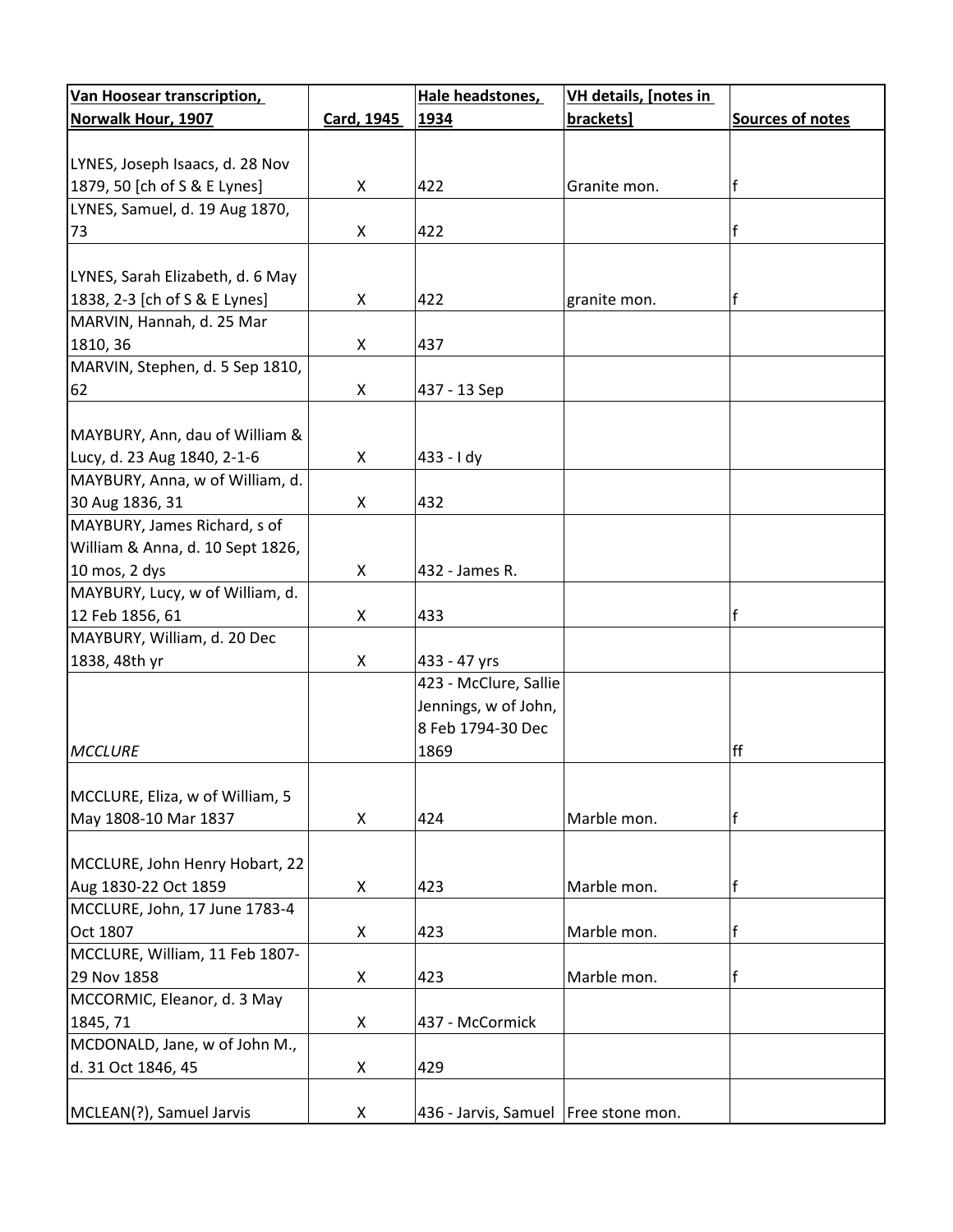| <b>Van Hoosear transcription,</b> |            | Hale headstones,      | VH details, [notes in |                  |
|-----------------------------------|------------|-----------------------|-----------------------|------------------|
| <b>Norwalk Hour, 1907</b>         | Card, 1945 | 1934                  | brackets]             | Sources of notes |
| MEAD, Jane Maria, their dau [of   |            |                       |                       |                  |
| William C. & Maria Mead], d. 7    |            |                       | Marble slab. Family   |                  |
| Oct. 1899                         | X          | 423                   | tomb                  |                  |
| MEAD, William Cooper, 26 Oct      |            |                       |                       |                  |
| 1795-17 July 1879, 43 yrs rector  |            |                       | Marble slab. Family   |                  |
| of St Paul's church               | X          | 423                   | tomb                  |                  |
| MERRILL, Orson, s of Thomas &     |            |                       |                       |                  |
| Sally Ann, d. 28 July 1840, 3-10- |            |                       |                       |                  |
| 20                                | X          | 434                   |                       |                  |
|                                   |            |                       |                       |                  |
| MESSINGER, Aneionette [sic],      |            |                       |                       |                  |
| dau of John & Antoinette, d. 2    |            | 437 - Antoinette,     |                       |                  |
| Sept 1829, 1-4                    | X          | 1839                  |                       | f                |
| METRASH, Alvin, d. 30 June 1829,  |            |                       |                       |                  |
| $67-3$                            | X          | 430                   |                       |                  |
| METRASH, Alvin, s of Adam H. &    |            |                       |                       |                  |
| Ruannah, d. 8 July 1845, 3 mos,   |            |                       |                       |                  |
|                                   |            | 430                   |                       |                  |
| 14 dys                            | X          |                       |                       |                  |
| METRASH, Jenny, d. 17 Sept        |            |                       |                       |                  |
| 1857, 78                          | X - Jennie | Not in Hale           |                       |                  |
| METRASH, Phillis, w of Alvin, d.  |            |                       |                       |                  |
| 24 July 1855                      | X          | 430 - 1805; 39 yrs    |                       |                  |
|                                   |            |                       |                       |                  |
|                                   |            |                       |                       |                  |
|                                   |            | 430 - Mills, William  |                       |                  |
|                                   |            | Walmsley, s of        |                       |                  |
|                                   |            | Stephen F. & Mary,    |                       |                  |
|                                   |            | d. 27 Aug 1832, 4     | [Not in surviving VH  |                  |
| <b>MILLS</b>                      |            | mos, 11 dys           | list]                 |                  |
|                                   |            |                       |                       |                  |
|                                   |            | 430 - Mills, Abigail, |                       |                  |
|                                   |            | dau of Stephen F. &   | [Not in surviving VH  |                  |
| <b>MILLS</b>                      |            | Mary                  | list]                 |                  |
|                                   |            |                       |                       |                  |
| MILLS, George Curtis, s of        |            | 433 - George, not     |                       |                  |
| Stephen & Mary, d. 23 May 1835,   |            | George Curtis - No    |                       |                  |
| $1 - 6 - 16$                      | X          | date, stone broken    |                       |                  |
| MILLS, Henry Brooks, s of         |            |                       |                       |                  |
| Stephen & Mary, d. 10 Dec 1839,   |            | 433 - Mills, Henry    |                       |                  |
| $1 - 10 - 14$                     | X          | <b>Brook</b>          |                       |                  |
| MILLS, Mary, wid of Stephen F.,   |            |                       |                       |                  |
| d. 27 Feb 1825, 67                | X          | 431                   |                       | f                |
| MILLS, Stephen F., d. 18 Jan      |            |                       |                       |                  |
| 1844, 51-8                        | X          | 433                   |                       | f                |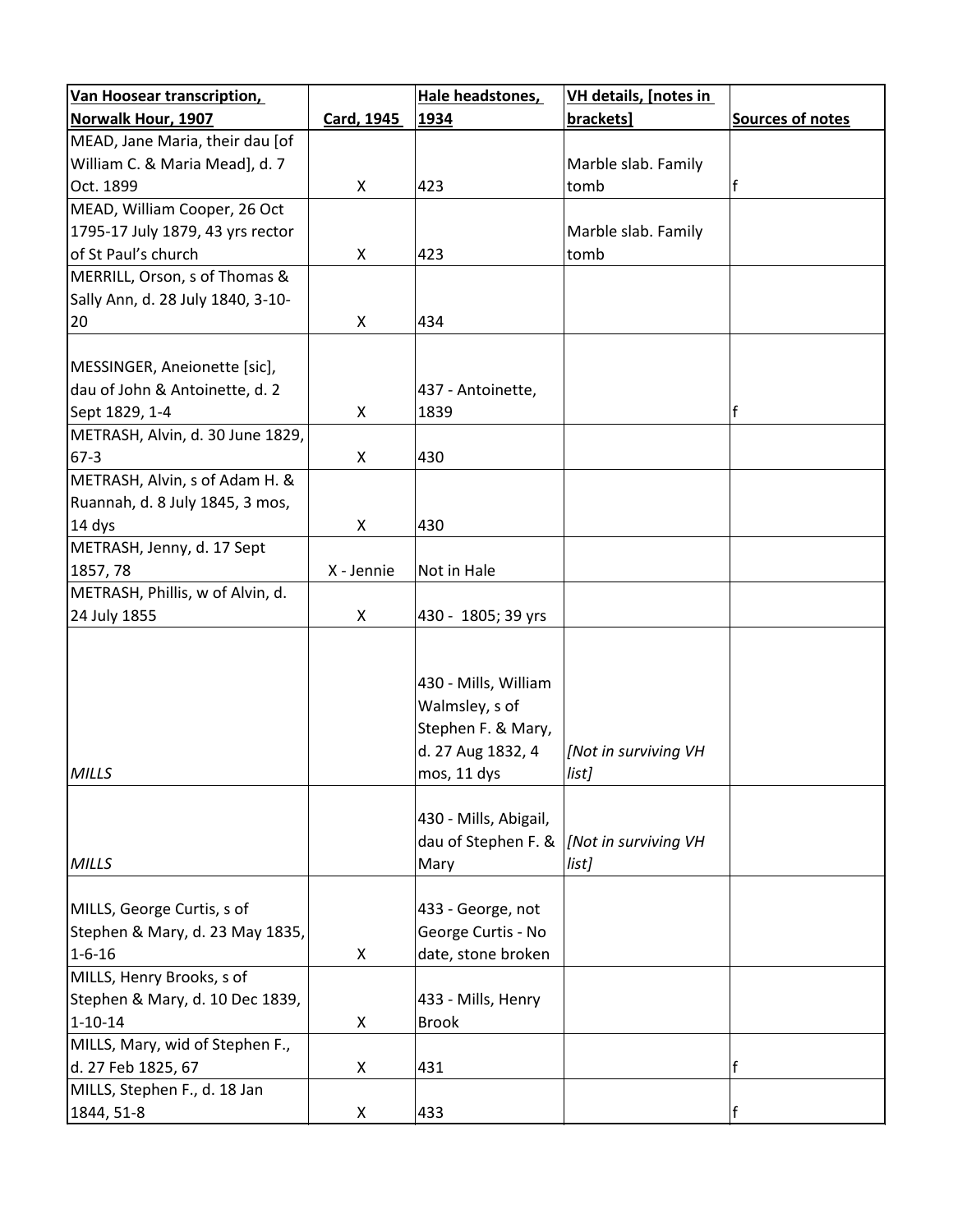| <b>Van Hoosear transcription</b>   |               | Hale headstones, | VH details, [notes in |                         |
|------------------------------------|---------------|------------------|-----------------------|-------------------------|
| Norwalk Hour, 1907                 | Card, 1945    | 1934             | brackets]             | <b>Sources of notes</b> |
|                                    |               |                  |                       |                         |
| MITCHELL, Thomas, d. 12 Mar        |               |                  |                       |                         |
| 1862, 68, a native of Sherborne,   |               |                  |                       |                         |
| county of Devonshire, Eng.;        |               |                  |                       |                         |
| Jennie, his w, d. 27 Sept 1887, 88 | X             | 438              |                       |                         |
| MONTGOMERY, Deborah Ann,           |               |                  |                       |                         |
| relict of James M., 2 July 1805-12 |               |                  |                       |                         |
| Mar 1877                           | X             | 424              |                       | f                       |
|                                    |               |                  |                       |                         |
| MONTGOMERY, Delia Louise, w        |               |                  |                       |                         |
| of Wm. E., d. 15 May 1867, 22      | X             | 424              |                       | f                       |
| MOTT, Stephen                      |               | 425              | vault                 |                         |
|                                    |               |                  |                       |                         |
|                                    |               |                  |                       |                         |
|                                    | Nash, Abigail |                  |                       |                         |
|                                    | Gorham, 2     |                  |                       |                         |
|                                    | July 1807-16  |                  |                       |                         |
| <b>NASH</b>                        | Jan 1861      | 430              | [NV]                  | $\mathsf{f}$            |
|                                    |               |                  |                       |                         |
|                                    |               |                  |                       |                         |
|                                    | Nash, Edward  |                  |                       |                         |
|                                    | Hawks, 8 June |                  |                       |                         |
|                                    | 1809-3 Nov    |                  |                       |                         |
| <b>NASH</b>                        | 1900          | 430              | [NV]                  | $\mathsf{f}$            |
|                                    |               |                  |                       |                         |
|                                    | Nash, Edward, |                  |                       |                         |
|                                    | b & d 11 Feb  |                  |                       |                         |
|                                    |               | 430              |                       |                         |
| <b>NASH</b>                        | 1886          |                  | [NV]                  |                         |
|                                    |               |                  |                       |                         |
|                                    | Nash,         |                  |                       |                         |
|                                    | Margaret      |                  |                       |                         |
|                                    | Newkirk       |                  |                       |                         |
|                                    | Williams, 4   |                  |                       |                         |
|                                    | Feb 1834-18   |                  |                       |                         |
| <b>NASH</b>                        | Oct 1871      | 430              | [NV]                  | $\mathsf f$             |
|                                    |               |                  |                       |                         |
|                                    | Nash,         |                  |                       |                         |
|                                    | Margaret, 20  |                  |                       |                         |
|                                    | June 1890-19  |                  |                       |                         |
| <b>NASH</b>                        | Aug 1891      | 430              | [NV]                  | f                       |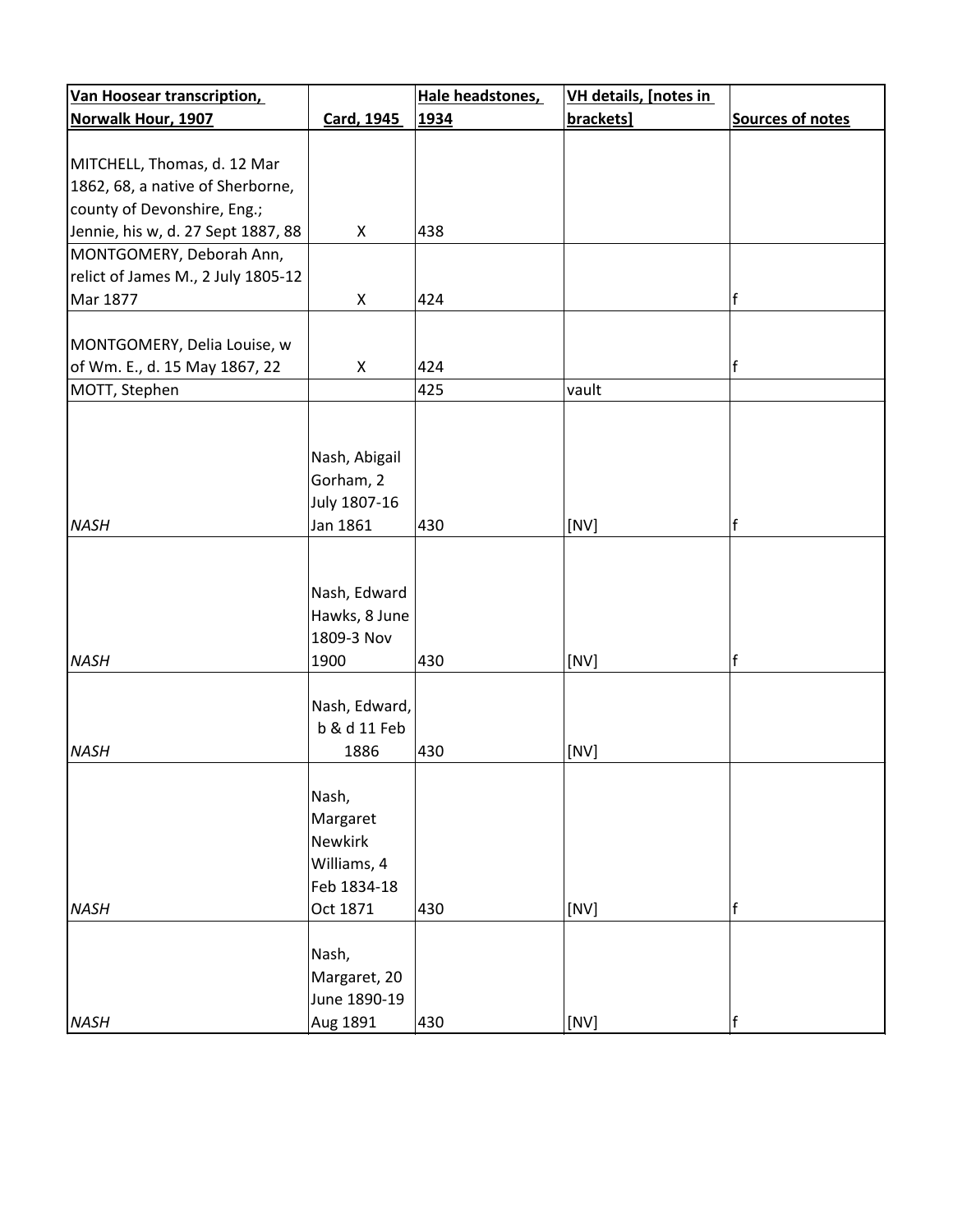| <b>Van Hoosear transcription,</b> |                 | Hale headstones,    | VH details, [notes in |                  |
|-----------------------------------|-----------------|---------------------|-----------------------|------------------|
| Norwalk Hour, 1907                | Card, 1945      | 1934                | brackets]             | Sources of notes |
|                                   |                 |                     |                       |                  |
|                                   |                 |                     |                       |                  |
|                                   | Nash, Mary E.   |                     |                       |                  |
|                                   | Partrick, 3 Jan |                     |                       |                  |
|                                   | 1826-30 July    |                     |                       |                  |
| <b>NASH</b>                       | 1897            | 430                 | [NV]                  | f                |
|                                   |                 |                     |                       |                  |
|                                   | Stearns, Milo   |                     |                       |                  |
|                                   | Nash, 25 Nov    |                     |                       |                  |
|                                   | 1904-6 Dec      |                     |                       |                  |
| <b>NASH</b>                       | 1904            | 430                 | [NV]                  | f - stearns      |
|                                   |                 |                     |                       |                  |
| NASH, Aaron, d. 15 Sept 1835, 52  | X               | 429                 |                       |                  |
| NASH, Abigail, w of George, d. 17 |                 |                     |                       |                  |
| Nov 1807, 24th yr                 | X               | 437 - 23 yrs        |                       | f                |
| NASH, Celinan, d. 18 July 1843,   |                 |                     |                       |                  |
| 41                                | X               | 437 - Celenan       |                       |                  |
| NASH, Clarry Jane, w of Thomas,   |                 |                     |                       |                  |
| d. 18 Dec 1816, 30                | X               | 429                 |                       | f                |
| NASH, Daniel, d. 2 Aug 1865, 95-  |                 |                     |                       |                  |
| $2 - 21$                          | X               | 430                 | Nash Vault - [NV]     | f                |
|                                   |                 |                     |                       |                  |
| NASH, Daniel, d. 6 Sept 1824, 77- |                 |                     | The following are     |                  |
| $9 - 4$                           | X               | 437                 | north of the church   | f                |
| NASH, Edward, d. 14 May 1791,     |                 |                     |                       |                  |
| 81st yr                           | X               | 427 - 80 yrs        |                       | f                |
|                                   |                 |                     |                       |                  |
| NASH, Elijah, d. 18 Jan 1772,     |                 | 427 - N---, Elijah; | Free stone, an elm    |                  |
| 22nd yr                           | X               | Stone sunk in tree  | tree is enveloping it | f                |
| NASH, Elizabeth, w of Edward, d.  |                 |                     |                       |                  |
| 25 Mar 1767, 49                   | X               | 427                 |                       | f                |
|                                   |                 |                     |                       |                  |
| NASH, Elizabeth, w of William, d. |                 |                     |                       |                  |
| 19 Feb 1781, 24th yr              | X               | 427 - 23 yrs        |                       | f                |
|                                   |                 |                     |                       |                  |
| NASH, Freelove, d. 6 May 1826,    |                 |                     | The following are     |                  |
| 77-10-20                          | X               | 437 - w of David    | north of the church   | f                |
|                                   |                 |                     |                       |                  |
| NASH, Hulda, dau of George &      |                 |                     |                       |                  |
| Abigail, d. 20 Mar 1808, 16 mos   | X               | 437 - 6 mos         |                       | f                |
| NASH, Jacob, d. 5<br>1791, 21     |                 |                     |                       |                  |
| yr                                | X               | 423 - 5 Aug         |                       | f                |
|                                   |                 | 437 - James, not    |                       |                  |
| NASH, James F., son of George &   |                 | James F., 9 Aug     |                       |                  |
| Esther, d. 13 Sept 1813, 1        | X               | 1820, 5 yrs         |                       | f                |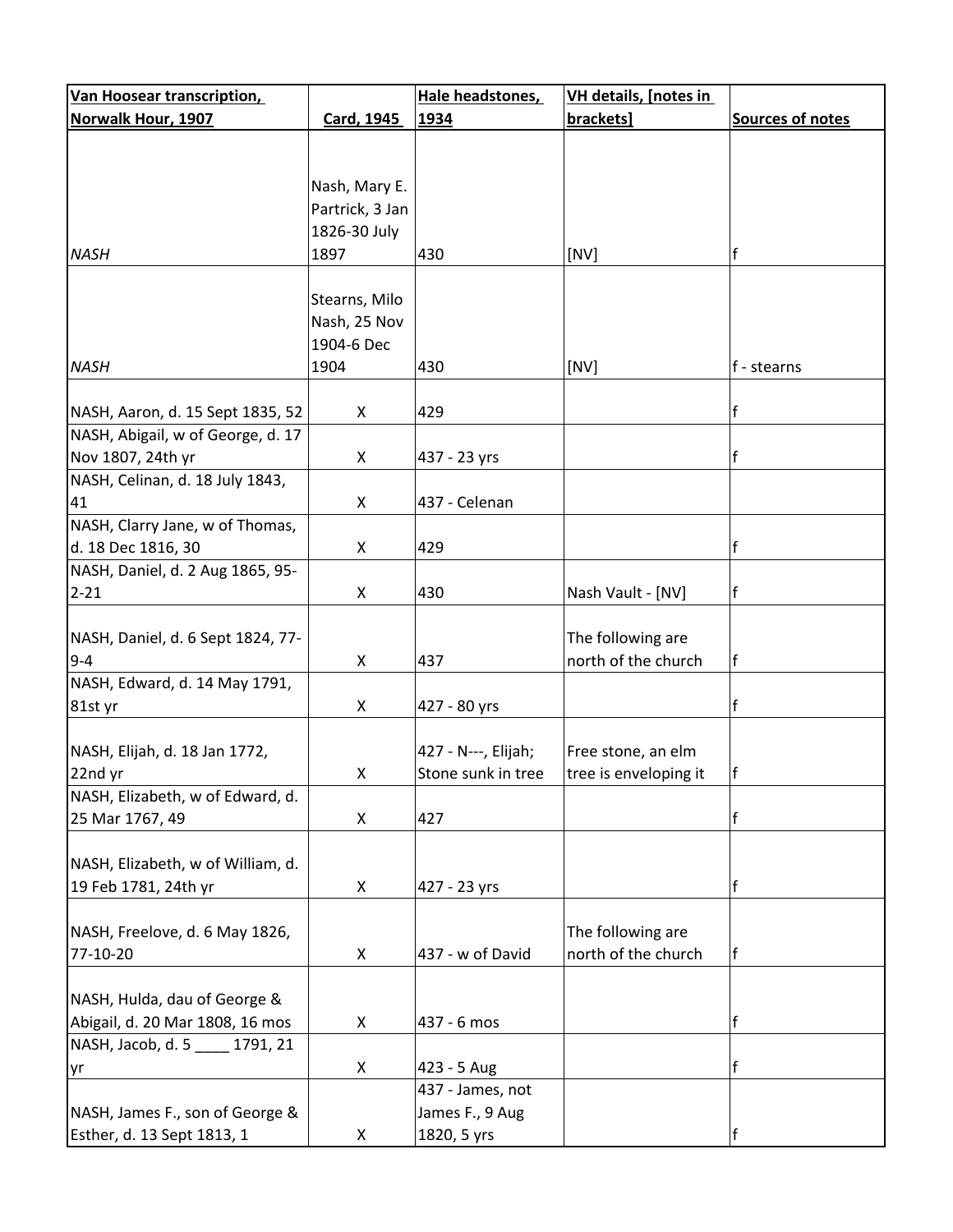| <b>Van Hoosear transcription,</b>  |            | Hale headstones,              | VH details, [notes in |                     |
|------------------------------------|------------|-------------------------------|-----------------------|---------------------|
| Norwalk Hour, 1907                 | Card, 1945 | 1934                          | brackets]             | Sources of notes    |
| NASH, John B., s of George &       |            |                               |                       |                     |
| Esther, d. 9 Aug 1820, 6th yr      | X          | Not in Hale                   |                       | f                   |
|                                    |            |                               |                       |                     |
| NASH, John, d. 10 Oct 1811, 70     | X          | 436                           |                       | f                   |
|                                    |            |                               |                       |                     |
| NASH, Julia, dau of Dennis &       |            |                               |                       |                     |
| Sabra, d. 28 Mar 1812, 10-11-20    | X          | 430                           |                       | f                   |
| NASH, Mary, w of Micajah, d. 1     |            |                               |                       |                     |
| Jan 1805, 81-8-17                  | X          | 437                           |                       | f                   |
| NASH, Mary, wid of Aaron, d. 4     |            |                               |                       |                     |
| <b>July 1849</b>                   | X          | 429                           |                       | f                   |
| NASH, Micajah, d. 6 Dec 1807, 86-  |            |                               |                       |                     |
| $11 - 11$                          | X          | 437                           |                       |                     |
| NASH, Nathan, d. 10 Jan 1766,      |            |                               |                       |                     |
| 50th yr                            | X          | 427 - 49 yrs                  | Slate mon.            | lf                  |
|                                    |            |                               |                       |                     |
| NASH, Polly, w of Lemuel CAMP,     |            | 436 - Camp, Polly             |                       |                     |
| d. 23 Aug 1887, 92-2-13            | X          | Nash                          |                       | $ f - \text{camp} $ |
| NASH, Rebecca, his [Daniel] w, d.  |            |                               |                       |                     |
| 8 April 1854, 79-3-20              | X          | 430 - 73 yrs                  | [NV] - Marble mon.    | f                   |
| NASH, William, d. 13 Oct 1783,     |            |                               |                       |                     |
| 23d yr                             | X          | 427 - 27 yrs                  |                       | f                   |
|                                    |            |                               |                       |                     |
| NOWOTNY, Ignatius, 3 Aug 1795-     |            |                               |                       |                     |
| 22 May 1839; Maria C., George      |            |                               |                       |                     |
| W., Esther, Maria, Angeline; ch of |            |                               |                       |                     |
| Ignatius & Eliza                   |            | X - Nowothy $ 431$ - Angelina | Granite mon.          | f                   |
| O'BANKS, Bradley, s of Bradley &   |            |                               |                       |                     |
| Rebecca M., d. 26 Jan 1840, 8-10-  |            |                               |                       |                     |
| $\overline{2}$                     | X          | 438 - 8 yrs, 10 mos           | [see also Banks]      |                     |
| O'BANKS, Rebecca Maria, w of       |            |                               |                       |                     |
| Bradley, d. 24 June 1845, 34-10-   |            |                               |                       |                     |
| 22                                 | X          | 438 - Rebecca M.              | [see also Banks]      |                     |
| OLMSTEAD, Charles, d. 2 Apr        |            |                               |                       |                     |
| 1846, 54-4-27                      | X          | 436                           |                       |                     |
| OLMSTEAD, Charry, d. 19 July       |            |                               |                       |                     |
| 1880, 82-6-5                       | X          | 436 - C. Barry                |                       |                     |
| OLMSTEAD, Darier, d. 22 Feb        |            |                               |                       |                     |
| 1832, 79-8                         | X          | 436 - Darius                  |                       |                     |
| OLMSTEAD, Esther, d. 15 Mar        |            |                               |                       |                     |
| 1829, 71-9-22                      | X          | 436                           |                       |                     |
|                                    |            | 426 - Osborn,                 |                       |                     |
|                                    |            | Harriet E., 25 Apr            | [Not in surviving VH  |                     |
| <b>OSBORN</b>                      |            | 1825-20 Oct 1909              | list]                 |                     |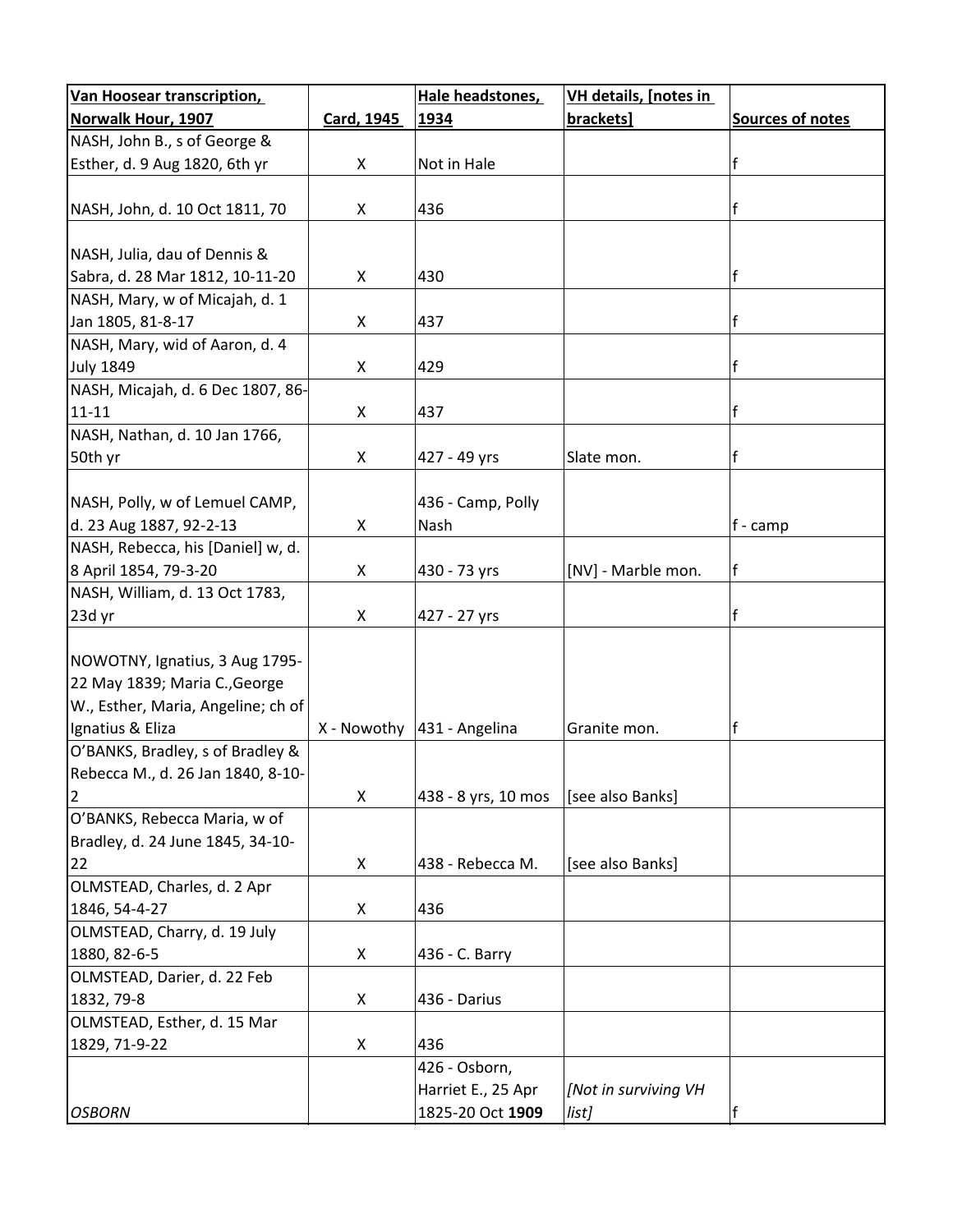| Van Hoosear transcription,         |                 | Hale headstones,       | <b>VH details, [notes in</b>                |                         |
|------------------------------------|-----------------|------------------------|---------------------------------------------|-------------------------|
| <b>Norwalk Hour, 1907</b>          | Card, 1945      | 1934                   | brackets]                                   | <b>Sources of notes</b> |
| OSBORN, Betsey, w of Jacob, d.     |                 |                        |                                             |                         |
| 29 Oct 1827, 65                    | X               | Not in Hale            |                                             |                         |
|                                    |                 |                        |                                             |                         |
| OSBORN, Huldah, w of Charles, 9    |                 |                        |                                             |                         |
| Apr 1794-18 Sept 1827              | X               | Not in Hale            |                                             |                         |
| OSBORN, Jacob, d. 13 Oct 1844,     |                 |                        |                                             |                         |
| 54                                 | X               | 437 - 1814             |                                             |                         |
|                                    |                 | 437 - Partrick,        |                                             |                         |
|                                    |                 | Charles, d. 4 Aug.     |                                             |                         |
|                                    |                 |                        | 1848, 50 yrs, 9 mos,  [Not in surviving VH  |                         |
| <b>PARTRICK</b>                    |                 | 3 dys                  | list]                                       |                         |
| PARTRICK, Harriet E., dau of John  |                 |                        |                                             |                         |
| & Celina, d. 28 Dec 1833, 5 mos,   |                 |                        |                                             |                         |
| 18 dys                             | X - Patrick     | 437 - Colina           |                                             | f                       |
| PARTRICK, John, 14 Oct 1796-2      |                 |                        |                                             |                         |
| Sept 1847 at Westford N.Y.         | X - Patrick     | 437                    |                                             | f                       |
| PARTRICK, Mabill, wid of Samuel,   |                 |                        |                                             |                         |
| d. 9 July 1848, 72                 | X - Patrick     | 437 - Patrick; 71 yrs  |                                             | f                       |
| PARTRICK, Margaret, dau of         |                 |                        |                                             |                         |
| Charles & Margaret, d. 18 June     |                 |                        |                                             |                         |
| 1842, 4-3; John, d. 23 May 1842,   |                 |                        |                                             |                         |
| 8-8-9; Francis E., d. 30 May 1842, |                 |                        |                                             |                         |
| 1-3-21 - ch. of Charles &          |                 | 438 - Sarah M., not    |                                             |                         |
| Margaret                           | X - Patrick     | Margaret; Frances L.   |                                             |                         |
| PARTRICK, Samuel, d. 11 Dec        | X - Patrick; 11 |                        |                                             |                         |
| 1813, 60                           | Nov             | 437 - 1823             |                                             | f                       |
|                                    | X - Perry       |                        |                                             |                         |
| PERRY, Elizabeth H., w of Richard  | name not        | 423 - Camp;            |                                             |                         |
| CAMP, 30 Nov 1781-15 Feb 1863      | listed          | <b>Elizabeth Perry</b> | Marble mon.                                 |                         |
|                                    |                 | 435 - Platt, Anna L.,  |                                             |                         |
|                                    |                 | dau of Rufus &         |                                             |                         |
|                                    |                 | Clarissa, d. 3 June    |                                             |                         |
|                                    |                 |                        | 1860, 10 yrs, 5 mos,   [Not in surviving VH |                         |
| PLATT                              |                 | 11 dys                 | list]                                       |                         |
| PLATT, Charity, Mrs., w of Mr.     |                 |                        |                                             |                         |
| John, d. 15 Apr 1793, 63d yr       | X               | 428 - 1795, 62 yrs     | Free stone                                  |                         |
|                                    |                 |                        |                                             |                         |
| PLATT, John, d. 21 Mar 1813, 77    | X               | 424                    |                                             |                         |
| PLATT, Polly, d. 6 Feb 1800, 14th  |                 |                        |                                             |                         |
| yr; died of smallpox               | X               | 433 - 14 yrs           |                                             |                         |
| POLLOCK, John, d. 10 Dec 1859,     |                 |                        |                                             |                         |
| 76                                 | X               | 430                    |                                             |                         |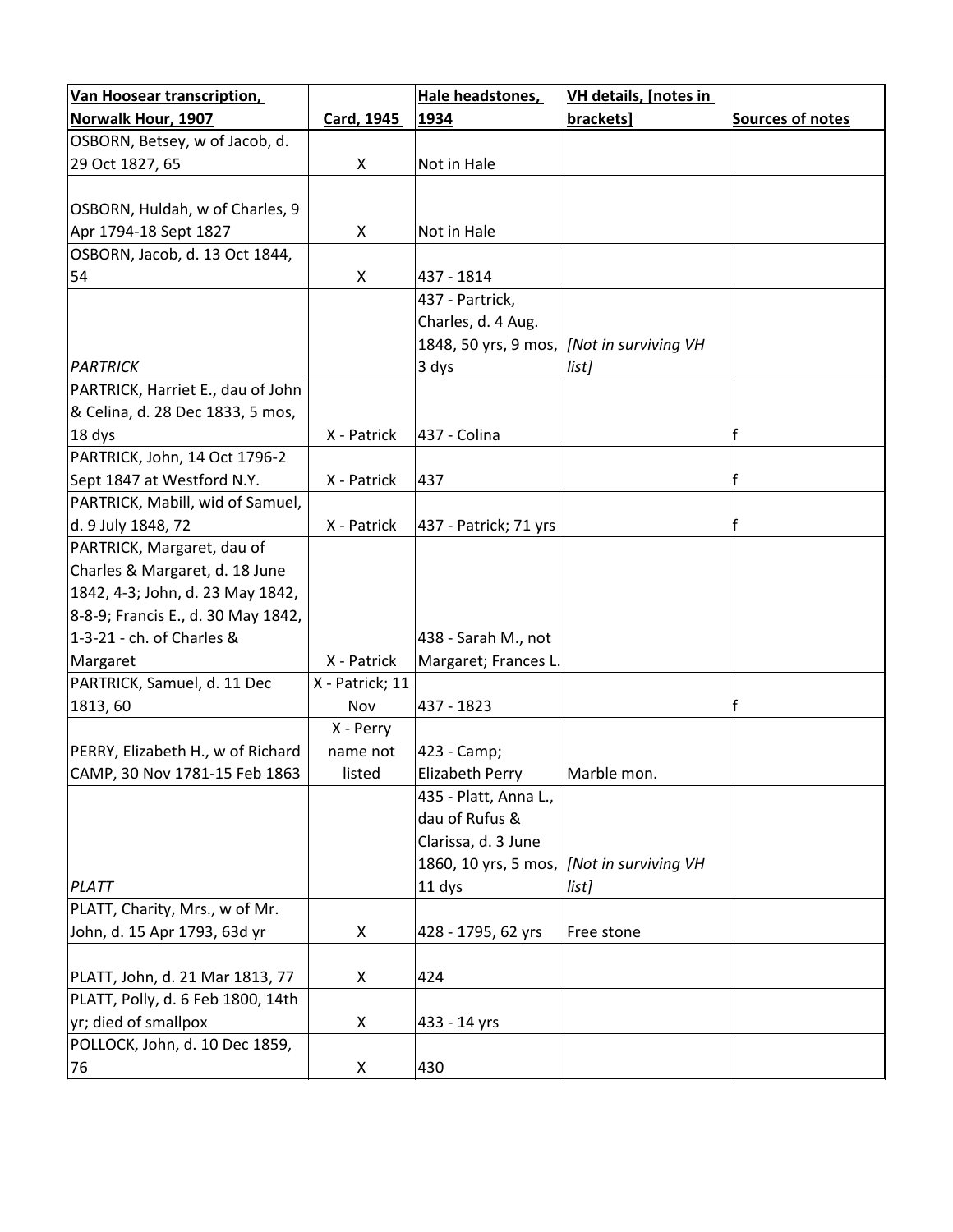| <b>Van Hoosear transcription,</b>  |            | Hale headstones,    | <b>VH details, [notes in</b> |                         |
|------------------------------------|------------|---------------------|------------------------------|-------------------------|
| <b>Norwalk Hour, 1907</b>          | Card, 1945 | 1934                | brackets]                    | <b>Sources of notes</b> |
|                                    |            | 432 - Priest,       |                              |                         |
|                                    |            | Wemyess             |                              |                         |
|                                    |            | Thompson Smith, 5   |                              |                         |
|                                    |            | May 1862-6 Feb      | [Not in surviving VH         |                         |
| <b>PRIEST</b>                      |            | 1908                | list]                        |                         |
|                                    |            |                     |                              |                         |
|                                    |            |                     |                              |                         |
| PRYER, Henry Marcellus, s of       |            |                     | who met his untimely         |                         |
| Jasper & Anne, d. 19 July 1855, 5- |            |                     | fate while playing by        |                         |
| 4                                  | X          | 427 - no inscrip.   | the Norwalk River.           | ١f                      |
| PURVES, John, Rev., b. Jedburgh,   |            |                     |                              |                         |
| Scotland, 24 Dec. 1807-7 July      |            |                     | Granite mon., with           |                         |
| 1882, New Haven                    | X          | 423 - No inscrip.   | cross                        |                         |
| QUINTARD, Jane, w to Mr. Peter,    |            |                     |                              |                         |
| d. 2 Sept 1757, 48th yr of his     |            |                     |                              |                         |
| [sic] age                          | X          | 432 - No age given  | Slate mon.                   | f                       |
|                                    |            | 428 - Raymond,      |                              |                         |
|                                    |            | Elizabeth A., 1825- | [Not in surviving VH         |                         |
| RAYMOND                            |            | 1912                | list]                        |                         |
| RAYMOND, Sally, w of Israel L., d. |            |                     |                              |                         |
| 18 June 1830, 32-8-25              | X          | 428 - 1820          |                              |                         |
| RAYNARD, Mary Eliza, inf dau of    |            |                     |                              |                         |
| Moses & Sarah Jane, d. 8 Feb       |            | 429 - Elizabeth;    |                              |                         |
| 1884, 9 mos, 5 dys                 | X          | 1844                |                              |                         |
| REED, Elizabeth, relict of         |            |                     |                              |                         |
| Matthew, d. 15 June 1799, 54th     |            | 432 - w of Matthew, |                              |                         |
| yr                                 | X          | 53 yrs              |                              |                         |
| REED, Matthew, d. 4 Dec 1737       |            |                     |                              |                         |
| [1797?], 58th yr                   | X          | 432 - 58 yrs        |                              | f                       |
|                                    |            |                     |                              |                         |
| REED, Stephen, s of Matthew &      |            |                     |                              |                         |
| Elizabeth, d. 17 Oct 1767, 2nd yr  | X          | 432 - 1 yr          | Slate mon.                   | f                       |
| REED, William, d. 11 Feb 1807,     |            |                     |                              |                         |
| 31st yr                            | X          | 432 - 30 yrs        |                              |                         |
|                                    |            | 435 - Reynolds,     |                              |                         |
| REYMOULDS, Sally, d. 1876, 70      | X          | 1875                | E.M.A.                       |                         |
| ROCKWELL, Sarah, w of Orin, d.     |            |                     |                              |                         |
| 15 Jan 1883, 22nd yr               | X          | 434 - 21 yrs        |                              | $\mathsf{f}$            |
| SANDERS, Esther, dau of Mr.        |            |                     |                              |                         |
| John & Mrs. Elizabeth, d. 1 Feb    |            |                     |                              |                         |
| 1771, 9th yr                       | X          | 433 - 78 yrs        | Slate mon.                   |                         |
| SANDERS, John, d. 12 May, 1798,    |            |                     |                              |                         |
| 71                                 | X          | 433                 |                              |                         |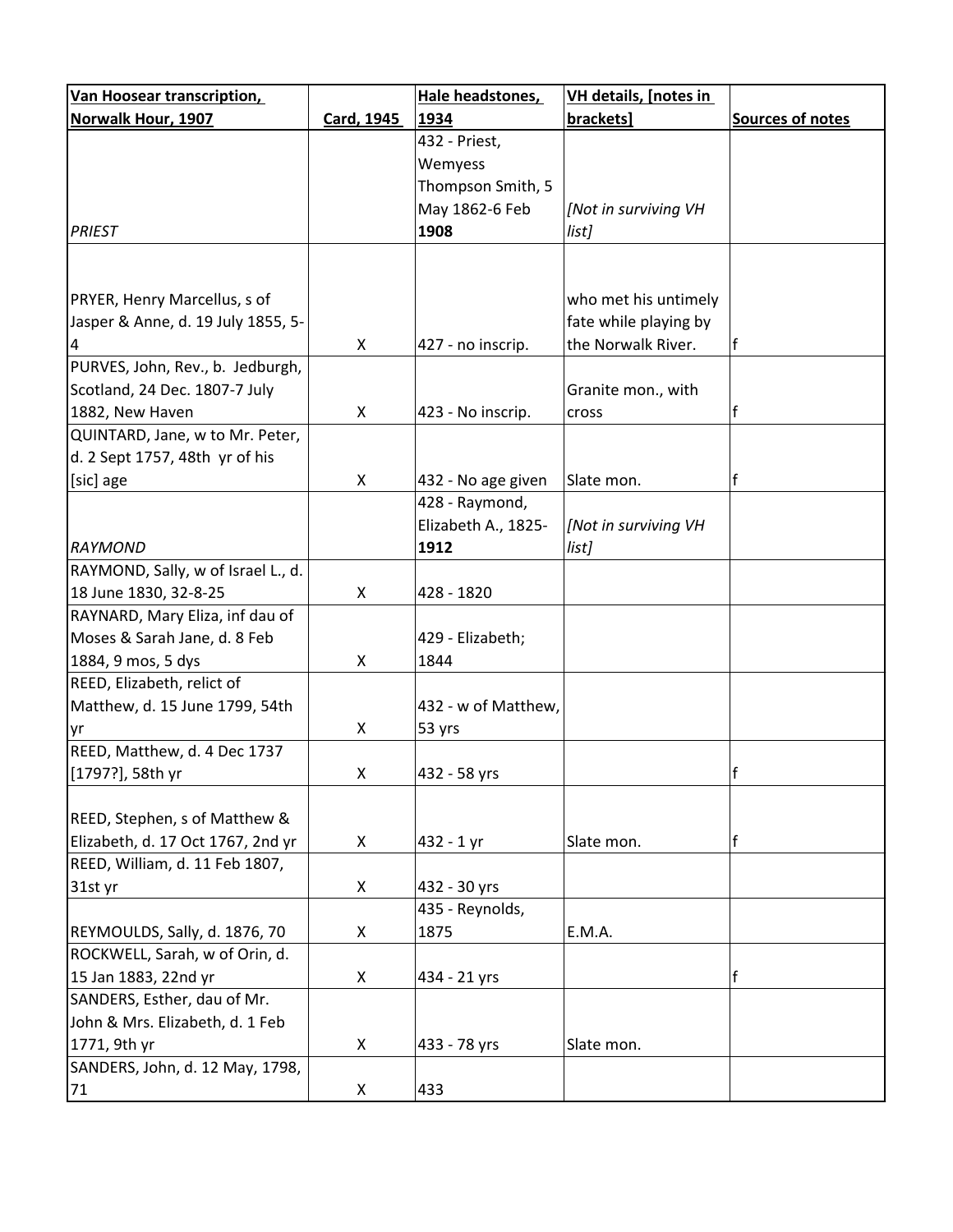| <b>Van Hoosear transcription,</b>   |                | Hale headstones,     | <b>VH details, [notes in</b> |                         |
|-------------------------------------|----------------|----------------------|------------------------------|-------------------------|
| <b>Norwalk Hour, 1907</b>           | Card, 1945     | 1934                 | brackets]                    | <b>Sources of notes</b> |
|                                     |                |                      |                              |                         |
| SANDERS, Wm. S., s of Holmes &      |                | 437 - William S.;    |                              |                         |
| "Estbet," d. 27 June 1806, 16-6-4   | X              | Esther [no age]      |                              |                         |
| SANFORD, Eli, d. 4 Sept 1837, 65-   |                |                      |                              |                         |
| $6 - 24$                            | X              | 430                  |                              |                         |
| SANFORD, Sarah, wid of Eli, d. 16   |                |                      |                              |                         |
| Aug 1839, 63-7-6                    | X              | 430 - 1859           |                              |                         |
|                                     |                |                      |                              |                         |
|                                     |                | 424 - Selleck,       |                              |                         |
|                                     |                | Charles Melbourne,   |                              |                         |
|                                     |                | 17 Jan 1831-21 Mar   | Not in surviving VH          |                         |
| <b>SELLECK</b>                      |                | 1909                 | list]                        | f                       |
| SELLECK, Eliza, w of Zalmon, d. 22  |                |                      |                              |                         |
| Nov 1867, 79-5-7                    | X              | 434                  |                              | $\mathsf{f}$            |
|                                     |                |                      |                              |                         |
| SELLECK, Henry A., s of Zalmon &    |                |                      |                              |                         |
| Eliza, lost at sea, 16 Jan 1837, 22 | X              | Not in Hale          |                              | $\mathsf{f}$            |
| SELLECK, Sarah, d. 28 Mar 1898      |                | 432 - No date, stone |                              |                         |
| $[1808?]$ , 46                      | X              | broken               |                              | f                       |
| SELLECK, Zalmon, s of Uriah &       |                |                      |                              |                         |
| Hannah, d. July 1816, 24, at        |                |                      |                              |                         |
| Wilmington N.C.                     | X              | 434                  |                              | f                       |
| SHEARRAD, Mary Jane, dau of         |                |                      |                              |                         |
| James & Rosanna, d. 12 Sept         | X - Mary [not  |                      |                              |                         |
| 1846, 7 mos, 4 dys                  | Mary Jane]     | 428 - Shearran       | [Epitaph]                    |                         |
| SKIDMORE, Samuel B., d. 9 Oct.      |                |                      |                              |                         |
| 1822, 33; Nancy, his w, d. 9 Apr    |                |                      |                              |                         |
| 1871, 80                            | X              | 423                  |                              | ff                      |
|                                     |                |                      |                              |                         |
|                                     | Day, Betty     |                      | [SFV] - Smith, Betty, w      |                         |
| <b>SMITH</b>                        | Smith          |                      | of Abraham Day               |                         |
|                                     |                |                      |                              |                         |
|                                     |                |                      |                              |                         |
|                                     | Smith, Ann B., |                      |                              |                         |
|                                     | dau of         |                      | [SFV] - Smith, Anna B.,      |                         |
|                                     | Stephen, d. 6  |                      | dau of Stephen, d. 6         |                         |
| <b>SMITH</b>                        | Sept 1903      |                      | Sept 1903                    |                         |
|                                     |                |                      |                              |                         |
|                                     |                |                      |                              |                         |
|                                     |                |                      |                              |                         |
|                                     |                |                      |                              |                         |
|                                     | Smith, Polly   |                      |                              |                         |
|                                     | Betts, w of    |                      | [SFV] - Smith, Polly         |                         |
|                                     | Stephen, d. 29 |                      | Betts, w of Stephen, d.      |                         |
| <b>SMITH</b>                        | Feb 1888, 91   |                      | 29 Feb 1888, 91              |                         |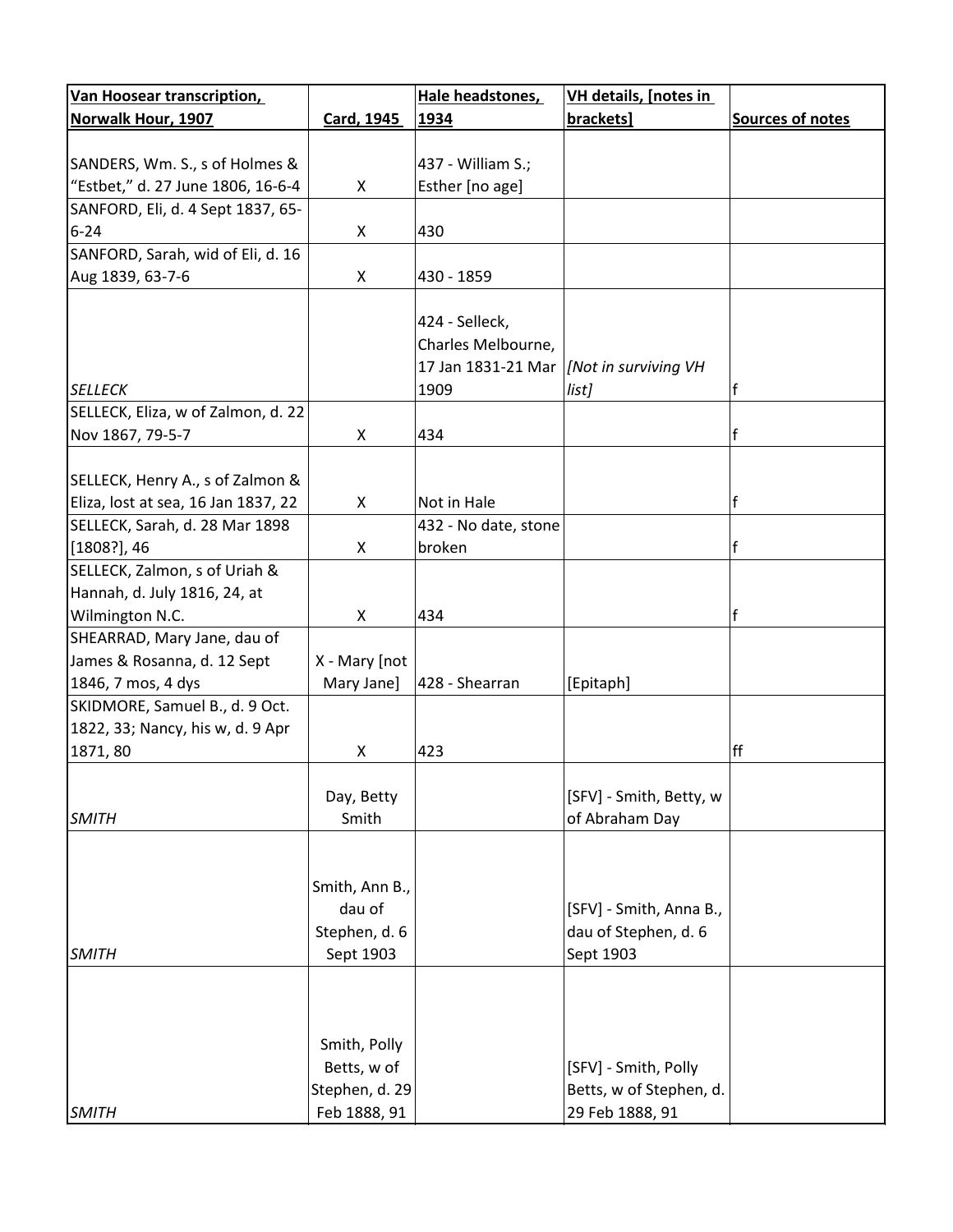| <b>Van Hoosear transcription,</b>  |               | Hale headstones,      | <b>VH details, [notes in</b> |                  |
|------------------------------------|---------------|-----------------------|------------------------------|------------------|
| Norwalk Hour, 1907                 | Card, 1945    | 1934                  | brackets]                    | Sources of notes |
|                                    |               |                       |                              |                  |
|                                    |               |                       |                              |                  |
|                                    |               |                       |                              |                  |
|                                    |               |                       |                              |                  |
|                                    | Stone, Mary   |                       |                              |                  |
|                                    | Platt, dau of |                       |                              |                  |
|                                    | Stephen, w of |                       | [SFV] - Smith, Mary          |                  |
|                                    | Edward L.     |                       | Platt, (Mrs. Edward L.       |                  |
|                                    | Stone, d. 20  |                       | Stone), d. 20 Oct            |                  |
| <b>SMITH</b>                       | Oct 1895, 78  |                       | 1895, 78                     |                  |
|                                    |               | 422 - Smith, Sara     | [Not in surviving VH         |                  |
| <b>SMITH</b>                       |               | Judah, 1831-1914      | list]                        |                  |
|                                    |               |                       |                              |                  |
| SMITH, Burr, s of Stephen &        |               |                       |                              |                  |
| Polly, d. Jan 1842 at sea, 22-4-8  | X             | 426                   |                              | f                |
| SMITH, Ebenezer, s of Banks &      |               |                       |                              |                  |
| Sarah, d. 12 Dec 1839, 2-9         | X             | 438 - 2 yrs, 9 mos    |                              |                  |
|                                    |               |                       |                              |                  |
| SMITH, Emely, dau of Henry &       |               |                       |                              |                  |
| Elizabeth, d. 22 Feb 1832, 1-4     | X - Emily     | 437 - Emily           |                              |                  |
|                                    |               |                       |                              |                  |
| SMITH, Esther Louise, 1834-1903    | X             | 422                   | Granite mon.                 | f                |
| SMITH, Frank Betts, 8 Feb 1836-    |               |                       |                              |                  |
| 18 July 1874                       | X             | 422                   | Granite mon.                 | f                |
|                                    |               |                       |                              |                  |
| SMITH, Garrit G., s of Horace &    |               | 438 - Garret, 29 yrs, |                              |                  |
| Polly, d. 29 Aug 1853, 29-1-3      | X             | 1 <sub>mo</sub>       |                              | f                |
| SMITH, Ira, s of Banks & Sarah, d. |               |                       |                              |                  |
| 2 Nov 1845, 2-6                    | X             | 438                   |                              |                  |
|                                    | X - Smith,    |                       |                              |                  |
|                                    | Isaac, s of   |                       | [SFV] Marble urn over        |                  |
| SMITH, Isaac B., 2 Oct 1828-1      | Stephen, d.   |                       | vault - (Rem. From           |                  |
| Aug 1859                           | 1858          | 426                   | Pine Island Cem.)            |                  |
|                                    |               |                       |                              |                  |
|                                    | X - Smith,    |                       |                              |                  |
|                                    | Jackson       |                       |                              |                  |
|                                    | Kemper, s of  |                       |                              |                  |
| SMITH, J. Kemper, 25 May 1838-     | Stephen, d.   |                       | [SFV] Marble urn over        |                  |
| 13 May 1868                        | 1868          | 426                   | vault                        |                  |
| SMITH, Jacob, 1 Feb 1800-13        |               |                       |                              |                  |
| May 1864                           | X             | 422 - Civil War       | Granite mon.                 | f                |
| SMITH, LeGrand, 18 Mar 1821-       |               |                       |                              |                  |
| lost with the steamship Pacific,   |               |                       |                              |                  |
| 1856                               | X             | 426                   | Marble mon.                  | f                |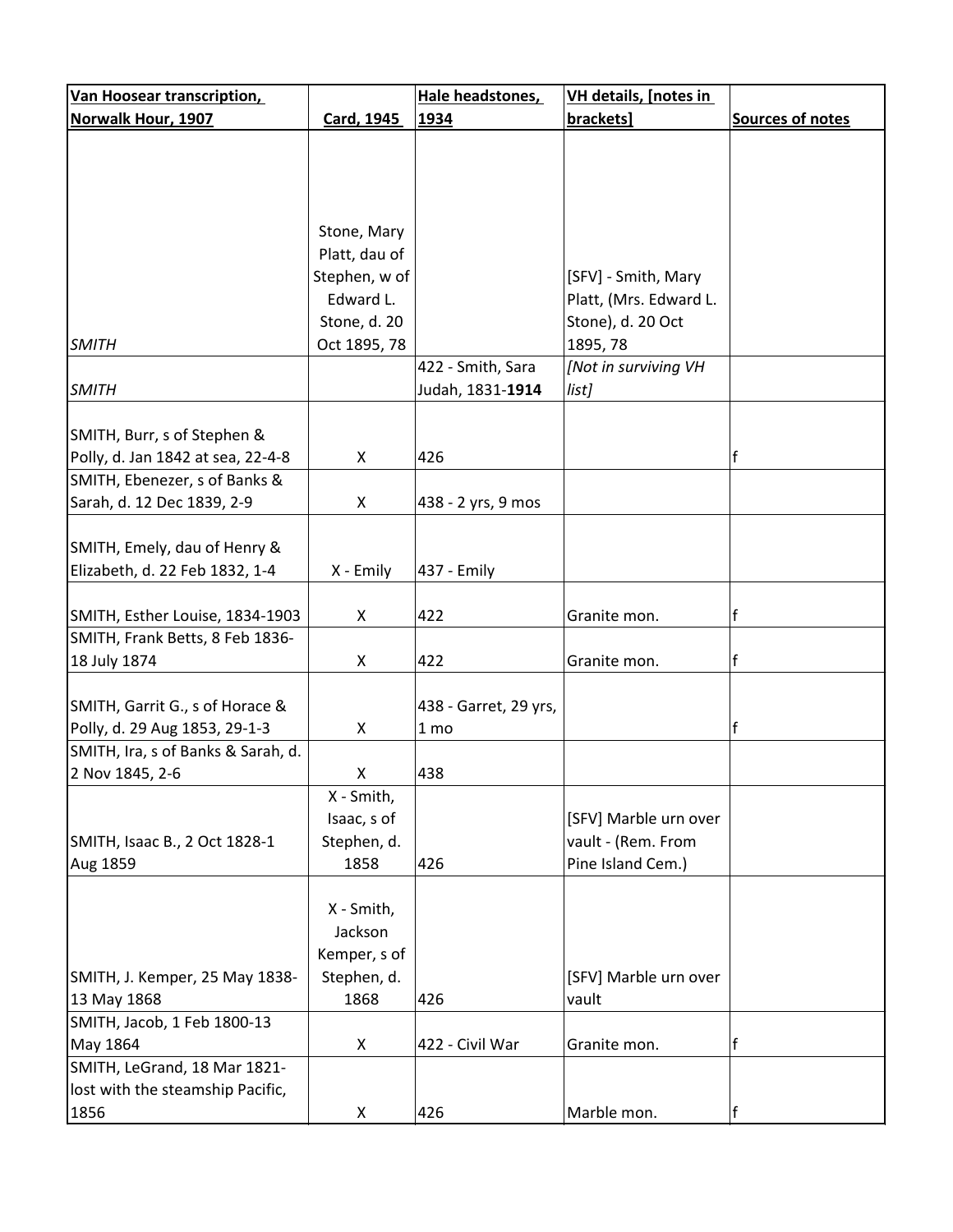| <b>Van Hoosear transcription,</b> |            | Hale headstones,     | <b>VH details, [notes in</b> |                         |
|-----------------------------------|------------|----------------------|------------------------------|-------------------------|
| <b>Norwalk Hour, 1907</b>         | Card, 1945 | 1934                 | brackets]                    | <b>Sources of notes</b> |
| SMITH, Lilla LeGrand, dau of      |            |                      |                              |                         |
| LeGrand & Julia B., 15 July 1853- |            |                      |                              |                         |
| 10 Dec. 1859                      | X          | 426                  | Marble mon.                  | f - legrand             |
| SMITH, Nathan, Mr., d. __ April   |            | 428 - No date, stone |                              |                         |
| 1740                              | X          | buried               | Slate mon.                   |                         |
| SMITH, Sarah, dau of Henry &      |            | 437 - Homer Burr, s, |                              |                         |
| Elizabeth, 3 Mar 1844, 1-2        | X          | not Sarah            |                              |                         |
|                                   |            |                      | Smith Family vault           |                         |
|                                   | d. 16 Oct. |                      | [SFV] - d. 16 Oct. 1879,     |                         |
| SMITH, Stephen                    | 1879, 83   |                      | 83                           | lf                      |
| SNIFFEN, Chauncey H., d. 2 May    |            |                      |                              |                         |
| 1856, 42-4-6                      | X          | 430 - 22 May         |                              |                         |
|                                   | St John,   |                      | Bishop [BFV] - St.           |                         |
|                                   | Joanna Van |                      | John, Joanna (Van            |                         |
| <b>STJOHN</b>                     | Zant       |                      | Zant)                        |                         |
|                                   |            |                      |                              |                         |
| ST JOHN, Charlotte, wid of late   |            |                      |                              |                         |
| S.B., 26 May 1784-16 May 1865     | X          | 426 - w [wife] of    | [BFV]                        | f                       |
| ST JOHN, David, d. 9 Mar 1873,    |            |                      |                              |                         |
| 82-2-10                           | X          | 422                  | Marble mon.                  | f                       |
|                                   |            |                      |                              |                         |
| ST JOHN, Esther, d. 20 Oct 1834,  |            |                      |                              |                         |
| 21 [ch of David & Nancy St John]  | X          | 422                  |                              | f                       |
| ST JOHN, Esther, w of Nathan      |            |                      |                              |                         |
| BEERS, d. 8 Dec 1883, 89-11       | X          | 427 - E. St J Beers  |                              | f                       |
|                                   |            |                      |                              |                         |
| ST JOHN, Frances B., w of George  |            |                      | [BFV] - dau of               |                         |
| A. LALLY, 16 Nov 1819-27 Apr      |            | 426 - Lally, Frances | Buckinham St John &          |                         |
| 1844                              | X          | В.                   | Charlotte Bush               | $f - \text{lally}$      |
|                                   |            |                      |                              |                         |
| ST JOHN, Gould Birdsey, d. 27     |            |                      |                              |                         |
| Apr 1832, 6-1-9 [ch of David &    |            |                      |                              |                         |
| Nancy St John] [duplicate entry]  | X          | 422                  |                              |                         |
| ST JOHN, Gould Hurd, d. 27 Apr    |            |                      |                              |                         |
| 1832, 6-1-9 [ch of David & Nancy  |            |                      |                              |                         |
| St John]                          |            | 422 - Gould Birdsey  | St John, T.H. -G.B.          |                         |
| St JOHN, Marietta, d. 20 Feb.     |            |                      |                              |                         |
| 1847, 6-10 [ch of William &       |            |                      |                              |                         |
| Lucretia]                         | X          | 426 - 5 yrs          | Granite mon.                 | f                       |
| ST JOHN, Mary, w of David Sr., d. |            | 426 - "Mary Sr." -   |                              |                         |
| 23 Oct 1857, 92-10-6              | X          | no David             |                              | f                       |
|                                   |            |                      |                              |                         |
| ST JOHN, Maryett, dau of Joseph   |            |                      |                              |                         |
| & Elizabeth, d. 28 June 1824, 27  | X          | 427 - Mary Ett       |                              | f                       |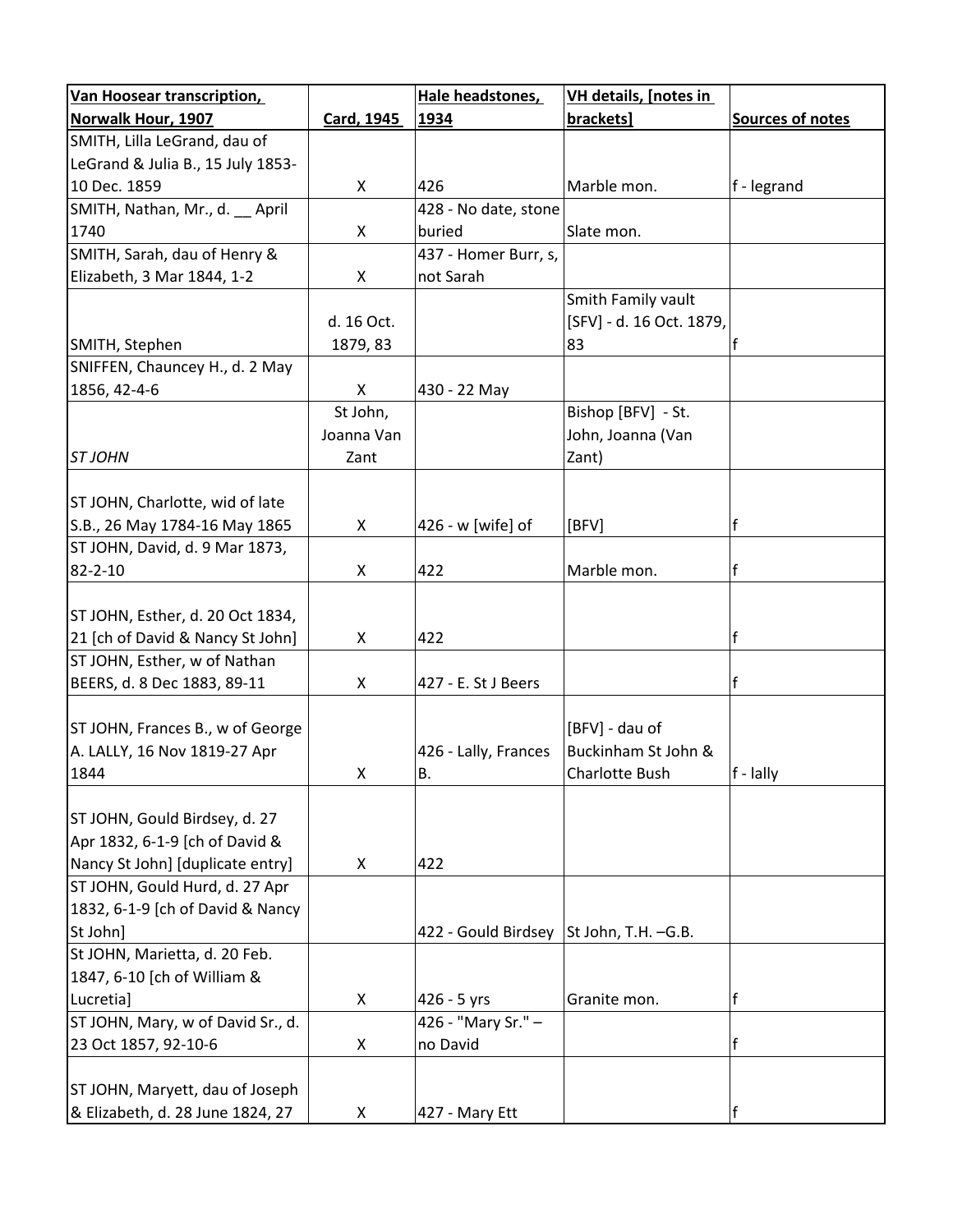| Van Hoosear transcription,        |                   | Hale headstones,     | <b>VH details, [notes in</b> |                  |
|-----------------------------------|-------------------|----------------------|------------------------------|------------------|
| Norwalk Hour, 1907                | <b>Card, 1945</b> | 1934                 | brackets]                    | Sources of notes |
| ST JOHN, Nancy, wid of David, d.  |                   |                      |                              |                  |
| 24 May 1882, 82                   | X                 | 422 - w [wife] of    | Marble mon.                  | f                |
|                                   |                   |                      |                              |                  |
| ST JOHN, Rachel, B., w of Jesse   |                   |                      |                              |                  |
| and formerly w of Stephen         |                   | 428 - w of Dea.      |                              |                  |
| CAMP, d. 13 Mar 1835, 63          | X                 | Jesse                |                              | f - camp         |
| St JOHN, S. Buckingham, 3 Oct     |                   |                      |                              |                  |
| 1779-12 Aug 1831                  | X                 | 426                  | [BFV]                        | f                |
| ST JOHN, Theodore Hurd, d. 27     |                   |                      |                              |                  |
| Apr 18 __ , 3-3-8 [ch of David &  |                   |                      |                              |                  |
| Nancy St John]                    | X                 | 422                  | St John, T.H. -G.B.          |                  |
|                                   |                   |                      |                              |                  |
| ST JOHN, Theodore Hurd, d. 27     |                   |                      |                              |                  |
| Apr 1832, 3-3-8 [ch of David &    |                   |                      |                              |                  |
| Nancy St John] [duplicate entry]  | X                 | 422                  |                              |                  |
|                                   |                   |                      |                              |                  |
| ST JOHN, William & Esther         | X                 | 426 - Esther         | St John Vault, 1865          |                  |
| ST JOHN, William Francis, d. 10   |                   |                      |                              |                  |
| Oct 1851, 3-5-10 [ch of William & |                   |                      |                              |                  |
| Lucretia]                         | X                 | 427 - 6 mos          | Granite mon.                 | f                |
| ST JOHN, William, 4 Mar 1809-25   |                   |                      |                              |                  |
| Aug. 1884                         | X                 | 426                  | Granite mon.                 | f                |
|                                   |                   |                      |                              |                  |
| STAATS, Lydia Ann, w of           |                   |                      |                              |                  |
| Bernardus E., 3rd dau of William  |                   |                      |                              |                  |
| Cooper MEAD D.D., L.L.D., 29 Dec  |                   |                      |                              |                  |
| 1818-25 Jan 1867. Her husband,    |                   |                      |                              |                  |
| B.E.S. [d.] 22 June 1891, 83rd yr | X                 | 434 - B.E.S., 82 yrs |                              | ff               |
| STEVENS, Ebenezer, d. 16 May      |                   | 428 - 55 yrs, 5 mos, |                              |                  |
| 1847, 55-5-7                      | X                 | 4 dys                |                              |                  |
| STEVENS, Mary, w of Lorenzo D.,   |                   |                      |                              |                  |
| d. 5 Dec 1835, 25-2-15            | X                 | 428                  |                              |                  |
|                                   |                   |                      |                              |                  |
| STONE, Agnes Mead, w of           |                   |                      | Marble mon. and              |                  |
| William G. TUCKER, d. 28 Nov      |                   | 431 - Tucker, Agnes  | cross. In the triangle       |                  |
| 1867, bur at Louisville Ky        | X                 | Mead Stone, 21 yrs   | south of the church          | f - tucker       |
|                                   |                   |                      |                              |                  |
|                                   |                   | 434 - Street,        |                              |                  |
|                                   |                   | George, s of Joseph  |                              |                  |
|                                   |                   | & Jerusha, d. 3 July | [Not in surviving VH         |                  |
| <b>STREET</b>                     |                   | 1801, 3 mos.         | list]                        |                  |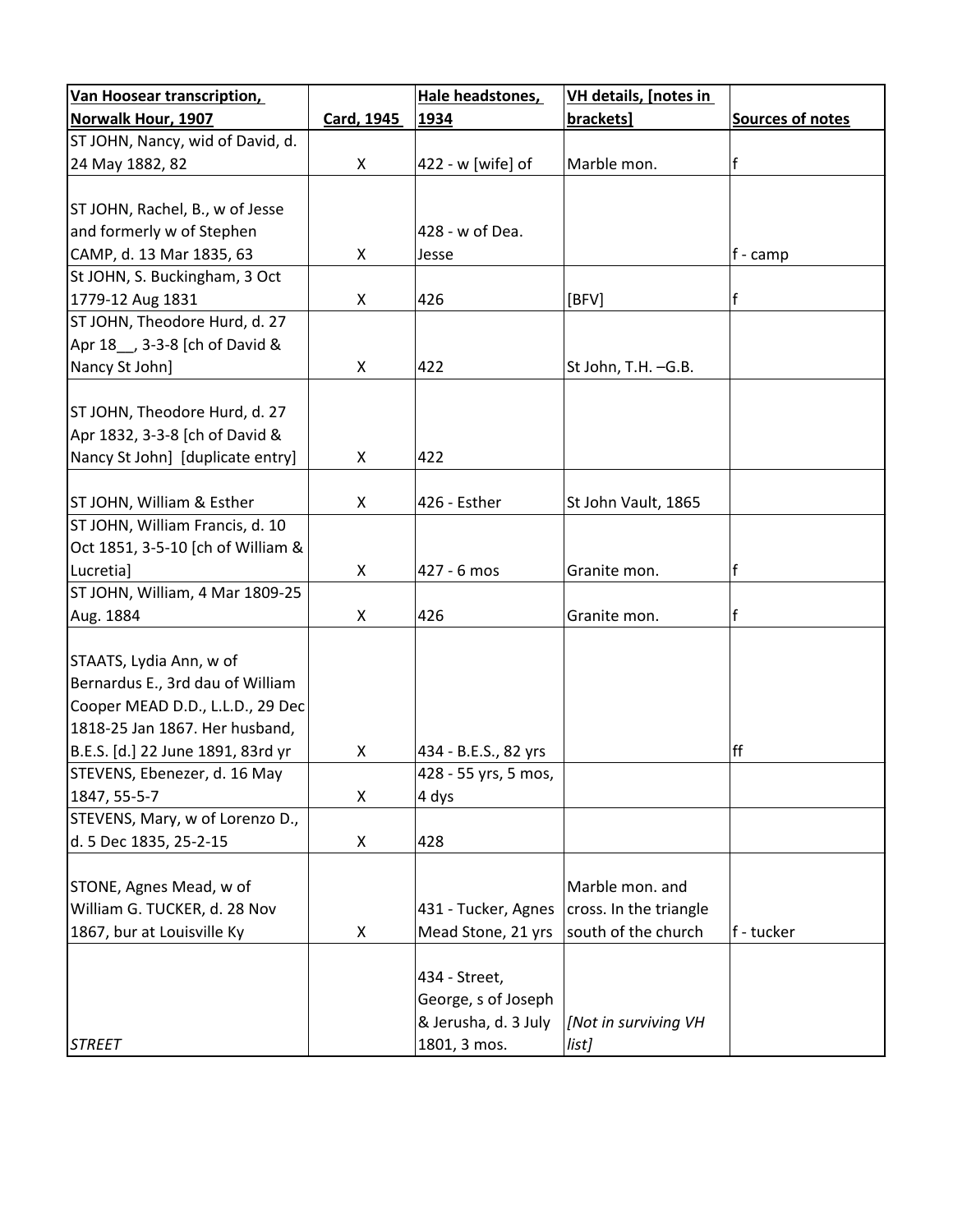| Van Hoosear transcription,          |                   | Hale headstones,      | <b>VH details, [notes in</b> |                  |
|-------------------------------------|-------------------|-----------------------|------------------------------|------------------|
| Norwalk Hour, 1907                  | <b>Card, 1945</b> | 1934                  | brackets]                    | Sources of notes |
|                                     |                   |                       |                              |                  |
|                                     |                   | 434 - Street, Joseph, |                              |                  |
|                                     |                   | s of James &          |                              |                  |
|                                     |                   | Harriet, d. 3 Feb     | [Not in surviving VH         |                  |
| <b>STREET</b>                       |                   | 1842, 7 yrs           | list]                        |                  |
| STREET, Benjamin J., d. 13, Oct     |                   |                       |                              |                  |
| 1827, 40                            | X                 | 433                   |                              |                  |
| STREET, Edward H., 30 July 1798-    |                   |                       |                              |                  |
| 13 July 1846                        | X                 | 430                   |                              | f                |
| STREET, Ella Maria, dau of          |                   |                       |                              |                  |
| Charles H. & Sarah J., 22 Feb       |                   |                       |                              |                  |
| 1870-23 June 1870                   | X                 | 427                   |                              | f                |
|                                     |                   | 427 - 1902;           |                              |                  |
|                                     |                   | Leonard, Emily        |                              |                  |
| STREET, Emily, w of Charles T.      |                   | Street, w of Charles  |                              |                  |
| LEONARD, d. 18 Feb 1892             | X                 | J.                    |                              | f - leonard      |
| STREET, Esther, w of Eli K., d. 30  |                   |                       |                              |                  |
| May 1840, 21-1-30                   | X                 | 433                   |                              |                  |
|                                     |                   |                       |                              |                  |
| STREET, Esther, w of Nathaniel J.,  |                   |                       |                              |                  |
| d. 9 Jan 1859, 94-11dys             | X                 | 422                   |                              |                  |
|                                     |                   |                       |                              |                  |
| STREET, Francis G., s of William J. |                   |                       |                              |                  |
| & Sarah, d. 4 May 1831, 4-4-16      | X                 | 422                   |                              | f                |
| STREET, Hannah, relict of John, d.  |                   |                       |                              |                  |
| 27 Nov. 1804, 72                    | X                 | 424                   | Double stone                 |                  |
|                                     |                   |                       |                              |                  |
| STREET, Hannah, w of William T.,    |                   |                       |                              |                  |
| dau of Joseph & Jerusha Street,     |                   |                       |                              |                  |
| d. 16 Nov 1811, 23-2-3              | X                 | 434 - William J.      |                              |                  |
| STREET, Hannar B., dau of           |                   |                       |                              |                  |
| William J. & Sarah, d. June 25,     |                   |                       |                              |                  |
| 1824, 9-11                          | X                 | 422 - Hannah          |                              | f                |
| STREET, Harvey, d. 14 Apr 1821,     |                   |                       |                              |                  |
| 28                                  | X                 | 433                   |                              | f                |
| STREET, Henry, d. 4 Sept 1833, 40   |                   |                       |                              |                  |
| 5                                   | X                 | 433                   |                              | f                |
|                                     |                   |                       |                              |                  |
| STREET, Jane, Mrs., w of Mr.        |                   | 434 - w of Nathan J., |                              |                  |
| Nathaniel J., d. 25 July 1791, 33   | X                 | 32 yrs                | Double freestone             |                  |
| STREET, Jerusha, w of Joseph, d.    |                   |                       |                              |                  |
| 4 Mar 1843, 72                      | X                 | 434                   |                              | f                |
| STREET, John, 13 Jan 1790-16        |                   |                       |                              |                  |
| Aug 1853                            | X                 | 424                   |                              |                  |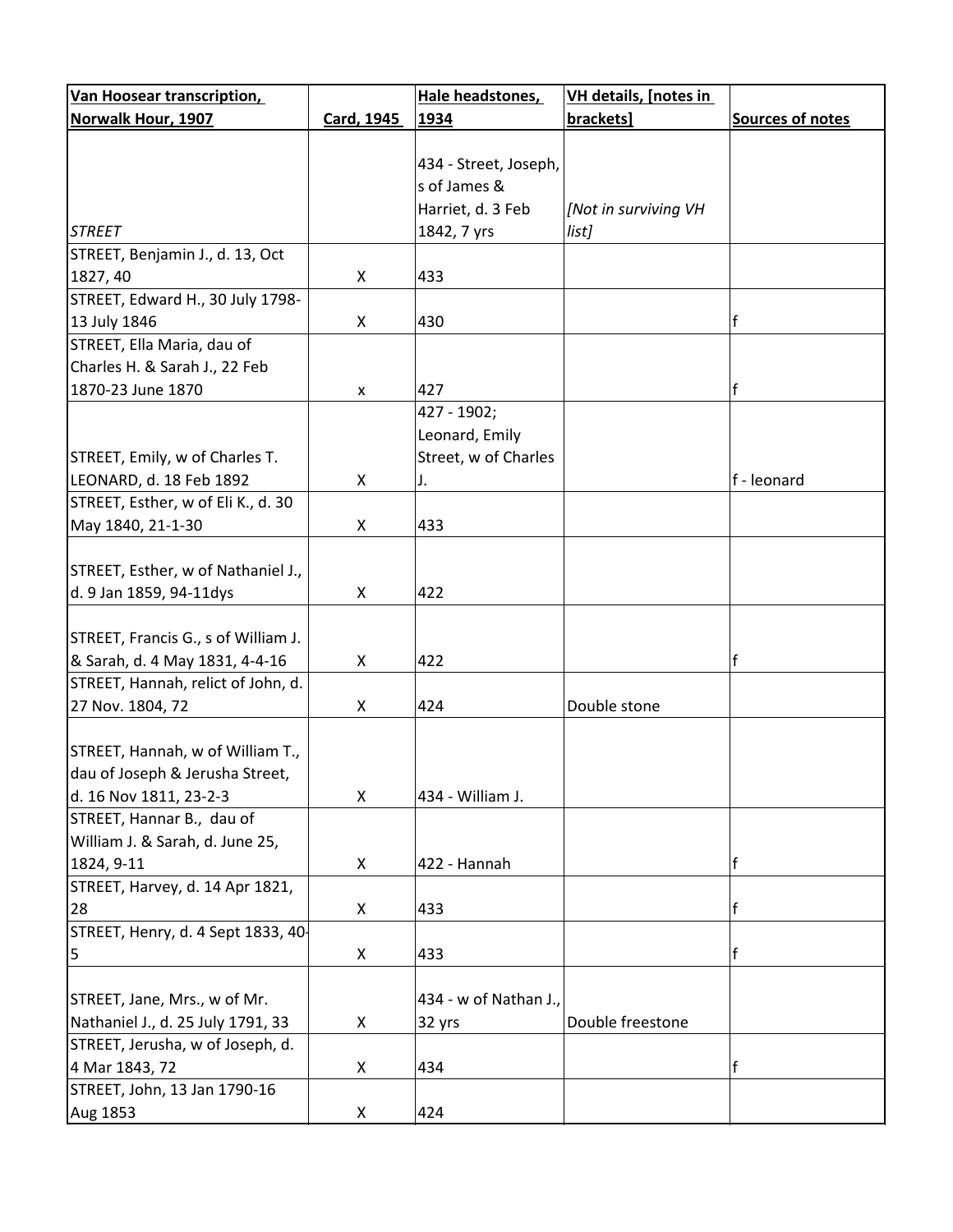| Van Hoosear transcription,         |            | Hale headstones,   | <b>VH details, [notes in</b> |                  |
|------------------------------------|------------|--------------------|------------------------------|------------------|
| <b>Norwalk Hour, 1907</b>          | Card, 1945 | 1934               | brackets]                    | Sources of notes |
| STREET, John, d. 13 Sept 1833,     |            | 424 - Rev. War     |                              |                  |
| 73, a soldier in Rev.              | X          | marker             | [Epitaph]                    |                  |
|                                    |            |                    |                              |                  |
| STREET, John, d. 27 Aug 1776, 45   | X          | 424                | Double stone                 |                  |
| STREET, Joseph, Capt., d. 26 Apr   |            |                    |                              |                  |
| 1813, 45                           | X          | 434                |                              | f                |
|                                    |            |                    |                              |                  |
| STREET, Legrand, s of William J. & |            |                    |                              |                  |
| Sarah, d. 15 Nov 1828, 10-6        | X          | 422                |                              |                  |
| STREET, Lewis T., d. 15 Jan 1833,  |            |                    |                              |                  |
| 34                                 | X          | 430                | [Epitaph]                    | f                |
|                                    |            |                    |                              |                  |
| STREET, Margaret, dau of Edward    |            |                    |                              |                  |
| H. & Susan W., d. 17 July 1831, 1  | X          | 430                |                              |                  |
| STREET, Nathaniel J., d. 21 Nov    |            |                    |                              |                  |
| 1831, 73-10                        | X          | 422                |                              |                  |
| STREET, Rhoda, Mrs., w of Mr.      |            |                    |                              |                  |
| David, d. 5 Aug 1783, 24th yr      | X          | 434 - 1793; 23 yrs | Double freestone             |                  |
| STREET, Shallum B., d. 22 Apr      |            | 433 - Shollum, 42  |                              |                  |
| 1827, 43d yr                       | X          | yrs                |                              |                  |
| STREET, Susan Ann, dau of          |            |                    |                              |                  |
| William J. & Hannar [sic], d. 20   |            |                    |                              |                  |
| May 1832, 23                       | X          | 422                |                              | f                |
|                                    |            |                    |                              |                  |
| STREET, Susan W., his [Edward      |            |                    |                              |                  |
| H.] w, 19 Aug 1802-9 Feb 1874      | X          | 430                |                              | $\mathsf{f}$     |
| STREET, Susan, d. 21 Jan 1859, 76- |            |                    |                              |                  |
| $10 - 16$                          | X          | 433                |                              |                  |
|                                    |            |                    |                              |                  |
| TAYLOR, Esther, wid of Hezekiah,   |            |                    |                              |                  |
| d. 15 Feb 1865, 79-7-27            | X          | 429 - 1855         |                              |                  |
|                                    |            |                    |                              |                  |
| TAYLOR, Juliette, dau of Lewis &   |            |                    |                              |                  |
| Sarah, d. 22 Feb 1817, 12          | X          | 433 - dau of Paul  |                              |                  |
| TAYLOR, Lewis, d. 24 Aug 1856,     |            |                    |                              |                  |
| $81 - 4 - 9$                       | X          | 435                |                              | f                |
| TAYLOR, Paul, Mr., d. 2 Jan 1826,  |            |                    |                              |                  |
| 81st yr                            | X          | 433 - 81 yrs       |                              |                  |
| TAYLOR, Sarah J., d. 13 July 1842, |            |                    |                              |                  |
| 65-4-24                            | X          | 434 - w of Lewis   |                              | f                |
| TAYLOR, Sarah, wid of Paul, d. 27  |            |                    |                              |                  |
| Aug 1833, 86                       | X          | 433                |                              | f                |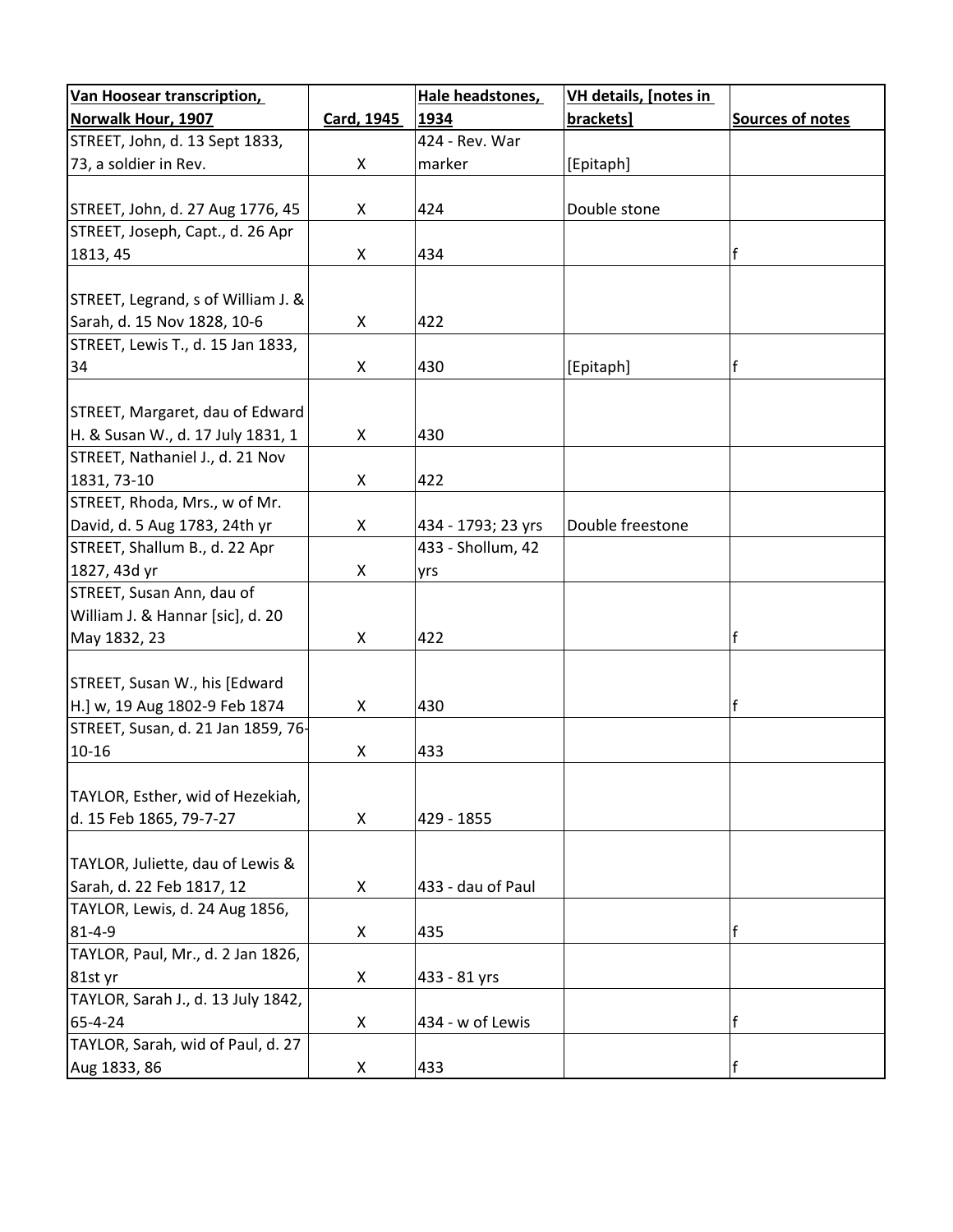| <b>Van Hoosear transcription,</b>  |                   | Hale headstones,      | <b>VH details, [notes in</b> |                  |
|------------------------------------|-------------------|-----------------------|------------------------------|------------------|
| <b>Norwalk Hour, 1907</b>          | <b>Card, 1945</b> | 1934                  | brackets]                    | Sources of notes |
|                                    |                   |                       |                              |                  |
|                                    |                   |                       | Church Vault -               |                  |
|                                    |                   |                       | Thomas, Sarah Sears,         |                  |
| <b>THOMAS</b>                      |                   |                       | d. Orange NJ                 |                  |
| THORN, Mary, w of Thomas, sis-     |                   |                       |                              |                  |
| in-law of James WISEMAN, d. 3      |                   |                       |                              |                  |
| Nov 1840, 35                       | X                 | Not in Hale           |                              |                  |
| VALENTINE, Martha, dau of          |                   |                       |                              |                  |
| James & Elizabeth, of England, d.  |                   | 433 - no "of          |                              |                  |
| 9 Feb. 1832, 28                    | X                 | England"              |                              |                  |
|                                    |                   |                       |                              |                  |
| WADSWORTH, Lydia Ann               |                   |                       |                              |                  |
| STAATS, 9 Apr 1843-17 Oct 1902     | X                 | 434                   |                              | f                |
| WARRELL, George M., s of           |                   |                       |                              |                  |
| Charles & Rebecca, d. 19 Nov       |                   |                       |                              |                  |
| 1816, 14                           | X                 | 429 - Worrell; 44 yrs |                              |                  |
| WATLINGTON, Esther Ann, dau of     |                   |                       |                              |                  |
| Thos. & Esther, d. 20 July 1840,   |                   |                       |                              |                  |
| 14-23 or 7 dys                     | X                 | 425 - 27 dys          |                              |                  |
|                                    |                   |                       |                              |                  |
| WEBB, Emily Jane, dau of David     |                   |                       |                              |                  |
|                                    |                   |                       |                              |                  |
| H. & Phebe Jane, 4 Jan 1861-26     |                   |                       |                              |                  |
| April, 1864 [duplicate entry]      | X                 | 426 - Phebe J.        |                              |                  |
| WEBB, Emily Jane, dau of David     |                   |                       |                              |                  |
| H. & Phebe Jane, 4 Jan 1861-26     |                   |                       |                              |                  |
| Apr 1864                           | X                 | 426 - Phebe J.        |                              |                  |
| WEBB, John William, s of D.H. &    |                   | 425 - David H. &      |                              |                  |
| P.J., d. 30 Apr 1861, 2-6          | X                 | Phebe J.              |                              |                  |
| WHITE, Esther, w of Stephen, d. 4  |                   |                       |                              |                  |
| May 1816, 38                       | X                 | 424 - While           |                              |                  |
| WHITLOCK, Hezekiah, d. _? Feb      |                   |                       |                              |                  |
| 1805, 47th yr                      | X                 | 429 - M.W. [only]     | Free stone                   |                  |
| WHITLOCK, Hezekiah, d. 10 June     |                   |                       |                              |                  |
| 1836, 78                           | Not in Card       | 429                   | Rev. Soldier                 |                  |
| WHITLOCK, Lewis, d. 10 Feb         |                   |                       |                              |                  |
| 1867, 73-3-17                      | X                 | 429                   |                              | f                |
|                                    |                   |                       |                              |                  |
| WHITNEY, Hezekiah, d. 26 Apr       |                   |                       | Free stone - Grave           |                  |
| 1790, 86; a patriot's grave, 1783  | X                 | Not in Hale           | marker, 1775                 | f                |
| WHITNEY, Margaret                  |                   | Not in Hale           |                              |                  |
|                                    |                   |                       |                              |                  |
|                                    |                   |                       | [Evidently the same          |                  |
| WHITNEY, Margaret, relict of       |                   |                       | Margaret mentioned           |                  |
| Hezekiah, d. 31 July 1795, 85th yr | X                 | Not in Hale           | above]                       |                  |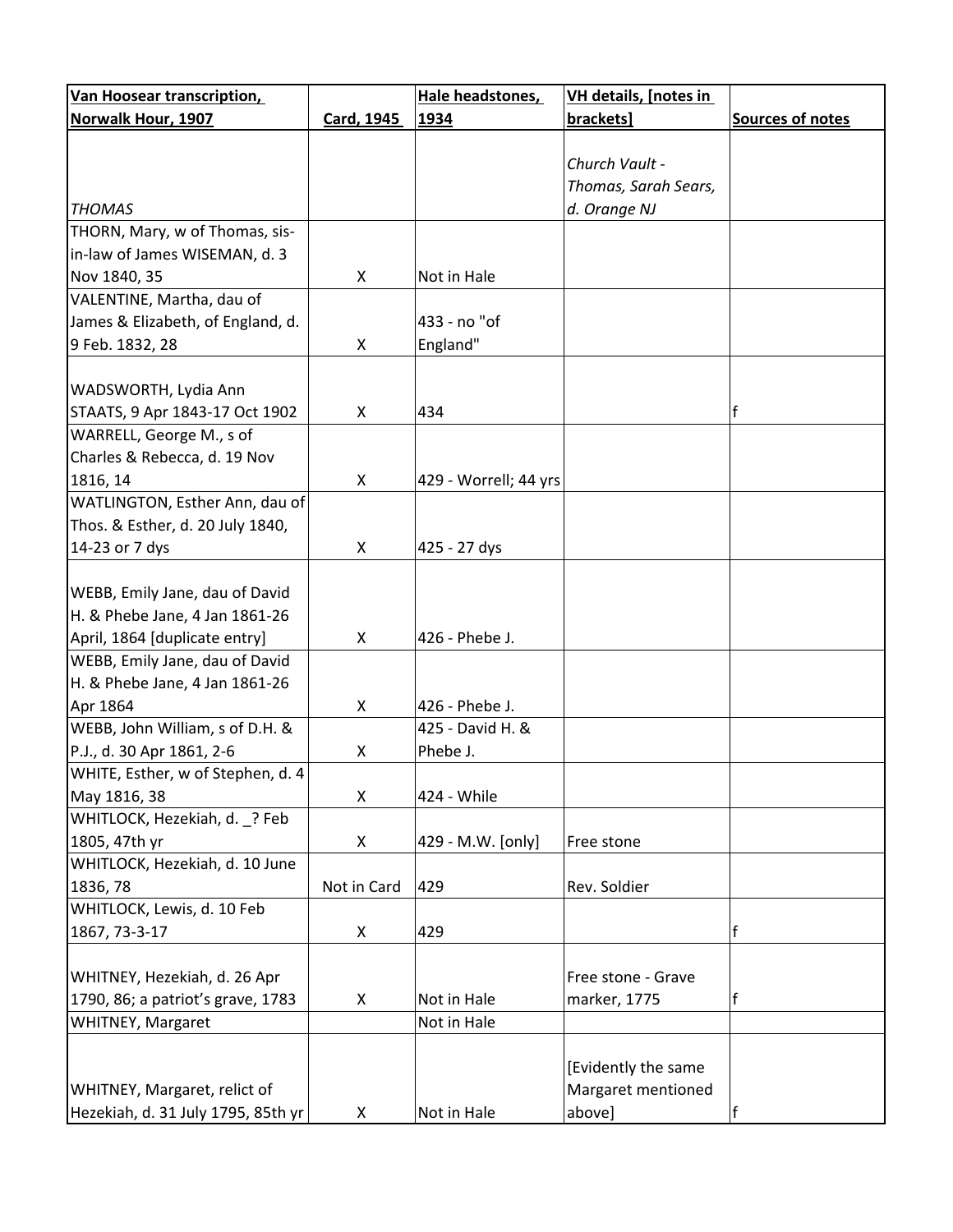| <b>Van Hoosear transcription,</b>  |            | Hale headstones,                             | <b>VH details, [notes in</b> |                  |
|------------------------------------|------------|----------------------------------------------|------------------------------|------------------|
| Norwalk Hour, 1907                 | Card, 1945 | 1934                                         | brackets]                    | Sources of notes |
| WHITNEY, Mercy, 4 Apr 1771-1       |            |                                              |                              |                  |
| Apr 1855                           | X          | 425                                          | Brownstone mon.              | f                |
| WHITNEY, Polly, 2 Jan 1769-6 Feb   |            |                                              |                              |                  |
| 1844                               | X          | 425                                          | Brownstone mon               | f                |
| WILCOXSON, Albert H., Lieut.       |            |                                              |                              |                  |
| Col., 29 Jan 1834-7 Mar 1865,      |            |                                              |                              |                  |
| Tallahasse Fla, of wounds          |            | 424 - Civil War                              |                              |                  |
| received in battle                 | X          | marker                                       | Marble mon.                  | f                |
| WILLETT, Susannah, d. 11 June      |            |                                              |                              |                  |
| 1806, 58                           | X          | $424 - 53$                                   |                              |                  |
|                                    |            | 437 - Williams,                              |                              |                  |
|                                    |            | Amelia Cannon, 24                            |                              |                  |
|                                    |            | Jan 1839-24 Feb                              | [Not in surviving VH         |                  |
| <b>WILLIAMS</b>                    |            | 1929                                         | list]                        |                  |
|                                    |            |                                              |                              |                  |
| WILLIAMS, Amelia, w of Reuben      |            |                                              |                              |                  |
| A., d. 14 Jan 1892, 77-5-2         | X          | 437                                          |                              |                  |
| WILLIAMS, Little Harry, only ch of |            |                                              |                              |                  |
| Henry H. & Delia G., d. 18 May     |            | 437 - Harry; 3 yrs, 8                        |                              |                  |
| 1880, 1-8-26                       | X          | mos, 18 dys                                  |                              |                  |
| WILLIAMS, Reuben A., 17 Mar        |            |                                              |                              |                  |
| 1804-15 Mar 1879                   | X          | 437 - 1873                                   |                              |                  |
| WILLIAMS, William Cooper, s of     |            |                                              |                              |                  |
| Reuben & Amelia, 2 Sept 1836-      |            |                                              |                              |                  |
| 14 July 1863                       | X          | 437 - William C.                             |                              |                  |
|                                    |            | 426 - Wilson, Victor,   [Not in surviving VH |                              |                  |
| <b>WILSON</b>                      |            | 1850-1909                                    | list]                        |                  |
| WILSON, Charles E., 12 Mar 1831-   |            | 426 - Capt. U.S.                             |                              |                  |
| 19 Sept 1893                       | X          | Navy                                         | Freestone mon.               | f                |
| WILSON, Harriet, 24 July 1801-2    |            |                                              |                              |                  |
| Sept 1876                          | X          | 426                                          | Freestone mon.               | f                |
| WILSON, Henry, 30 July 1828-27     |            |                                              |                              |                  |
| Dec 1894                           | X          | 426                                          | Freestone mon.               | f                |
| WILSON, Lewis O., 6 Jan 1802-22    |            |                                              |                              |                  |
| <b>July 1892</b>                   | X          | 426                                          | Freestone mon.               | f                |
| WILSON, Oliver, 16 Mar 1835-28     |            |                                              |                              |                  |
| May 1866                           | X          | 426                                          | Freestone mon.               | f                |
| WILSON, William, 23 May 1840-      |            |                                              |                              |                  |
| 11 Sept 1864                       | X          | 426 - William B.                             | Freestone mon.               | f                |
|                                    |            |                                              |                              |                  |
| WINTON, Julia, dau of Daniel B. &  |            |                                              |                              |                  |
| Laura, d. 3 Sept 1845, 31st yr     | X          | 430 - 30 yrs                                 |                              |                  |
| WISEMAN, Edwin R., s of James      |            |                                              |                              |                  |
| & Catherine H., d. 30 Mar 1840, 8  |            | 438 - Edwin, not                             |                              |                  |
| mos, 7 dys                         | X          | Edwin R.                                     |                              |                  |